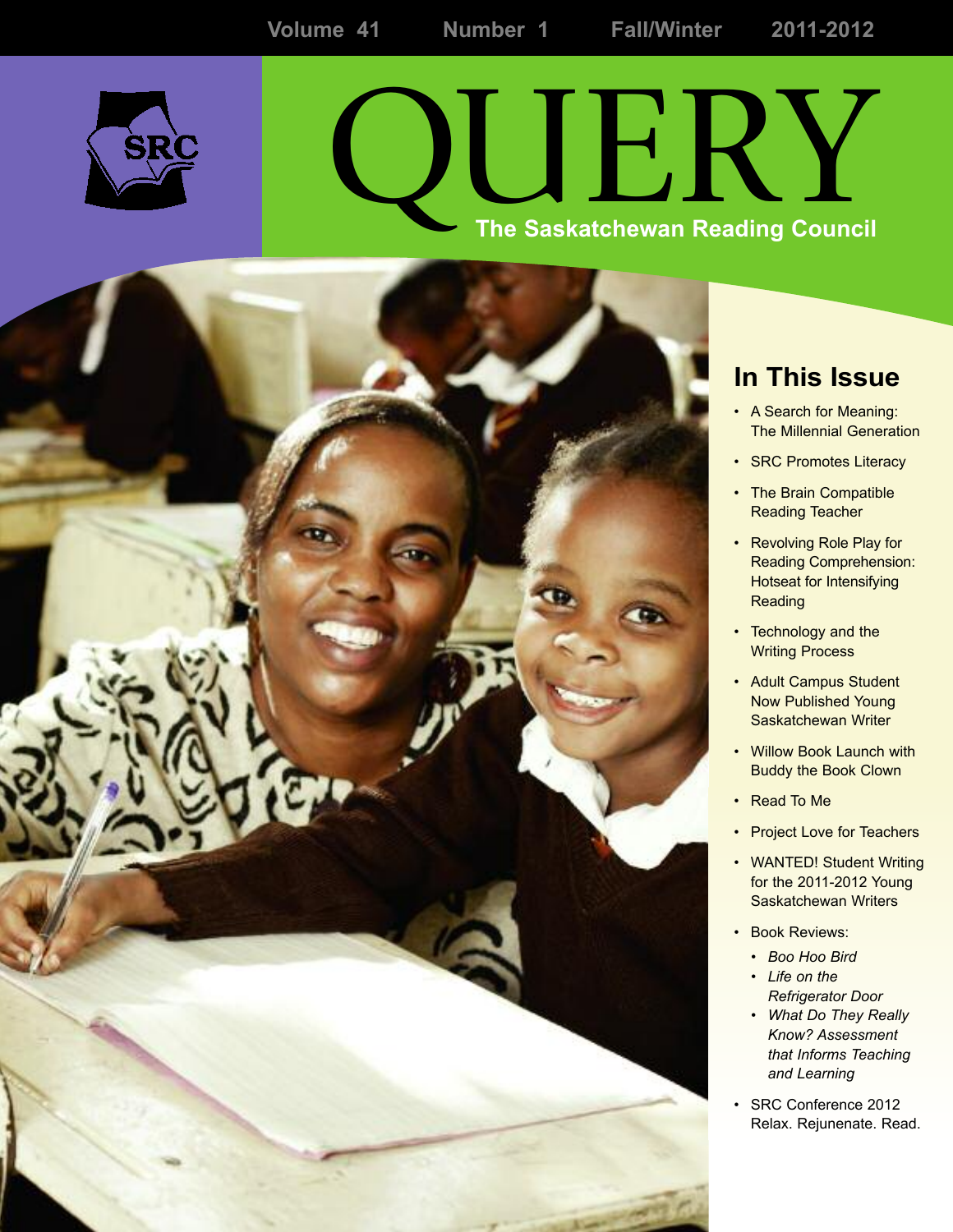### 2011-2012 Provincial Executive:

President Lynda Gellner

Vice President Gisele Carlson

Past President Nicole Lefebvre

**Secretary** Heather Hobbs

> **Treasurer** Pam Foy

Membership Director Sherri Sieffert

*Young Saskatchewan Writers* **Coordinator** Joan Bue

> Read to Me Shelly Galloway

Conference Chairs Angela Hutton Carole Hutchinson

> *Query* Editor Magi McFadden

International Reading Association **Coordinator** Juanita Brown

> Communications Director Tammie Latimer

#### **Deadline for Submissions**

October 31, 2012 April 30, 2012

*Query* is the official publication of the Saskatchewan Reading Council, an affiliate of the International Reading Association. The Saskatchewan Reading Council is made up of the local councils that exist throughout the province. *Query* is published through the facilities of the Saskatchewan Teachers' Federation at 2317 Arlington Avenue, Saskatoon, Saskatchewan.

**VIEWS OF THE AUTHORS:** Articles published in *Query* reflect the views of their authors and are not necessarily those of the editors, the Saskatchewan Reading Council, its local councils, or the Saskatchewan Teachers' Federation.

**INDEX:** *Query* is indexed in the Canadian Education Index and listed in the Canadian Serials Directory and Ulrich's International Periodicals Directory.

**INVITATION TO WRITERS:** You are invited to submit your writing to be considered for publication in the *Query*. Articles, reports and essays are welcome.

**CONTRIBUTIONS:** Manuscripts and related correspondence should be addressed to the SRC.

**SRC MEMBERSHIP** is open to anyone having a professional interest in the teaching of Language Arts. *Query* and other communications from SRC are automatically sent to current members. Potential members are encouraged to join one of the nine local councils in Saskatchewan. For no extra cost one can participate in local council activities as well as receive the benefits of an automatic provincial membership. Student memberships are also available.

**MEMBERSHIP SERVICES:** Membership correspondence, changes of address, and requests for back issues should be directed to:

Saskatchewan Reading Council c/o The Saskatchewan Teachers' Federation 2317 Arlington Avenue Saskatoon SK S7J 2H8

Front Cover – iStockphoto.com image

### ISSN 0380-240X

A Special Subject Council of the Saskatchewan Teachers' Federation A Council of the International Reading Association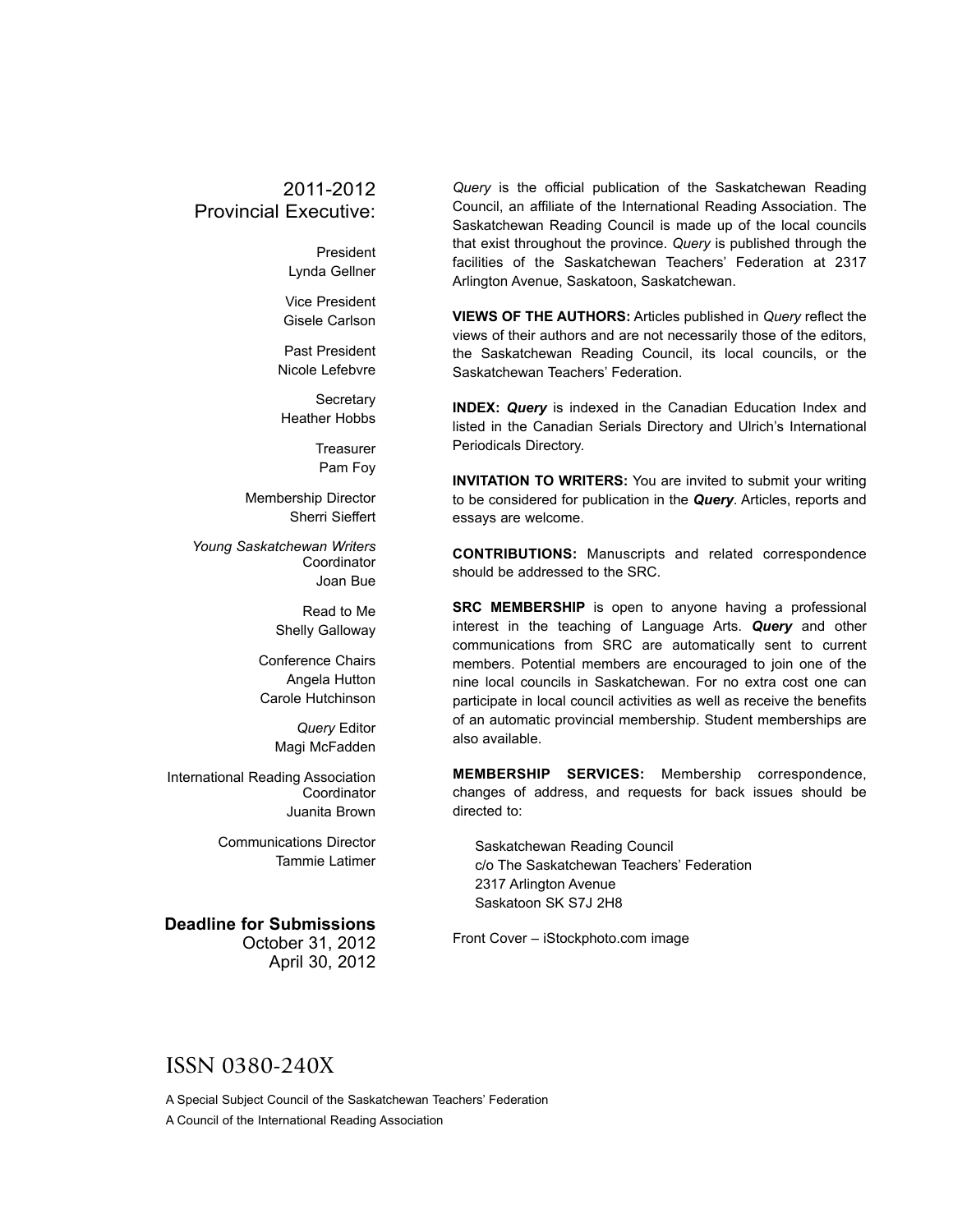# QUERY | VOLUME 41 | NUMBER 1 | FALLWINTER 2011-2012

## **REPORTS**

| International Reading Association Coordinator's Report  3 |
|-----------------------------------------------------------|
|                                                           |
| Young Saskatchewan Writers Coordinator's Report  4        |
|                                                           |
|                                                           |

## **ARTIClES**

| A Search for Meaning: The Millennial Generation                                                                                                                        |
|------------------------------------------------------------------------------------------------------------------------------------------------------------------------|
| <b>SRC Promotes Literacy</b><br>(Reprinted from the Saskatchewan Bulletin, Saskatoon,<br>Saskatchewan: The Saskatchewan Teachers' Federation,<br>June 15, 2011, p. 4.) |
| The Brain Compatible Reading Teacher                                                                                                                                   |
| Revolving Role Play for Reading Comprehension: Hotseat for<br>Intensifying Reading                                                                                     |
| Technology and the Writing Process                                                                                                                                     |
| <b>Adult Campus Student Now Published</b><br>Young Saskatchewan Writer                                                                                                 |
| Willow Book Launch with Buddy the Book Clown                                                                                                                           |
| Read To Me                                                                                                                                                             |
| Project Love for Teachers                                                                                                                                              |
| WANTED! Student Writing for the 2011-2012 Young Saskatchewan<br>Writers                                                                                                |
|                                                                                                                                                                        |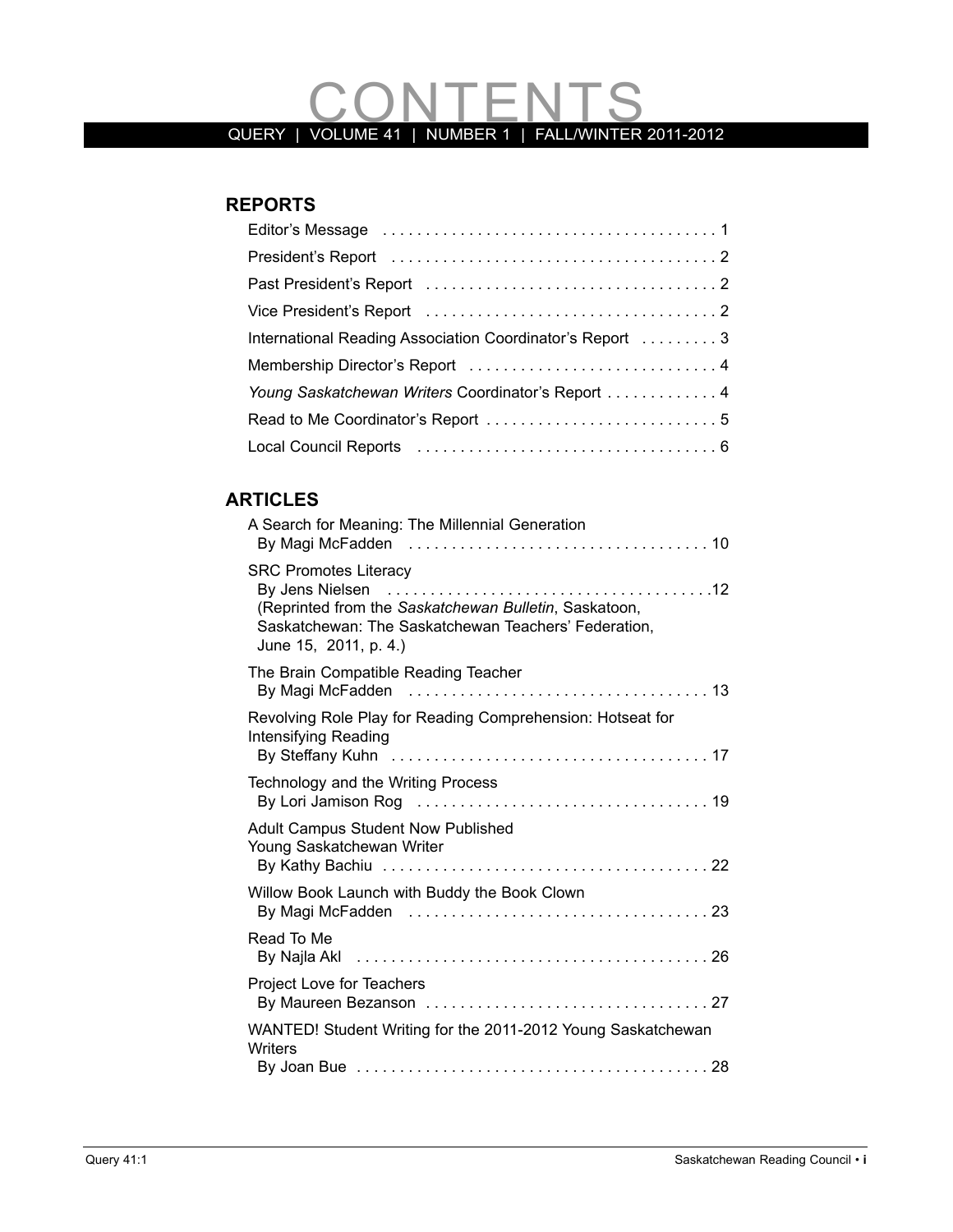### **BOOk REVIEWS**

| Boo Hoo Bird                                                               |  |
|----------------------------------------------------------------------------|--|
| Life on the Refrigerator Door                                              |  |
| What Do They Really Know? Assessment that Informs<br>Teaching and Learning |  |

### **INTEREST**

| What's Happening Around Saskatchewan 30     |  |
|---------------------------------------------|--|
|                                             |  |
| Wanted: Student Writing for the             |  |
| Young Saskatchewan Writers Journal K-12  32 |  |

### **CONFERENCE**

| Relax. Rejuvenate. Read.<br>Saskatchewan Reading Conference Poster<br>March 29 & 30, 2012 Delta Hotel, Regina, Saskatchewan 33 |
|--------------------------------------------------------------------------------------------------------------------------------|
| Relax. Rejuvenate. Read.<br>Saskatchewan Reading Conference March 29 & 30, 2012                                                |
| Relax. Rejuvenate. Read.<br>Saskatchewan Reading Conference March 29 & 30, 2012                                                |
| Grant Application for Registration to the                                                                                      |

### **AWARDS**

| Saskatchewan Young Readers Choice – The Willow Awards 37                                                     |
|--------------------------------------------------------------------------------------------------------------|
|                                                                                                              |
| Saskatchewan Reading Council Invites You to Receive a<br>Full Year of Benefits – Membership Renewal Form  38 |
| International Reading Association Application Deadlines                                                      |
| Lifetime Achievement Award Nomination Form  40                                                               |
| Administrator's Award Nomination Form  42                                                                    |
| Exemplary Reading Program Award Nomination Form  44                                                          |
| Local Community Service Award Nomination Form  45                                                            |
| <b>Past Presidents of the</b>                                                                                |

| PASI PICSIUCIIIS UI IIIC |  |
|--------------------------|--|
|                          |  |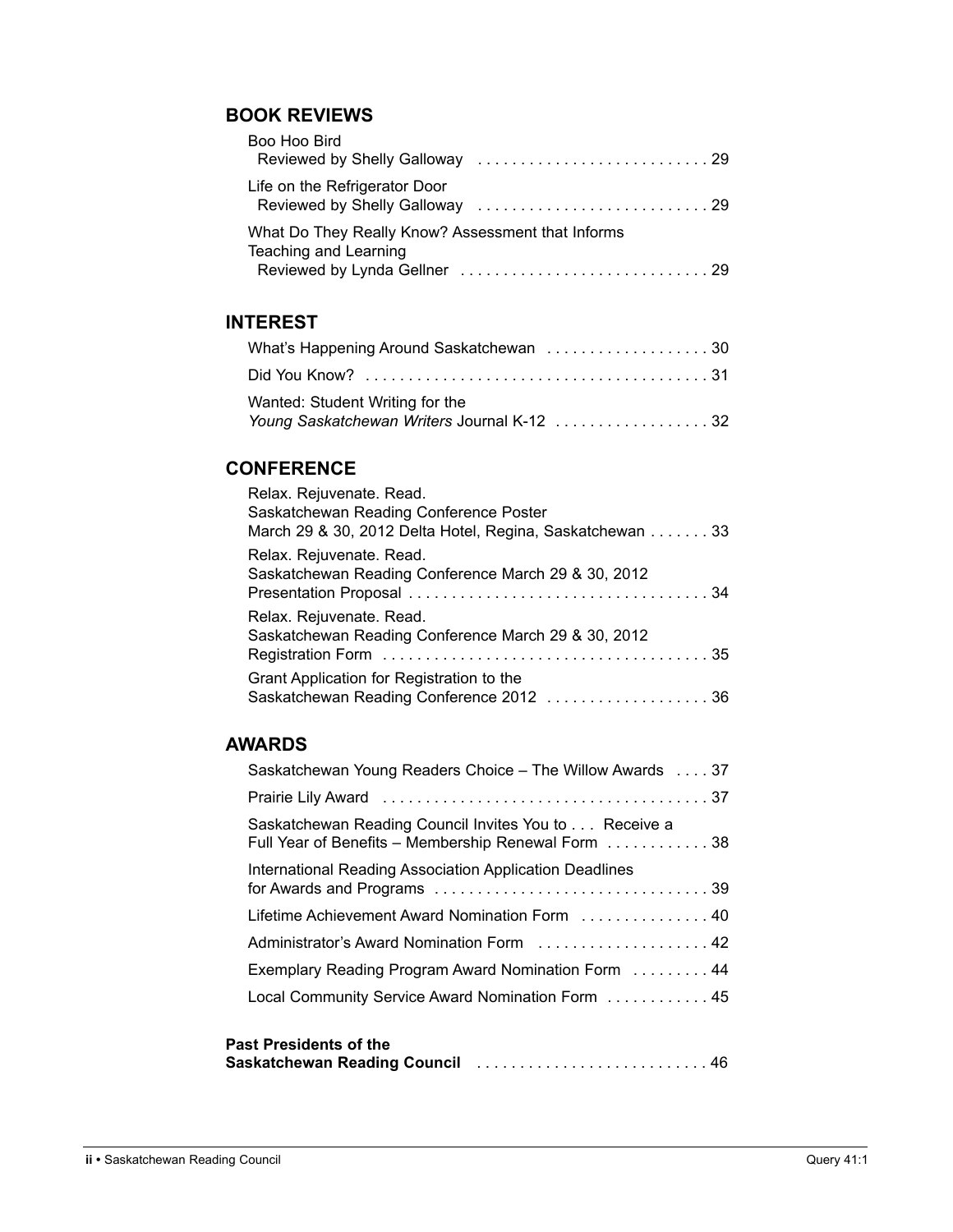# Editor's Message

# Magi McFadden



The Fall/Winter issue of *Query* invites you to participate in the theme of our Saskatchewan Reading Council annual conference, *Relax. Rejuvenate. Read*. being held in Regina March 29 and 30, 2012. Articles comprising this issue of *Query* focus on promotion of literacy through implementation of Millennial values of meaningful-

ness, participation, collaboration, innovation and success. This issue of *Query* offers valuable insights, professional perspective and practical solutions for achieving success with students.

Strong commitment to literacy is attested to by Jens Nielsen in *SRC Promotes Literacy*. In this article, Nielsen declares there is little doubt that there is considerable shared passion among the membership of the Saskatchewan Reading Council actively engaged in building bridges through literacy. In *The Brain Compatible Reading Teacher*, Magi McFadden describes a brain compatible reading teacher as one who understands the principles of brain function, uses strategies in a purposeful way, facilitates meaningful engagement of strategies based on neuroscientific principles of brain function and emphasizes the art of teaching in creation of brain-friendly environments. According to Magi, brain compatible reading teachers realize that optimal learning occurs through active participation in real life environments – environments that encourage learners to try new things safely, environments that compel learners to develop a personal aesthetic. With brain compatible instruction, students use strategies in a purposeful way. They understand the reasoning behind their use of good reader strategies. In a brain compatible model of reading instruction, students are continuously focused on learning as a lifelong process of brain development and renewal. Focus on active learning to "make meaning" is also seen in Steffany Kuhn's article, *Revolving Role Play for Reading Comprehension*: *Hotseat for Intensifying Reading*, which describes role play ideas for reading comprehension before, during and after reading.

In *Technology and the Writing Process*, Lori Jamison Rog observes that literacy is no longer just a private world of a reader and a book; it has become a social world of email, text messaging, blogging and tweeting. These new modes of communication have spawned a whole new set of conventions in spelling, punctuation and capitalization. "*4getn u is hard 2 do, 4gtn me is up2 u, 4gt me not, 4gt me nevr, but don't 4get, we're gr8 2gether*" Lori encourages teachers to provide a full range of writing experiences that take advantage of what technology has to offer, while balancing social networking communication and formal writing conventions by teaching students how to publish writing in the form of multimodal texts (podcast, PowerPoint or Wiki), be critical readers, and understand that different types and forms of writing are appropriate at different times and when to take advantage of each. According to Lori, our students are part of a technological revolution that has changed the place of writing in the social and academic worlds and will continue to expand communication in ways not even imagined today. This certainly rings true in the following article, *Adult Campus Student Now Published Young Saskatchewan Writer*. In this article Kathy Bachiu takes great pride in announcing that one of their students is now a published writer! Stat Buffalo-Robe's short story, "That Old Tire Swing", was one of 16 selected from 150 submissions of student writing. Stat Buffalos' short story appears in *The Young Saskatchewan Writers 2010-2011* publication.

The serious matter of implementing instruction that facilitates development of higher level thinking skills is humorously incorporated in *Willow Book Launch with Buddy the Book Clown* which provides a delightful photojournalistic account of a school-based Willow book launch incorporating read alouds, buddy reading, paired reading, independent reading and book reports with students having oodles of fun reading with Buddy the book clown while preparing to vote for a favourite Willow book thereby exercising higher level thinking skills. Voting for a favourite Willow book provides students with an opportunity to make judgements and anonymously declare their personal opinion.

*In Read to Me*, Najla Akl describes a Saskatchewan Reading Council (SRC) initiative that reaches out to parents in the province and their young families by providing books for babies to promote the importance of reading to babies from birth. *Project Love for Teachers* by Maureen Bezanson describes a Saskatchewan Reading Council initiative aimed at promotion of global literacy. In this SRC project, teachers in Ethiopia, Africa receive valuable supplies for use in their classrooms – classroom supplies donated "from the heart" by teachers in Saskatchewan. In *Wanted! Student Writing for the 2011-2012 Young Saskatchewan Writers*, Joan Bue extends many thanks to YSW contributors while seeking submissions for the current school year.

For avid readers among us, this issue of *Query* also includes book reviews. Be sure to read *What Do They Really Know? Assessment that Informs Teaching and Learning*, reviewed by Lynda Gellner, *Boo Hoo Bird*, reviewed by Shelly Galloway and *Life on the Refrigerator Door* also reviewed by Shelly Galloway. Join us in Regina for the annual SRC conference – Relax. Rejuvenate. Read.

*Submissions to* Query *are welcomed at any time. Readers are encouraged to share this issue with colleagues to inform them of the benefits of an SRC membership.*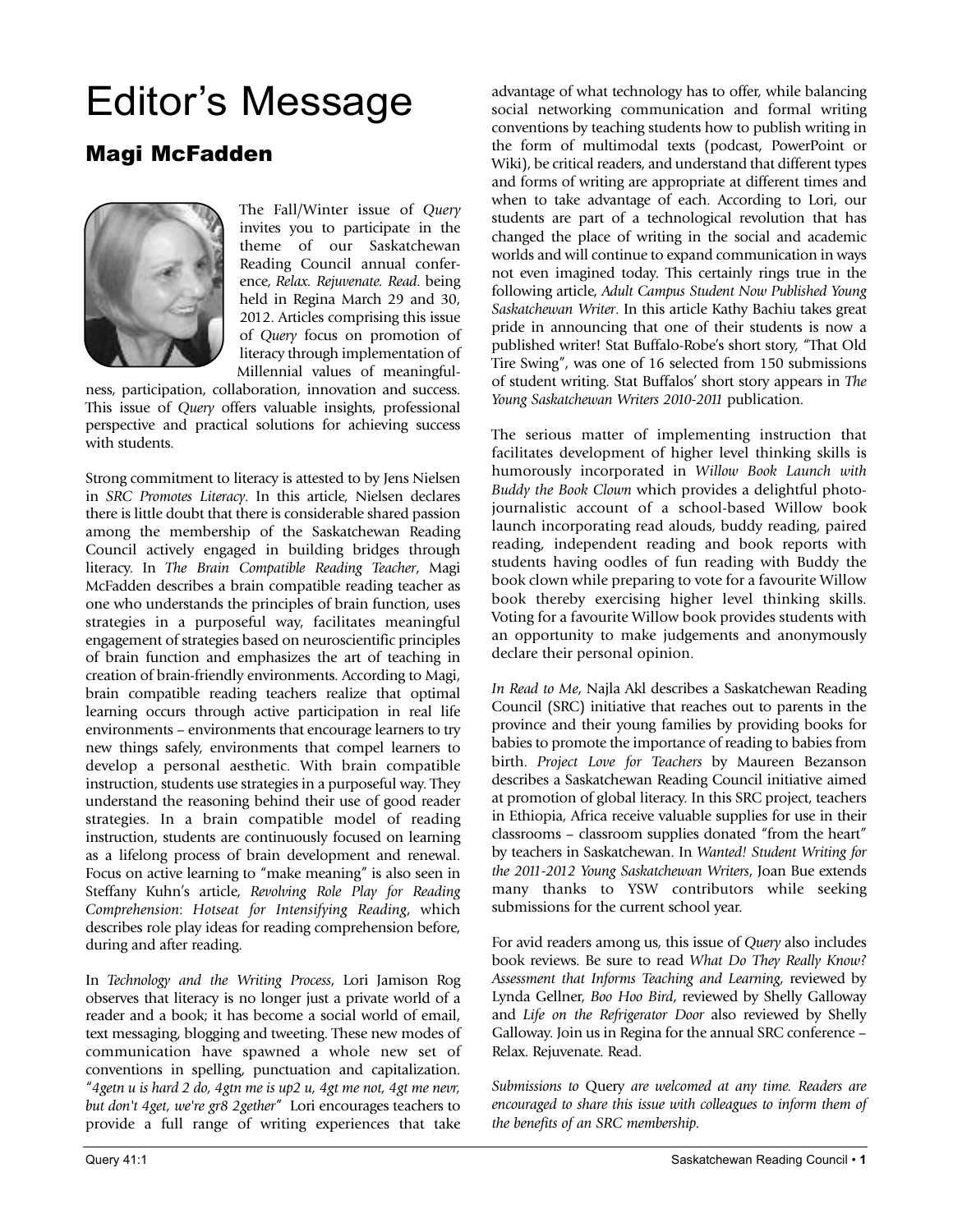# President's Report

# Lynda Gellner



I am pleased to be serving as President for the Saskatchewan Reading Council this coming year. I have been a member of my local Reading Council for over ten years and treasure the individuals I have had the pleasure of meeting who share my passion for literacy and the many professional development

opportunities that have been offered to me.

The Reading Council has provided numerous opportunities for its members over the years. These opportunities have included professional development, the annual conference, networking opportunities and involvement in service projects. As we move into the next year, I would challenge our executive to look ahead to examine how we might meet the needs of our future council members. Transformation will be key to our growth.

I would invite you to reflect on how the Reading Council can best meet your needs and would encourage you to share these thoughts with our executive.

# Past President's Report

## Nicole Lefebvre



Can you believe how quickly the summer months flew by and here we are getting moving on our next SRC year with lots of energy and dedication. Lynda and the rest of the SRC executive, along with all the local council executives/members have already been planning their exciting years. There is so much

going on already. Good luck to the Conference committee and all their fun for the next few months.

Thank you to everyone who stepped in to help when I couldn't make it to the SRC Conference and AGM, I know this group of people are very committed and willing to help.

Congratulations to everyone who is on the SRC Executive and/or the Local Executives, you will do a wonderful job.

# Vice President's Report

# Gisèle Carlson



Welcome to another exciting year with the Saskatchewan Reading Council! We are off to a fantastic start. Thanks to all those who were able to attend the meeting in Saskatoon on September 16 and 17. It was a valuable time and sharing and planning for the rest of the year.

I would like to extend a special thank you to those that have volunteered their time and expertise in a position

on the council. Your hard work and input is very valuable and the council couldn't be successful without you - new members and those that have been a part of us for many years. I am looking forward to another year of supporting each other as we work towards increasing literacy in Saskatchewan.

I am especially looking forward to our annual conference "Relax. Rejuvenate. Read." at the Delta Regina on March 29 and 30, 2012. You won't want to miss keynote speakers Stephanie Harvey and Cris Tovani or authors Barbara Reid and Lois Lowry. See you there!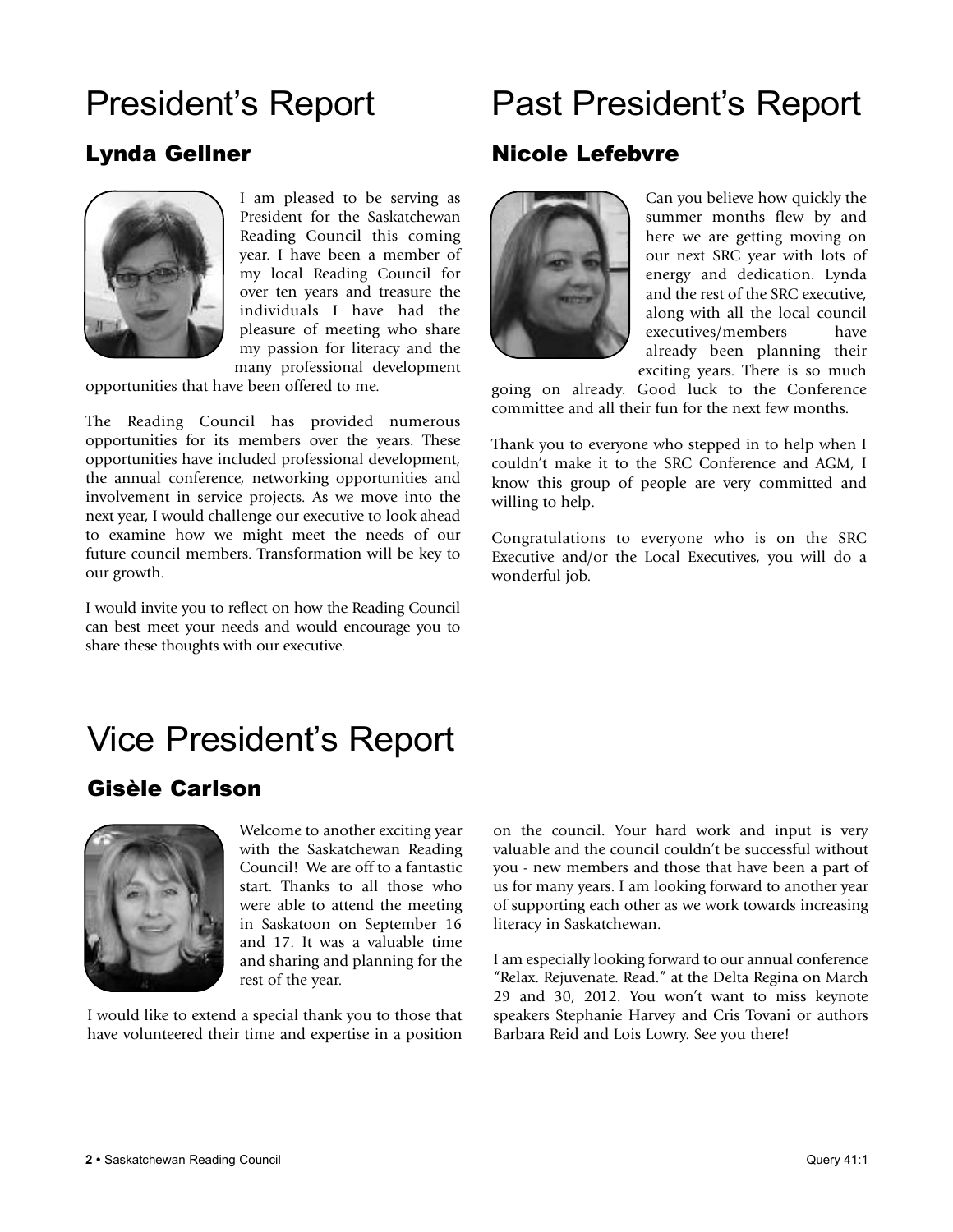# International Reading Association Coordinator's Report

# Juanita Brown



Welcome everyone to another exciting year as members of the Saskatchewan Reading Council. In particular a warm welcome to our new members. I know that just like our experienced members you will find ideas, support and professional development opportunities through both your local

reading council and through the International Reading Association.

Congratulations to the new executives of both our local reading councils and the provincial council. We appreciate the time you devote to providing leadership for the literacy work in our communities and in our province. Without your dedicated leadership our literacy work would be more challenging.

In addition to providing professional development opportunities, top rated journals and innovative research the IRA honour councils who have met exceptional standards. I would like to congratulate the Kewetin Nene Council for receiving Honor Council Program Award for 12 years. I would also like to congratulate the Saskatchewan Reading Council for receiving silver Membership Achievement Award in 2011. Both of these awards were presented at the Annual IRA conference which was held in Orlando last year. It is only through the hard work of our members that these international awards can be received.

As I begin my third year as IRA Coordinator I have been reflecting on the significance of the use of technology in the world of literacy. Many of us use technology on a daily basis in our classrooms to support literacy development whether it is through digital storytelling, using the document camera to share a book or using blogs to help develop student writing. Global literacy organizations like the IRA have also begun to make significant use of technology to help connect educators around the world.

On an almost daily basis I receive emails from IRA explaining how they are updating and changing the "way we do business' by making more effective use of technology to allow IRA to support the work of local councils. Through technology the IRA can be more responsive to the needs of members at the local level. The IRA website www.readwritethink.org is also connecting with teachers using Facebook, Twitter and Thinkfinity Community.

The IRA in cooperation with PAIUnet (high speed network) are partnering to provide a new e-learning opportunity for teachers in Pennsylvania. Over 200 teachers in a number of locations had the opportunity to spend five hours with Richard Allington listening to him talk about struggling learners. As this use of technology is refined the IRA hopes to make these learning opportunities available for more of its' members.

One of the most popular exhibits at the IRA conference this year in Orlando was the one explaining the IRA's members-only website. At this exhibit people could go online and immediately sign up for this free online service. This service provides IRA members with literacy survival tips for new teachers, selected classroom resources, new lessons, podcasts and articles and chapters from IRA journals and books. You can also find places on here where you can chat with colleagues around the world about areas of interest in literacy. If you have an IRA membership this website is certainly worth checking out.

On a provincial level I know that our executive is trying very hard to find ways to make our website at http://www.saskreading.org up to date and useful for our members. I would also like to make better use of technology to offer IRA support to our local councils. If I can provide support or information to councils or even to individuals feel free to send me an email at jbrown@mail.gssd.ca.

Have a wonderful start to your school year and remember the love of reading starts with each one of us.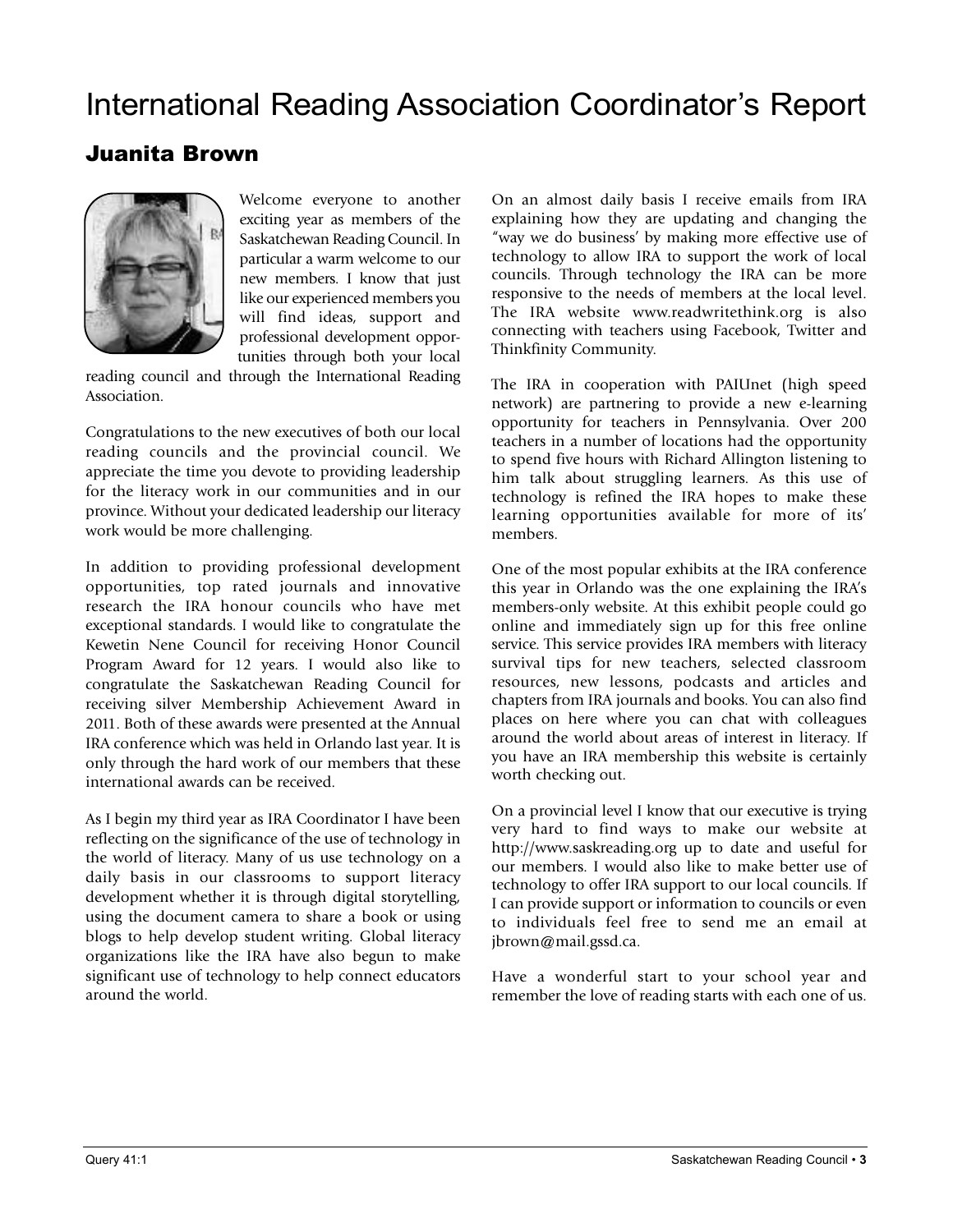# Membership Director's Report

# Sherri Sieffert



Wow, I can't believe that a year has passed already. I believe that having one year under my belt will help me to better serve the membership. We have a new initiative this year with online registration for the SRC Conference in 2012 with an online payment option as well. It will be great to see how this will work.

We increased our membership by 40 members this past year. I am confident with all our hardworking local

councils that we will maintain this membership and hopefully increase it.

Memberships are starting to come in. I will be sending out a mass email to all SRC memberships and Stacey McConnell will also be mailing out a renewal notice from the STF, so members will be reminded twice about their renewals being due.

I look forward to working with Lynda and the new executive this year.

# *Young Saskatchewan Writers* Coordinator's Report

### Joan Bue



It was an interesting first year for me as the YSW co-ordinator. I learned a lot. I think the book turned out really well, with more photos and illustrations than other years. Also we had our first piece of braille writing. We had French and Ukrainian selections as well. Along with all the other amazing selections, it turned out

to be a very interesting publication.

At our spring meeting, it was decided to move the due dates for writing to an earlier date (all writing must be to me by March 1). I have put the date of February 1 on the poster for writing to be submitted to the local council reps. This is early, but it was requested by the councils, so that the books would be available for sure by June for Writing Celebrations. STF has reserved a spot for our publication for April 1. This gives me a month to get everything together to send into the STF publishing unit. All writing must be e-mailed to me by March 1. All hard copies, permission slips and cheques for extra books must be in to me by March 15. Permission slips must accompany each piece of writing or it cannot be published. It is a big job to get all the writing into Grades, edited and formatted to send into the STF. I would appreciate it if the timelines are met.

Each council will be allotted eight pages and 16 pieces (two per page) once again this year. Thank you to everyone who submitted writing to the project last year. I know it isn't an easy job choosing the writing. Keep up the great work!

I will be communicating directly with the YSW reps in each council and will send the forms for this year directly to them. Thank you for all the dedication and hard work that goes into making this an amazing publication year after year!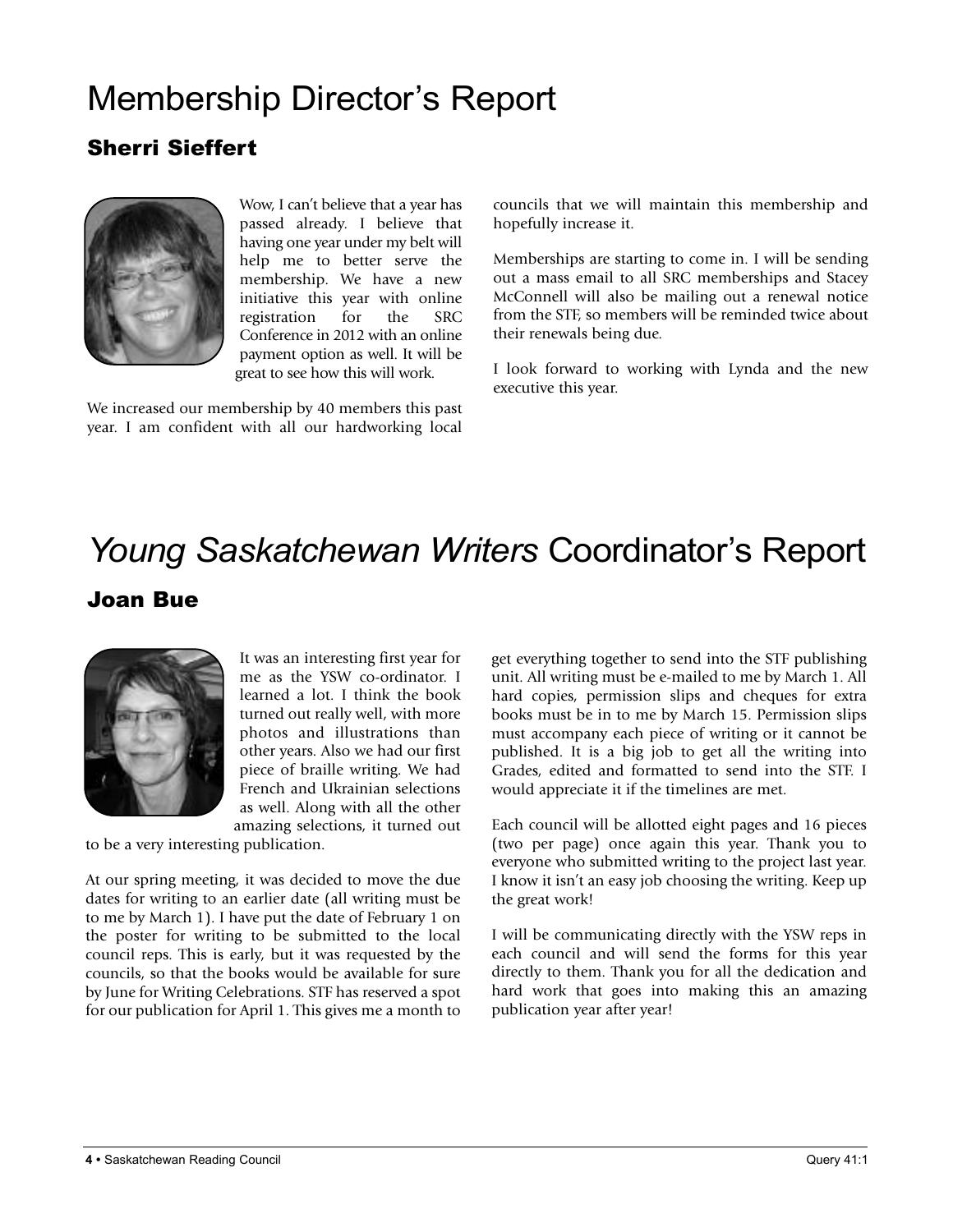# Read to Me Coordinator's Report

# Shelly Galloway



Thank you for supporting the "Read to Me" program this year!

Supplies for 1000 Read-to-Me bags were given to new moms and their babies in Saskatchewan. This year each bag included:

1. One book

2. Information about the SRC Reading council

3. A bookmark to give information to parents' on how to read to their baby.

4. "For the Love of Reading" booklet from the Saskatchewan Literacy Network.

What a wonderful way to get books into the hands of babes. "Remember the more you read the smarter you'll be!" For more information contact shelly.galloway@rbe.sk.ca.

# **Ask the Experts**

The Saskatchewan Reading Council is made up of individuals committed to quality literacy education. These individuals are teachers, administrators, literacy specialists, learning resource teachers, librarians and consultants. Let these "experts" help you! If you have a question about literacy or about the council we would live to hear from you. Please email questions to saskatchewanreadingcouncil@gmail.com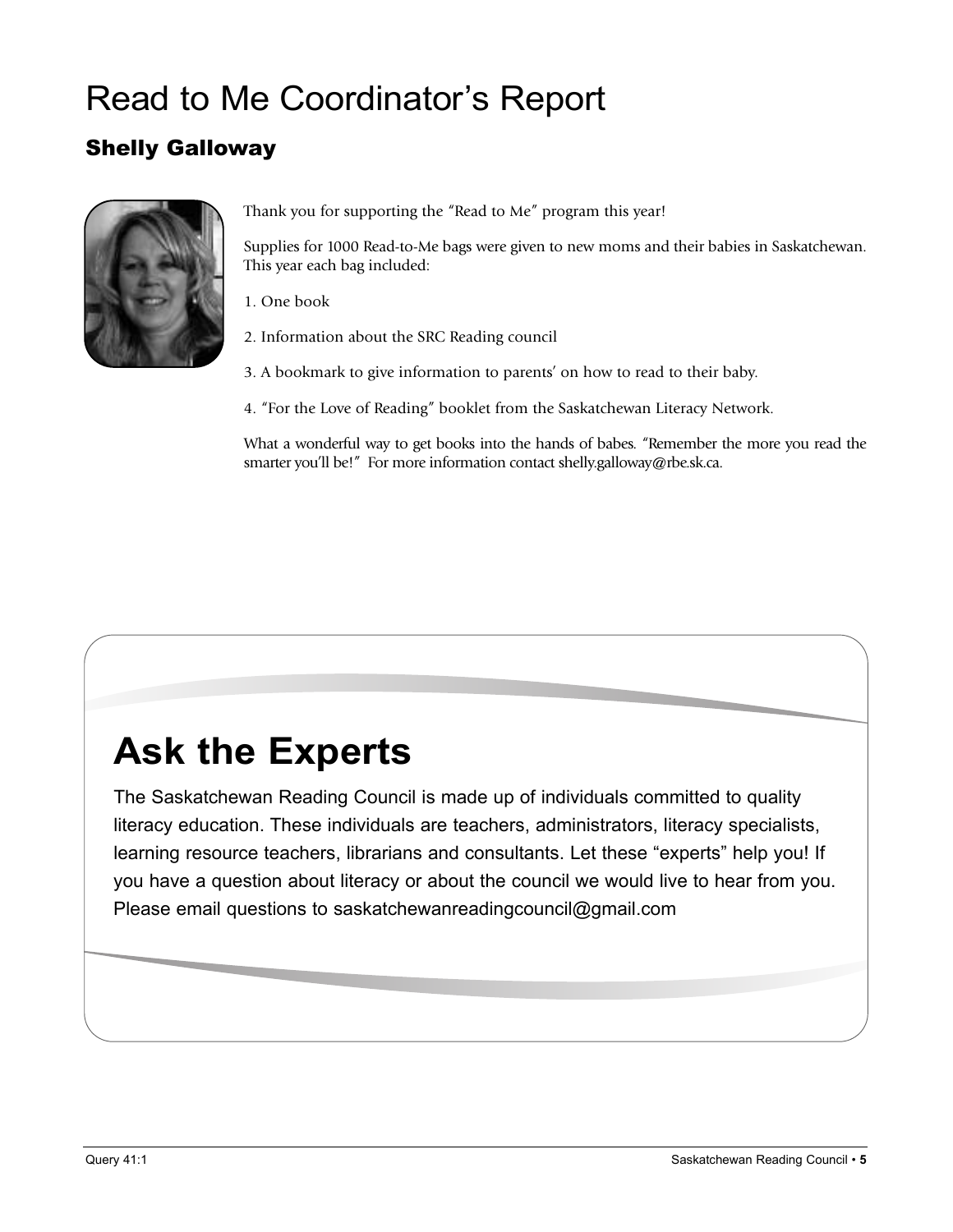# Local Council Reports

# Saskatoon and District Reading Council **Maureen Bezanson, President**



The Saskatoon and District Reading Council supports and promotes literacy by continuing all previous commitments while increasing our efforts to develop a more active participation of our membership. This fall we have been working to fill all of our executive positions and even

beginning a new position for our local council.

This year we will have to do without our vice president, Marilyn Vaughan, for a little while. She will be recuperating from surgery until December. We look forward to her recovery and to having her back with us.

The first order of business was to fill our membership director position, and we have done that. We welcome Lorraine Bentham, literacy coach with the Saskatoon Public Schools to our team. Many thanks to Lindsay Belanger, previous membership director and organizer of the Young Saskatchewan Writer's project. We want to recognize the exceptional work that Lindsay Belanger did for our council and wish her the best in her new marriage!

We are excited to have added a new position to our executive that we have called Professional Development Coordinator. Welcome to Mary Bishop! She is a literacy teacher with the Saskatoon Public Schools as well as one of our wonderful local Saskatchewan authors. Mary will help us to organize some learning sessions for our school liaisons, or perhaps parents in our school communities.

Our current executive membership now includes:

President – Maureen Bezanson Vice President – Marilyn Vaugha Secretary – Najla Ak Treasurer – Mary-Sue Muldoon Membership – Lorraine Bentham Professional Development – Mary Bishop We also have some Members at Large, including: Fernando Ferrer – Newspaper in Education Paula Klein – Young Saskatchewan Writer's Celebration coordinator Stephanie Ochitwa – Young Saskatchewan Writers Coordinator

Our council is currently finishing up final details as we close out the April 2011, *Building Bridges through Literacy* conference. A few of our executive members gathered one Friday night to pack the Project Love gifts that were brought to the conference to be given to teachers overseas. We received many items and packed up ten boxes that are being shipped to Ethiopia. Thank you to all who brought these gifts!

We had our fall AGM on October 24 with many of our school liaisons and we thank them for coming out to this information meeting. Our first project will be *The Gift of Reading* in both the Catholic and the Public school divisions. This has always been a successful event for us. The books collected by schools are given to local organizations and schools. The goal is to get new and gently used books into the hands of families. Thank you to Tammy Shercliff and the staff at St. Maria Goretti, who are organizing this event for all Catholic Schools, and to Audrey MacDonald and staff at Lester B. Pearson, who will be heading up this project for the Public Schools.

# East Central Reading Council

#### **Jan Niebergall, President**

East Central Reading Council has had a great start to our new school year. We began our planning for this 2011/2012 school year with our general meeting in May 2011. We held a Technology Workshop on the same day as the meeting which was a huge success. We had 35 teachers attend this event with the GSSD Digital learning Coach Michelle Morley running the presentation. Michelle gave teachers a hands on session with many excellent websites and tools for teachers of literacy. We served refreshments and had a few door prizes.

June saw us hold our annual, Young Saskatchewan Writers Tea. This was an amazing event organized by our chairperson Janine Neufeld-Ruetz. The young authors shared their stories and poems and then were treated to a special luncheon. We had a full house of parents, siblings, grandparents and friends. We had a record number of writing submissions this year and we look forward to receiving more this year.

Our school liaison forms are coming in quickly. We thank Sherri Sieffert, our treasurer for collecting them and keeping us organized.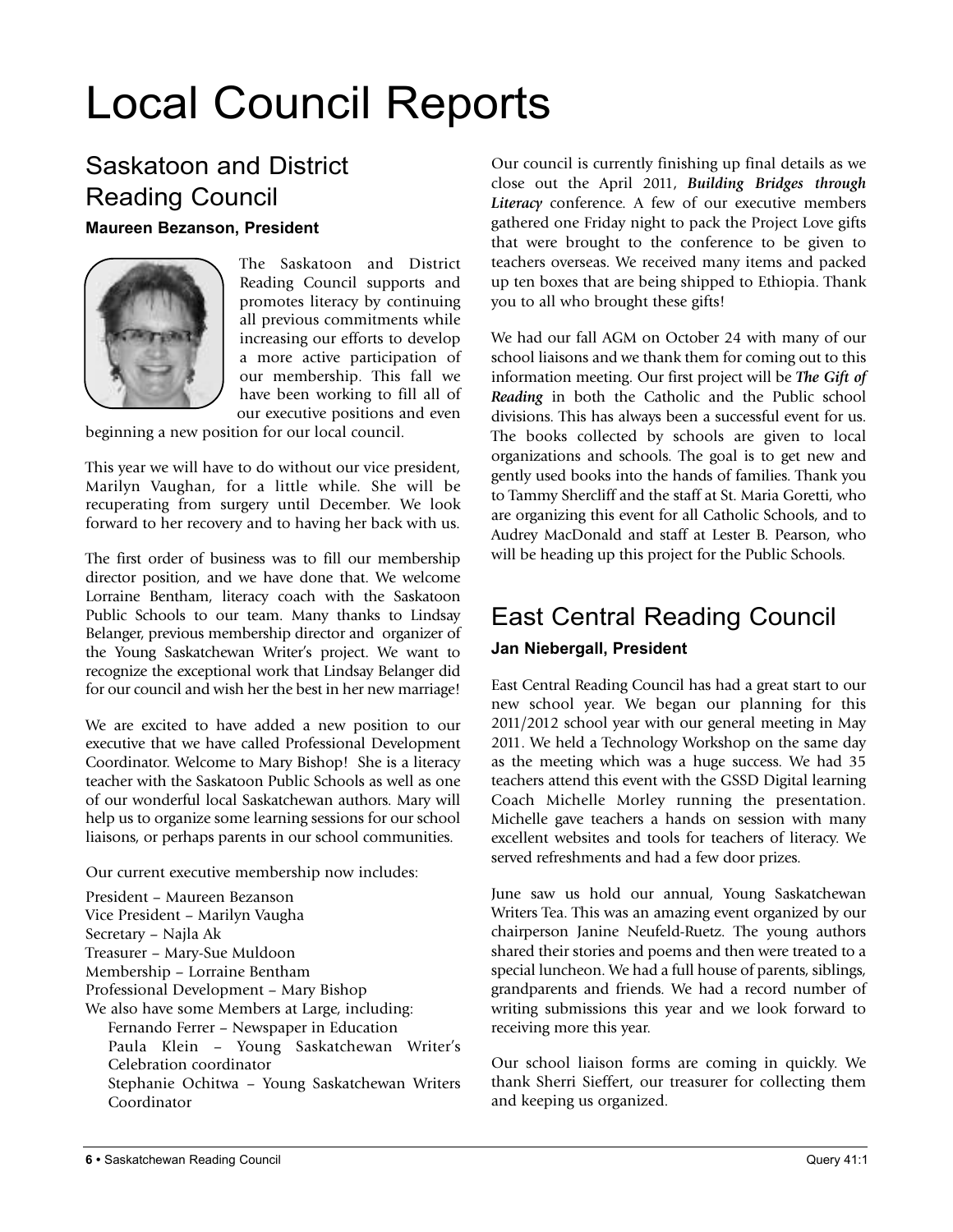During one of our planning sessions, we decided to order post cards with all our upcoming events with an opportunity for teachers to complete the back of the postcard and send in their membership. Joanne Sebastian, our secretary designed a great looking postcard and the cards have been coming in with new members and renewals.

Our first event of this school year was just recently held on October 28, 2011. We decided on a workshop entitled, "Working with Words". We wanted it to be a membership drive and an opportunity for teachers to hear about our council and also go home with some new information on a current topic. We were delighted to have had 60 teachers register for this event! We had three stations of word work activities that teachers could attend as well as a rich resource table of many new resources on the topic of word work as well as a door prize table, a conference table, and a refreshment table. We had five interns attend and they received a special gift for attending.

Our council plans on purchasing children's Christmas books and giving them to at least two Food Banks in our area for Christmas time. This complements the "Read to Me" project that the provincial Reading Council does. Every spring, every council including East Central, receive 100 book bags to give babies and moms in hospital.

Our council is looking forward to the annual provincial conference this year again. All our council members have been encouraging our teachers to attend this wonderful conference. We wish South Saskatchewan council the best of luck with the conference.

Our plans for spring are waiting for confirmation, but we do plan on an event to bring teachers together again for literacy learning.

We are excited to have this great opportunity to promote literacy in our schools and community through the Saskatchewan Reading Council.

# South Saskatchewan Reading Council

#### **Angela Hutton, President**

The members of the South Saskatchewan Reading Council are busy planning the upcoming Saskatchewan Reading Conference that will be held in Regina on March 29 and 30, 2012. We have a very dedicated group of volunteers organizing and planning this event. Please join us as we "Relax. Rejuvenate. Read." at our annual conference.

Other activities that our council is facilitating this year include donating books to teen mothers during Education Week, participating in "Books for Babies" and our new, very popular program, Get Well Soon Literacy Kits. We also look forward to receiving Young Author submissions in January and will once again be hosting a Young Authors' Night in June.

# Moose Jaw and District Reading Council **Tana Arnott, President**

The Moose Jaw and District reading council has been busy already this new school year. We have expanded our membership and we now have a School Liaison in all of the schools in the Holy Trinity School Division. We are excited to expand our Professional Development opportunities and the opportunities for the students of Moose Jaw and District!

Our Read to Me Program continues to be a huge success as we provide packages for all new born babies in Moose Jaw and District. With on average of 45 packages delivered each month, we know that our babies are going home with a new book and new moms and dads are equipped with the important information regarding literacy and their child. It is wonderful to know that every baby born at the Moose Jaw Union Hospital has a library started the moment they leave the hospital.

With Education Week under our belt, we had at least a dozen of our schools in our district hold either a literacy night or a literacy activity with their students. Some schools even held a Paper Back Book Exchange for their students at their school. This was an extension of the Moose Jaw Paper Back Book Exchange that we held during the first week of October at a local elementary school. It is great to see so many students exchanging their books for a "new" book. We will hold our annual Spring Book Exchange with two locations to help all students have the opportunity of attending.

We also had a school host an open mike night and allow students to come out and share their poems, stories, and music. Our council will be partnering with this activity and help promote literacy as students share more of their creativity.

We have also been busy planning our Professional Development opportunities for the teaching staff in our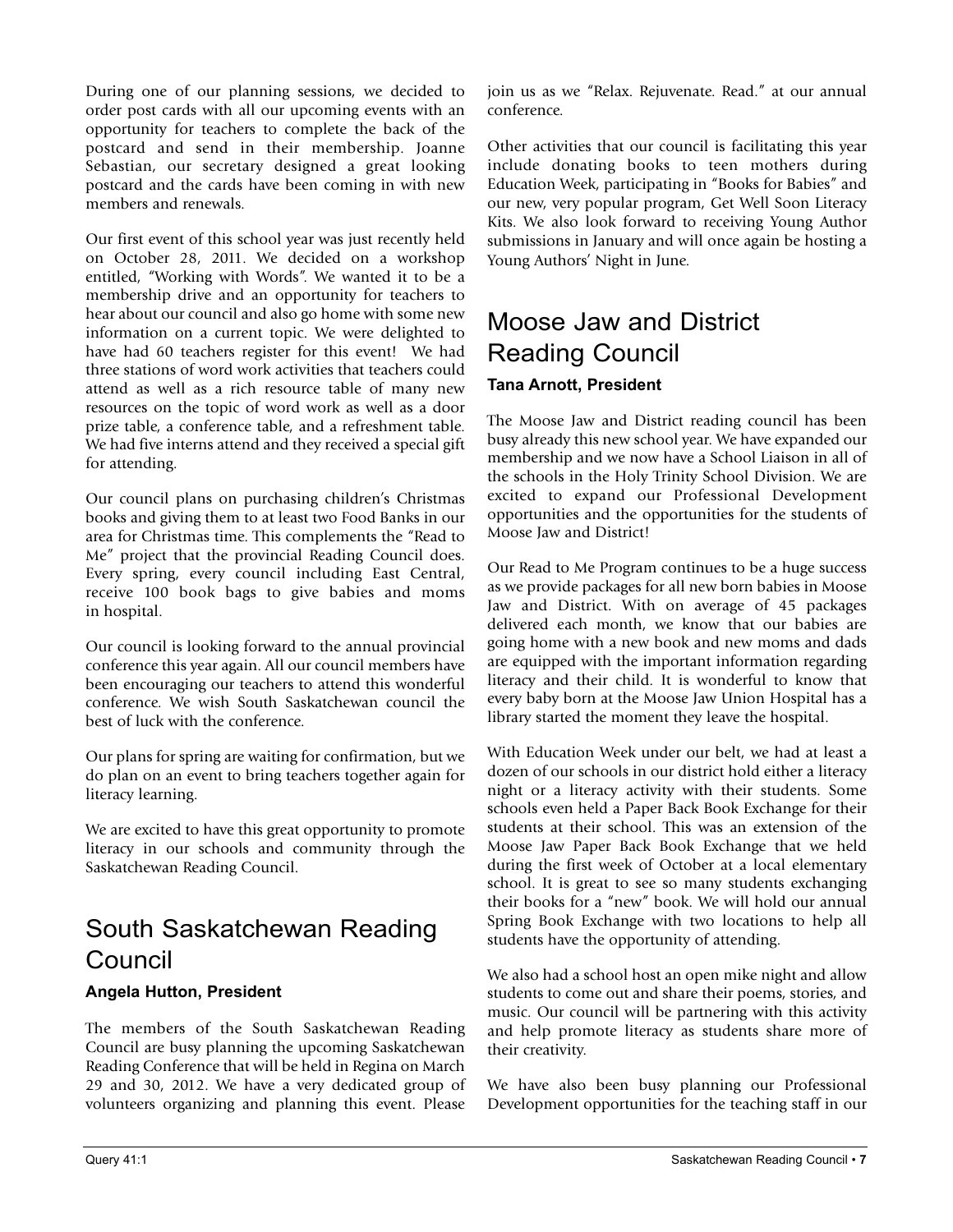district. In the upcoming weeks, we will be hosting a Yoga and Storytelling workshop in Moose Jaw. This is a great way to mix literacy with exercise. It also fits in perfectly with our school divisions In Motion initiative.

We are very pleased with achieving our goal of expanding our membership and having a contact in every school in our district. We still have a little ways to go, but we are excited to be working with many new teachers and promoting the importance of literacy in our community.

# Kewatin Nene Reading Council

#### **Debby Noble, President**

The Kewatin Nene AGM was held on October 12 2011, during the Northern Area Teachers Association (NATA) Convention in Prince Albert. The members who attended the supper meeting reviewed our activities over the past year and made new plans for 2011-2012. The executive positions remained the same for the coming year.

Kewatin Nene Reading Council has participated in a variety of literacy initiatives in the north over the past year. We sponsored a professional development session at the NATA Convention on *Growing Up Wild*, which was facilitated by a KNRC member and handbooks were provided free to participating KNRC members. This was such a successful workshop that we are making plans for an encore! KNRC is once again partnering with Pahkisimon Nuye?áh Library System in the Northern Reading Program that promotes reading through various activities during the winter such as a reading challenge, reading promotion bulletin board contest and an author tour to northern communities.

KNRC participated in SRC programs such as Young Saskatchewan Writers and Read to Me as well as contributed to Project Love. We are planning to continue these programs during the coming year: Our YSW coordinator is busy collecting student writing from teachers; Our Read to Me coordinator is planning on involving her NORTEP students in the distribution of book bags to teen parents in the north. Some of our members are facilitating Willow Award projects in their school – there have been some very imaginative activities taking place!

Our membership drive began with the start of the school year when the new forms were sent to all northern schools. Our membership numbers increased with

renewals and our sponsorship of 20 new NORTEP student memberships, and support from Northern Lights School Division #113 for Literacy-Numeracy Catalyst teacher memberships. We also actively sought liaison representatives in the schools.

We were very pleased to receive the IRA Honour Council Award at the September 2011 SRC meeting, and plan to continue to fulfill Honour Council commitments.

So it looks like the remainder of the year will be as busy as ever. We hope to see KNRC members at the SRC convention, even if it is a very long drive.

Thank You to all KNRC members for their continued commitment to literacy!

# Southwest Reading Council

#### **Jennifer lundsten, President**

Welcome back to another inspiring school year! I am eager to begin planning and building the SWRC. This year, our goal is to build an executive. For numerous years, there have only been a couple of teachers working to sustain our programming. I am looking for any teachers who are eager and passionate about literacy to share ideas and help to build our council. There is very minimal time needed for executive meetings and planning, and the professional development and networking opportunities are the greatest benefit. The more help we have, the less time we will all have to give. Please contact me if you are interested in sharing your ideas and providing more literacy opportunities for the schools in southwest Saskatchewan.

The SWRC will be continuing our usual programs such as:

- Read to Me providing books to new babies in your community
- Participation in the *Young Saskatchewan Writers'* Publication
- Participation in the annual Saskatchewan Reading Council
- Project Love donating school supplies to struggling schools overseas

I wish you all a successful school year. Please contact me if you can provide any help to our struggling executive. The SWRC have a new email address: swrc@hotmail.ca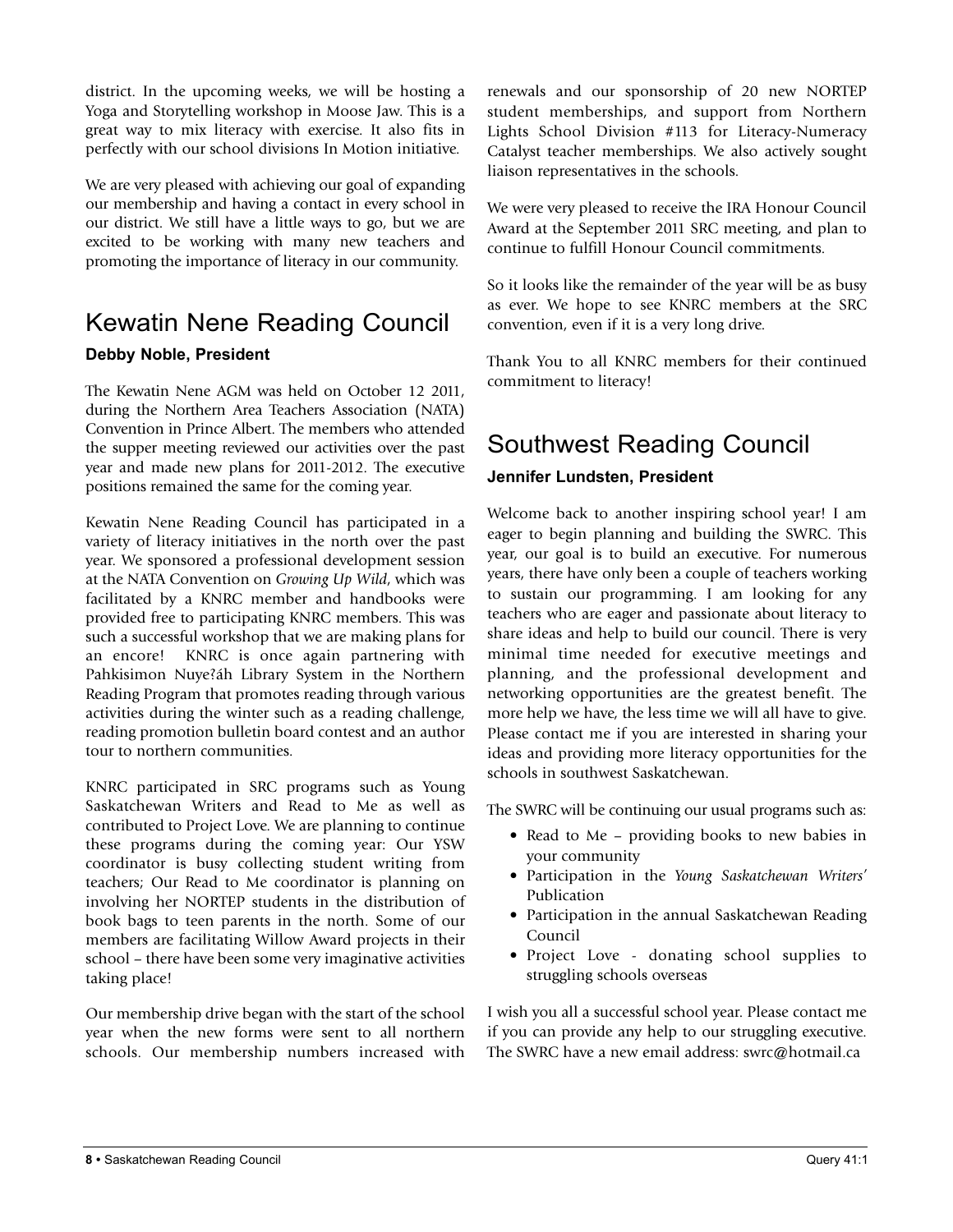# Southeast Reading Council

#### **Joan Bue, President**

Our council has had a busy fall with a supper meeting in September and a very successful Author Tour.

Our executive met in September to work on our activities for the year. We discussed creating a new brochure using the postcard format that other councils have adopted. We were very impressed with the idea and thank the South Saskatchewan Reading Council for sharing this idea with us.

In October, Mary Harelkin Bishop, author of the Tunnels of Time Series for young adults, visited a number of schools in our council area as well as a Public Library.

In Moosomin Mary did a reading at the school as well as an evening reading at the Moosomin Public Library. She also visited Kennedy School, Wawota School, Carlyle Elementary School and Wapella School. She was well received at all the readings and I am sure that we have created new interest in her series about Moose Jaw. Thank you to Pam Foy, our Treasurer for arranging this very successful author tour.



Contribute to *Query* your favourite lesson plan involving any aspect of literacy.

Send all submissions to: *Query* Editor mcfaddenm@hotmail.com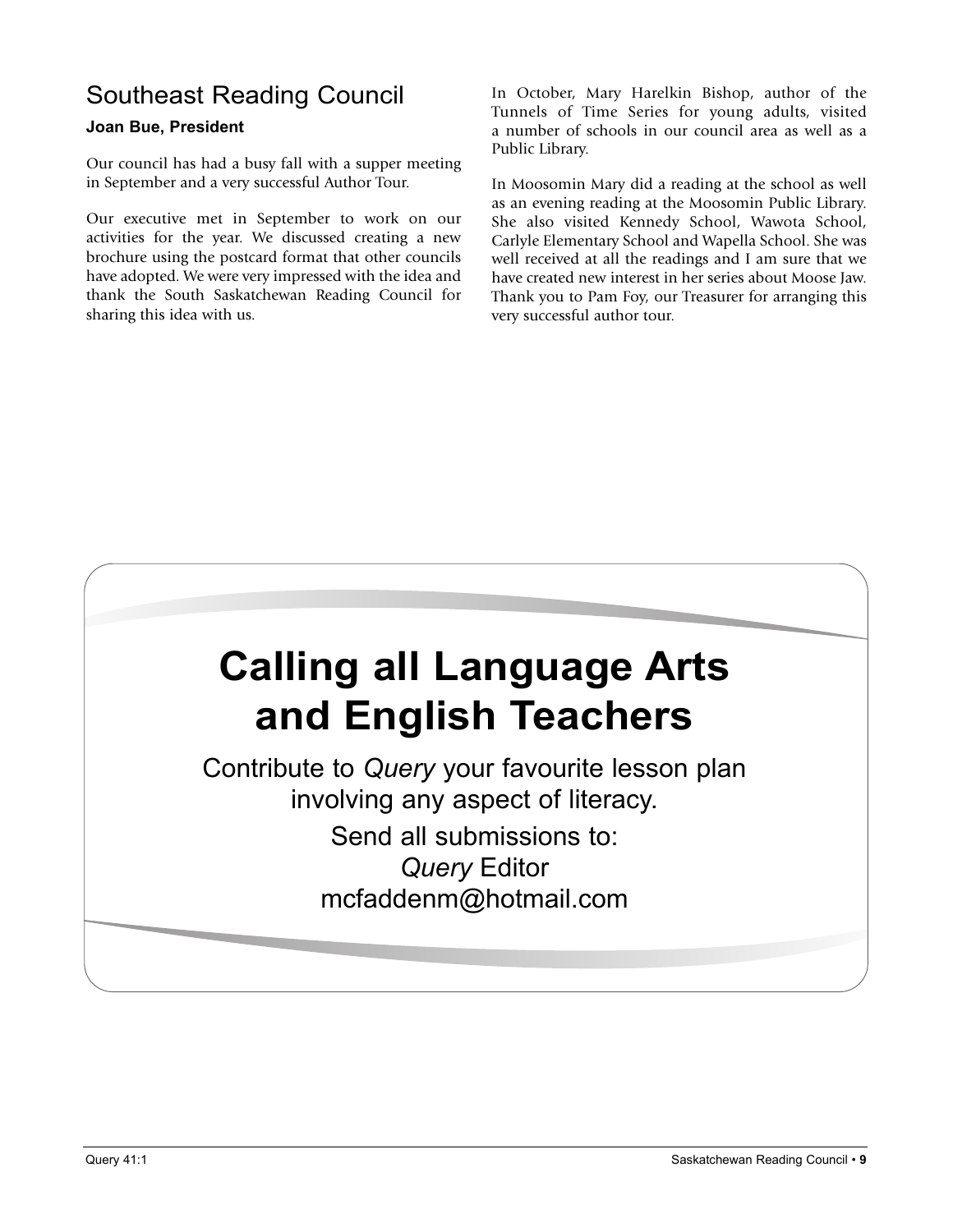# A Search for Meaning: The Millennial Generation

# Magi McFadden

*Leadership training during the Fall Saskatchewan Reading Council business meeting chaired by Saskatchewan Reading Council president Lynda Gellner focused on the diverse needs and characteristics of the Millennial Generation – children born after 1980 sometimes called the "Y" generation, GenNext, the Google generation, the Echo Boom or Tech Generation. Discussion based on information from Lancaster's and Stillman's (2010) web-based article,* The M Factor *(deltaskymag.com), centered on needs and desires of children and young adults today. Among the needs expressed by Millennials as important are contextual meaning, productivity, creativity, innovation and success. Millennials want to be heard; they want to know they are making a positive contribution; and they want to make a difference. While the Millennial Generation continues to challenge teachers in schools, they have also entered our staffrooms and become our colleagues bringing their energy, innovation, and their search for meaning to our workplace and our schools. In depth exploration of the Millennial search for meaning can be found in the corresponding book published in 2010 by HarperCollin:* The M Factor: How the Millennial Generation is Rocking the Workplace *is the ultimate guide to understanding today's children and young adults, offering valuable insights and practical solutions for achieving success like never before.*

s Millennials (children born after 1980) join Generation Xers (children born 1965-1981), Baby Boomers (children born 1946-1964) and Traditionalists (children born prior to 1946) they rail against doing things the way they have always been done searching for meaning in their quest to make a positive difference. Millennials sometimes called Generation Y, GenNext, the Google Generation, the Echo Boom or even the Tech Generation have been shaking up everything from how the Internet gets used in schools to whether Mom and Dad – Grandma and



From left to right: Jan Niebergall, Sherri Seiffert, Joan Bue

Grandpa are invited to Open House during Education Week. The Millennial search for meaning can sound like just another way to avoid the drudgery of daily routine. To Generation Xers, the Millenial search for meaning is déjà vu all other again as they recall butting heads with corporate status quo and get ready to make way for more renovation. To Boomers who aren't sure they have resolved their own questions about purpose, the Millennials' quest can seem like something more appropriately achieved through spiritual awaking. Traditionalists who spent a lifetime climbing the corporate ladder might just wish Millennials would simply put their nose to the grindstone and earn the promotion to more meaningful work. Millennials have been raised by parents who told them that if they were going to work hard for a lifetime, they should find something to do that has meaning for them. With this background, many Millennials are passionate about career commitment, love their work and believe they are making a positive difference.

The real upside of the search for meaning is that while it may require thought, time and effort, it doesn't cost a lot. Millennials talk, text and tweet incessantly about what they do in their workplace. Millennials choose work that makes them feel like they are really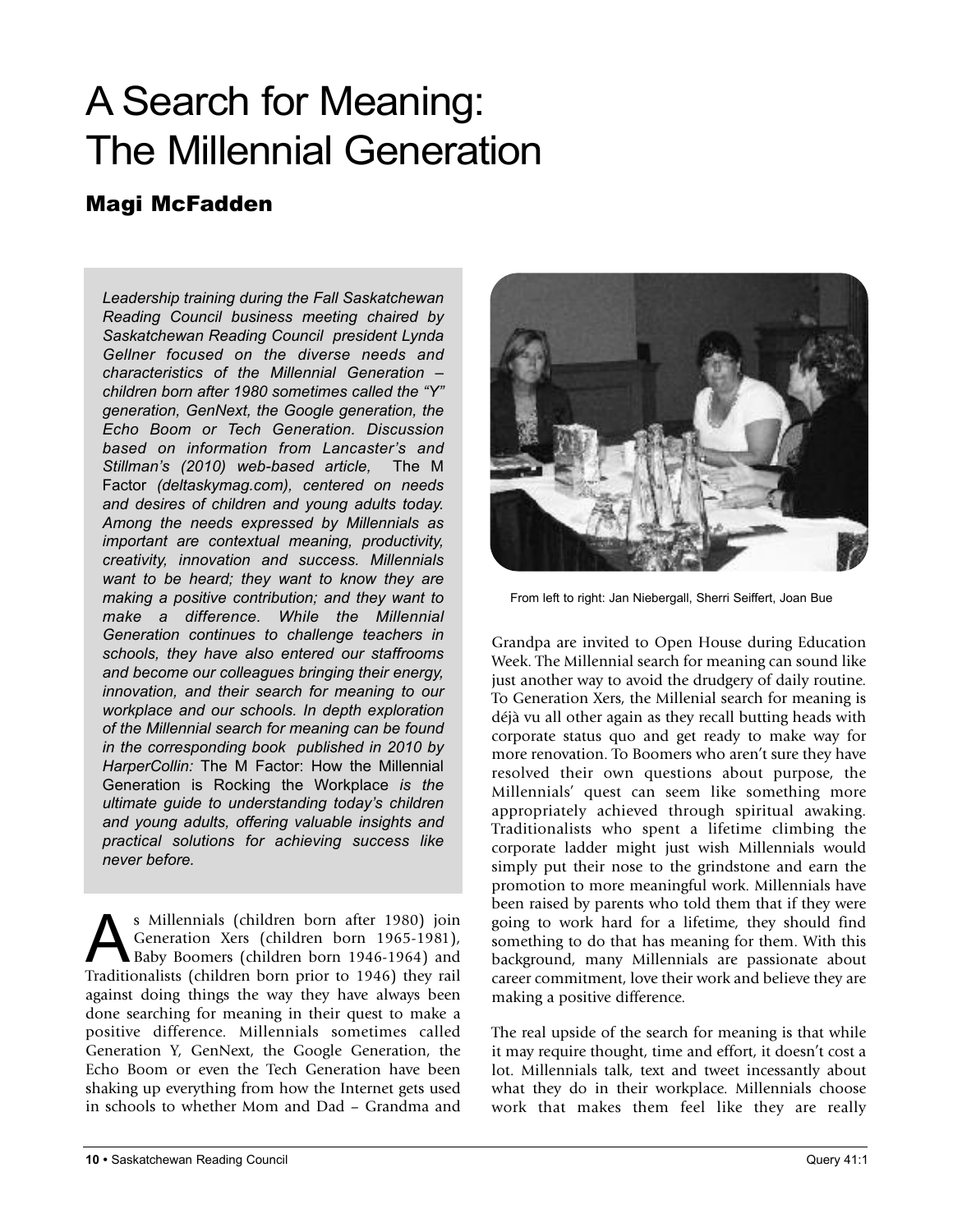contributing. The biggest discovery about the search for meaning among Millennials is that it is the driving force motivating the workplace and our schools - motivating our students, parents, grandparents, and teachers. Millennials raised to be collaborators with their parents, teachers and peers seek leaders willing to collaborate with them on creating meaning in what they do. They don't consider meaningful work nice-to-have, they consider it a must-have. In their study of Millennials, Lancaster and Stillman (2010) have identified six meaning motivators that help us understand what Millennials "mean".

- Millennials want to make a difference. They see it as their duty to clean up messes made by previous generations.
- Millennials want to feel they are contributing. They need to understand how they make a difference on a collaborative team.
- Millennials want to be innovators. Having mastered an ever-evolving array of gadgets and acted as consultants to family and friends on everything from how to program cell phones to buying 3D TVs, they want to continue using these competencies in school and at work.
- Millennials want to be heard. They want to believe that someone is willing to listen to what they have to say.
- Millennials want to know they are succeeding. They are accustomed to working toward a score and being rewarded for their progress. For Millennials, some of the smallest and most personalized rewards hold the most meaning.
- Millennials want to express who they are through work. They love to be part of a team effort and are happy to work toward a group goal.

This generation strives to find context in what they do. From individual taste expressed in clothing or personalized websites, Millennials seek meaning in selfdefinition and self-expression. Millennials want to put their personal imprint on their environment on a daily basis in all that they do. As teachers in this Millenial generation we need to find ways Millennials can express their own uniqueness within the school environment lest we end up with a generation in constant search of meaning, only somewhere else. Collaboration among generations can offer valuable insights and practical solutions for achieving success like never before.

#### References

Lancaster, L. & Stillman, D. (2010). The M factor, *Delta Sky Magazine*, Minneapolis, MN: MSP Communication Inc, May, 70-105. Retrieved September 16, 2011 from deltaskymag.com.

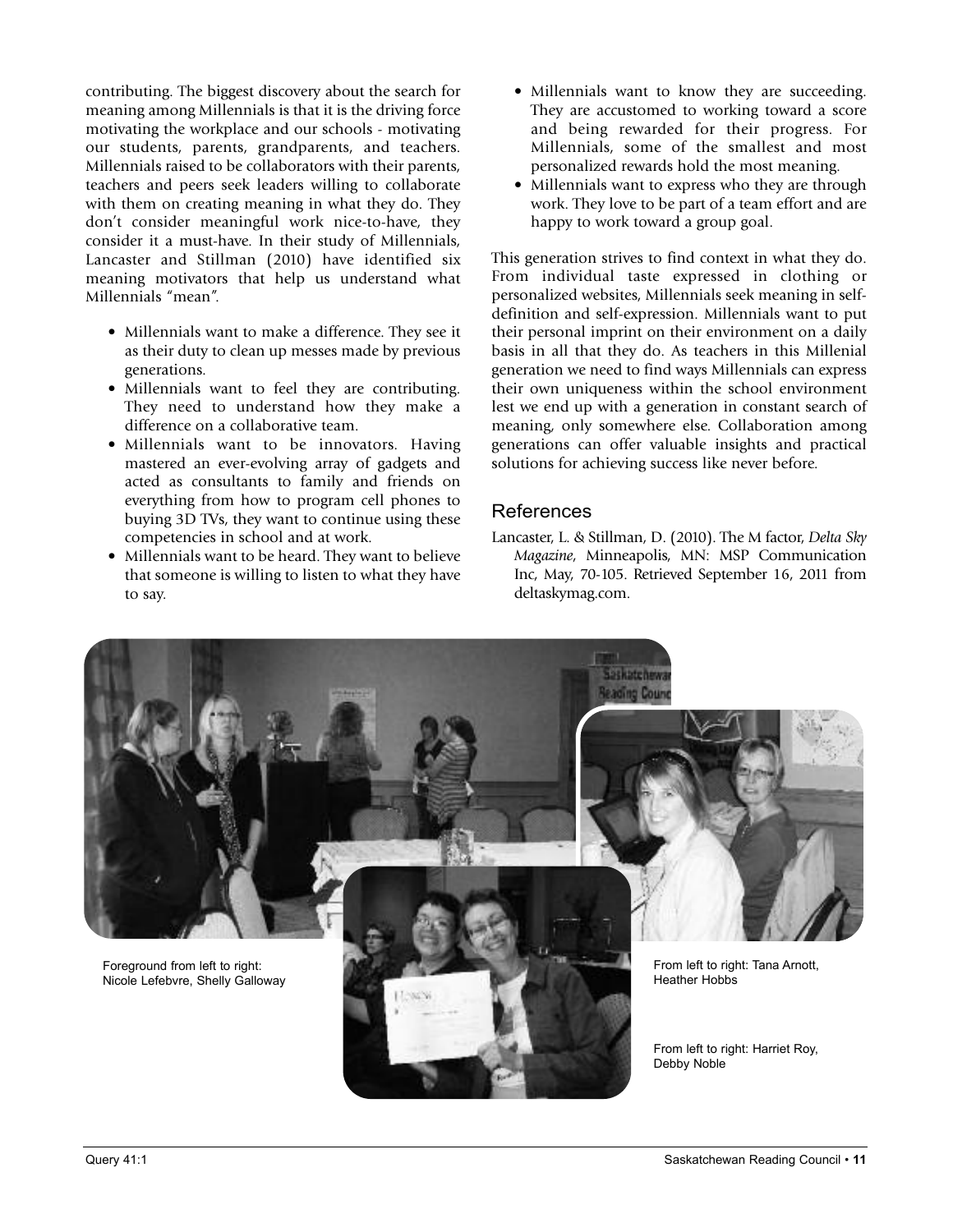# SRC Promotes Literacy

# Jens Nielson

*Jens Nielson, editor of the* Saskatchewan Bulletin*, was in attendance at the recent Saskatchewan Reading Council's 42nd annual conference, Building Bridges Through Literacy, held April 7 and 8, 2011 in Saskatoon. According to Jens passion and commitment to literacy shared by SRC members abounded at the recent conference. In this article, Jens summarizes conference highlights as described by past and present SRC executive members: Shelly Galloway, Lynda Gellner, and Tammie Latimer. Permission to reprint this article has been received by the* Bulletin*, the official publication of the Saskatchewan Teachers' Federation. The* Saskatchewan Bulletin *is published 10 times during the school year by the Saskatchewan Teachers' Federation. Requests for coverage by the* Bulletin *staff should be received at least three weeks before the event.*

W hile overall they might be quite small in<br>
little doubt there is considerable shared<br>
nonsign and imposition among the mann ambig of the numbers as special subject councils go, there's little doubt there is considerable shared passion and innovation among the membership of the Saskatchewan Reading Council.

Anyone looking for evidence only had to watch close to 400 attending this year's 42nd annual conference in Saskatoon to see and overhear their shared passion.

And its no accident organizers of the conference anxiously seek out a cadre of sought-after speakers on a whole range of timely topics to offer their views during the two-day session. That's to say nothing of the displayers whose mission it is to provide another opportunity for educators to enhance their respective repertoire.

As SRC Past-President Shelly Galloway said, the emphasis is very much on trying to find the most current topics that teachers want to know more about, adding that "best practices is what this conference is all about and it's a great chance for anyone to here to see what's up and coming.

We have a lot of classroom teachers, administrators and experts in their field here and as teachers we are all committed to continuing to learn and enhance our knowledge base."

Tammie Latimer, another past-president (2008) and current Vice-President Lynda Gellner indicated there's a purposeful desire to make sure the entire PreK-12 curriculum is part of the conference in one way or another.

Moreover, there's also the realization that reading, or more specifically literacy, now permeates all subject areas. As they pointed out in unison, the theme of Building Bridges Through Literacy has a strong resonance to all teachers in a myriad of ways.

"There's strong overall comprehension and reading as we used to know it is no longer isolated to the language arts," Latimer noted.

Gellner agreed, adding that in their respective leadership roles, they need to be mindful of this in planning for the conferences they want to present as much variety as possible.

As she was preparing to listen to the final keynote of the conference, Galloway made no bones about the fact that "this conference is probably the best professional development any teacher can have. You come here and you become one of the literacy leaders, which happens when you join the council. It's a very positive and enriching experience."

The SRC has nine local councils spread throughout the province, and the trio made no secret of the fact that they would be ecstatic to grow in numbers in the future.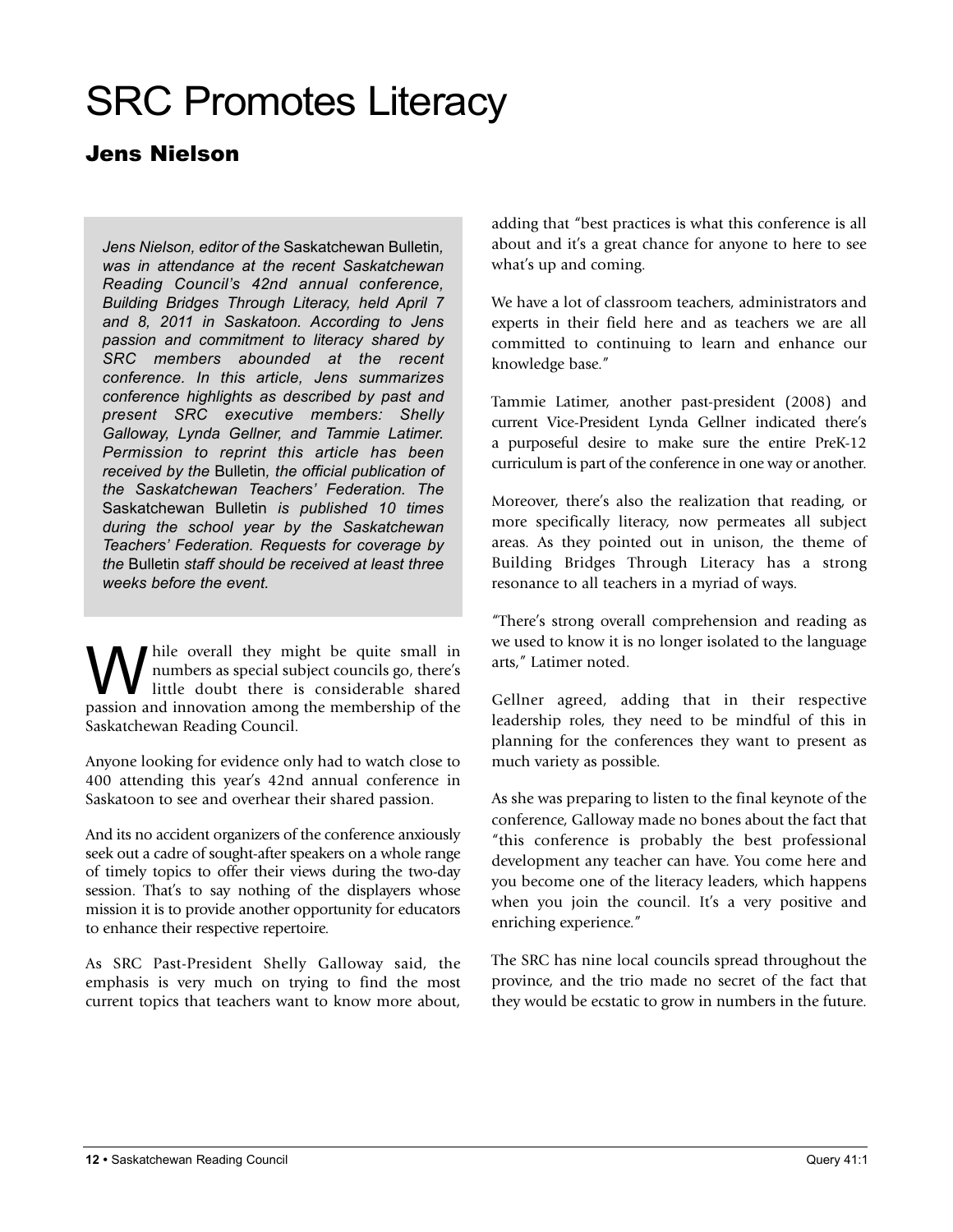# The Brain Compatible Reading Teacher

# By Magi McFadden

*Magi McFadden is a resource teacher with Northern Lights School Division 113. Magi teaches at Minahik Waskahigan School in Pinehouse Lake, Saskatchewan. She is a member of Kewatin Nene Reading Council and editor of* Query *for the Saskatchewan Reading Council.*

The brain compatible reading teacher is a teacher<br>who understands the principles of brain function<br>and facilitates purposeful engagement of reading<br>structure hand an aggregation is a similar of brain who understands the principles of brain function and facilitates purposeful engagement of reading strategies based on neuroscientific principles of brain function. In the following discussion anatomy of the human brain is reviewed (Figure 1.), human brain function during reading is described and principles of brain compatible reading instruction are featured. In this discussion, brain-based reading strategies are differentiated from reading skills. The importance of teacher creation of brain-friendly learning environments is emphasized. The brain compatible model of reading instruction described aims to ensure that students are continuously focused on learning as a lifelong process of brain development and renewal.

### The Brain's Activity during Reading

As you read silently the two main parts of your brain that are active are the cerebellum and cerebrum. Within the cerebellum, most activity occurs within localized areas responsible for controlling automatic eye movements and within localized areas of the reticular formation responsible for attention. Within the cerebrum, the most significant activity, that is – activity aimed at comprehending textual information, is located in the neocortex which is surface layer of the brain that is anatomically divided into four lobes – the occipital lobe at the back of the head, the frontal lobe at the front of the head, the temporal lobe on the side of the head, and the parietal lobe on the top of the head. While the occipital lobe is instrumental in processing visual information, the temporal lobe (especially on the left side in right-handed people) actively processes sounds and the frontal lobe (also on the left side in right-handed people) actively processes meaning (Wren, 2009).

• The **occipital lobe** of the neocortex is very active, processing all of the visual information encountered



Figure 1. Grey, H. (1918). *Principal fissures and lobes of the cerebrum viewed laterally*. Gray's Anatomy of the Human Body. From *Human Brain*, Wikipedia, the free encyclopedia. Retreived October 21, 2011.

– the words, the letters, and the features of the letters. As the eyes focus on letters, an area in the occipital lobe, called the primary visual cortex, becomes highly activated. Instantly, impulses travel along the network of cells, or neurons, firing up areas needed to decipher letters and give them meaning (Wikipedia, 2010b; Wren, 2009).

- The **frontal lobe** of the neocortex is engaged in processing the meaning of the text you're reading the meanings of the words, the sentences, and overall passage comprehension, and it is working to relate what you are reading with what you already know. A key region nestled inside the frontal lobe is, **Broca's Area**. It is here that words are deconstructed into smaller units of sound otherwise referred to as phonological (sound) processing. In the left side of the brain within the frontal lobe sounds are put together with meanings in a region called the **angular gyrus**. Positron emission tomography (PET scan) of poor readers tend to show more activity in Broca's Area and within the brain's right hemisphere, a sign that they are using **collateral areas** typically not used for reading to help with the task. PET scans of good readers show most activity in the left temporal lobe of the brain (Price, Wise, Watson, Patterson, Howard & Frackowiak, 1994; Wikipedia, 2010a; Wagner, 2009).
- The **temporal lobe** of the neocortex (particularly on the left side of your brain if you're right handed) also actively processes the "sounds" associated with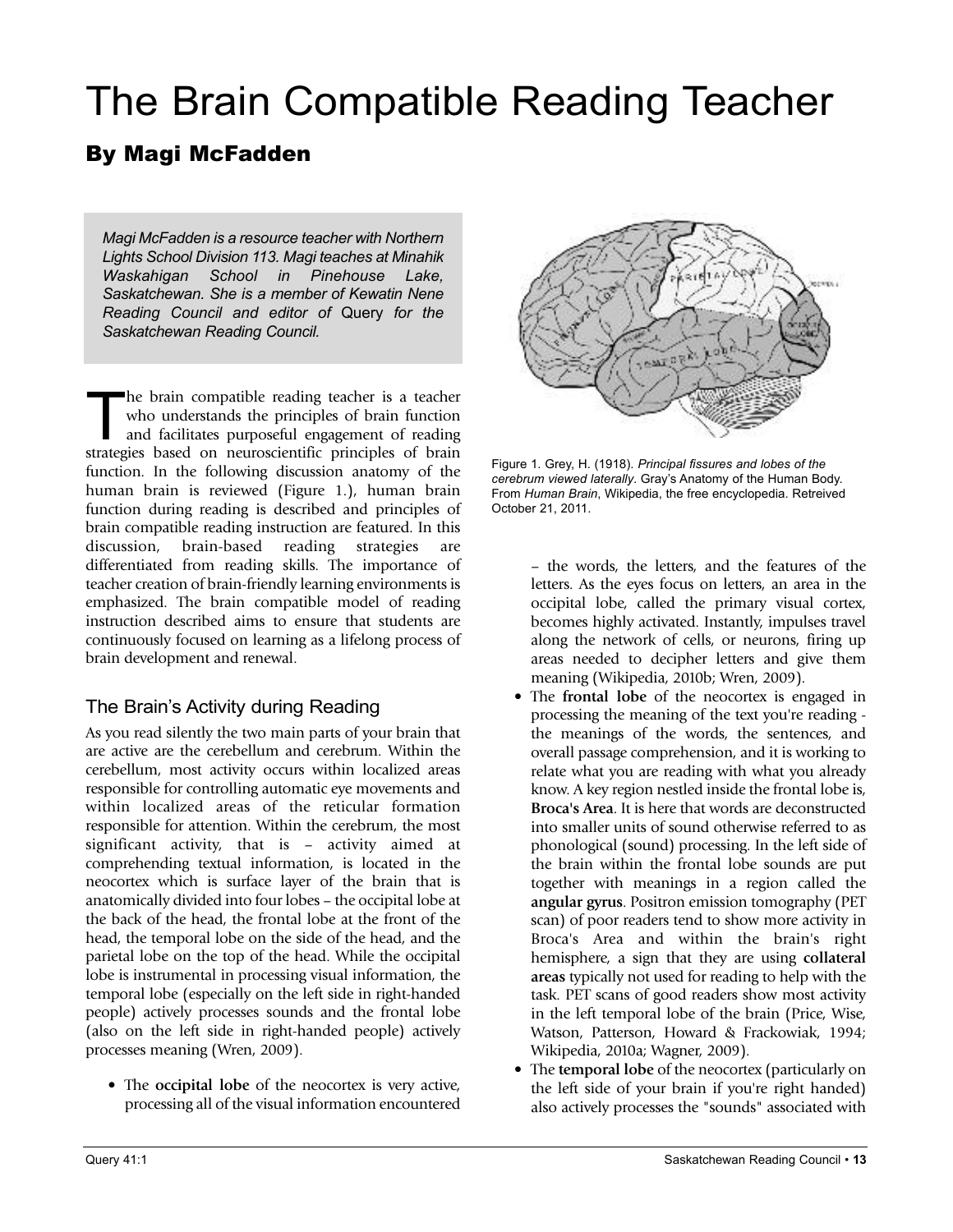reading. Even though you're reading silently to yourself, the areas of the brain that process speech sounds are active just like they would be if you were listening to somebody speak. Reading aloud and reading silently engage the left middle and superior regions of the temporal lobe. The functions of the temporal lobe are not limited to low-level perception but extend to comprehension, naming, verbal memory and other language functions. Sound processing is controlled by the left temporal lobe in **Wernicke's Area** (Price et al, 1994; Wikipedia, 2010c).

It is worth noting that brain activity associated with listening to a person speak and the activity associated with reading is very similar. In both cases, the temporal lobe (Wernicke's Area) especially on the left side in righthanded people, and the frontal lobe are active processing sounds (Broca's Area) and meaning (angular gyrus), respectively. It is only the addition of the activity in the occipital lobe (primary visual cortex) that separates reading text from listening to speech, and this is consistent with research on the cognitive processes involved in reading that have used PET scan evidence (Price et al, 1994; Wren, 2009).

Research evidence suggests that, during silent or oral reading, visual representations must be decoded and translated into a speech form. It makes sense, then, that good readers evidence decoding skills and are able to understand spoken language. These two skills are the foundations for reading comprehension. The human brain is very structured in the way it processes information (Wikipedia, 2009a; Wikipedia, 1010b). Complex tasks such as reading a passage of text are broken down into easier tasks, and the easier tasks are distributed to the areas of the brain that specialize in those tasks. While neuroscience explanation of physiology at the cellular level in the brain during reading is off in the horizon, PET scan analysis at the gross level, suggests that the brain is analyzing text at three major levels: visual features of symbols comprising letters and words are identified, sounds are matched to symbols and meanings are connected to sounds. The visual features of words are deciphered in the occipital lobe, phonological representation of words are processed for the most part in the temporal lobe, and the meanings of words and sentences are processed in the frontal lobe (Price et al, 1994; Wikipedia, 2110 a, b, c; Willis, 2008).

### Brain Compatible Reading Instruction

Eric Jensen (2008), uses the term "brain-based learning" from the broadest perspective. Jensen states that brainbased learning applies neuroscientific principles to learning and teaching (Brain-Based Learning, 2009; Jensen 2008). It follows that brain compatible reading instruction is derived from a neuroscientific approach to learning. Brain-based reading instruction prioritizes application of principles that represent current neuroscientific understanding of brain anatomy and physiology (Brain-Based Learning, 2009). It focuses on learning as a lifelong process of brain development and renewal. Its basic tenet is that as long as the brain is not prohibited from fulfilling its normal processes, learning will occur (Brain-Based Learning, 2009). In brain-based reading, instruction is based on "best evidence" which in turn is based on neuroscientific principles of human brain function. Yet, this is not a "one size fits all" brain-based reading model for teachers to follow. Each brain is viewed as unique. Hence, instruction must necessarily be structured, processoriented, strategic and emphasize aesthetic elements (Crilly & Clarkson, 2009; Price et al, 1994; Wikipedia, 2009a, c; Wikipedia, 2010b).

How the brain works has a significant impact on what kinds of reading activities are most effective. Teachers need to help students have appropriate experiences and capitalize on those experiences. The following interactive elements are essential to this process (Caine & Caine, 1994):

- Teachers must immerse students in interactive experiences that are both rich and real.
- Teachers must take advantage of the brain's ability to parallel process (use both left and right brain hemispheres).
- Students must have personally meaningful reading experiences, reading experiences of social significance for the reader.
- Students acquire insight about reading (recognition, decoding, comprehension) problems, through strategic analysis of the different ways to solve reading problems.
- Students learn best when reading instruction is structured in the same way the human brain processes information. For example, the complex task of silent reading a passage of text is broken into or "chunked" into sentences which may in turn be broken into easier word chunks.
- Feedback is best when it comes from reality, rather than from an authority.
- Students learn from solving realistic problems.
- The big picture of comprehension and the details of letter-word recognition and sound-symbol connections are inseparable.
- Because every brain is unique, teachers should allow students to individualize their own learning environments by developing a personal reading aesthetic.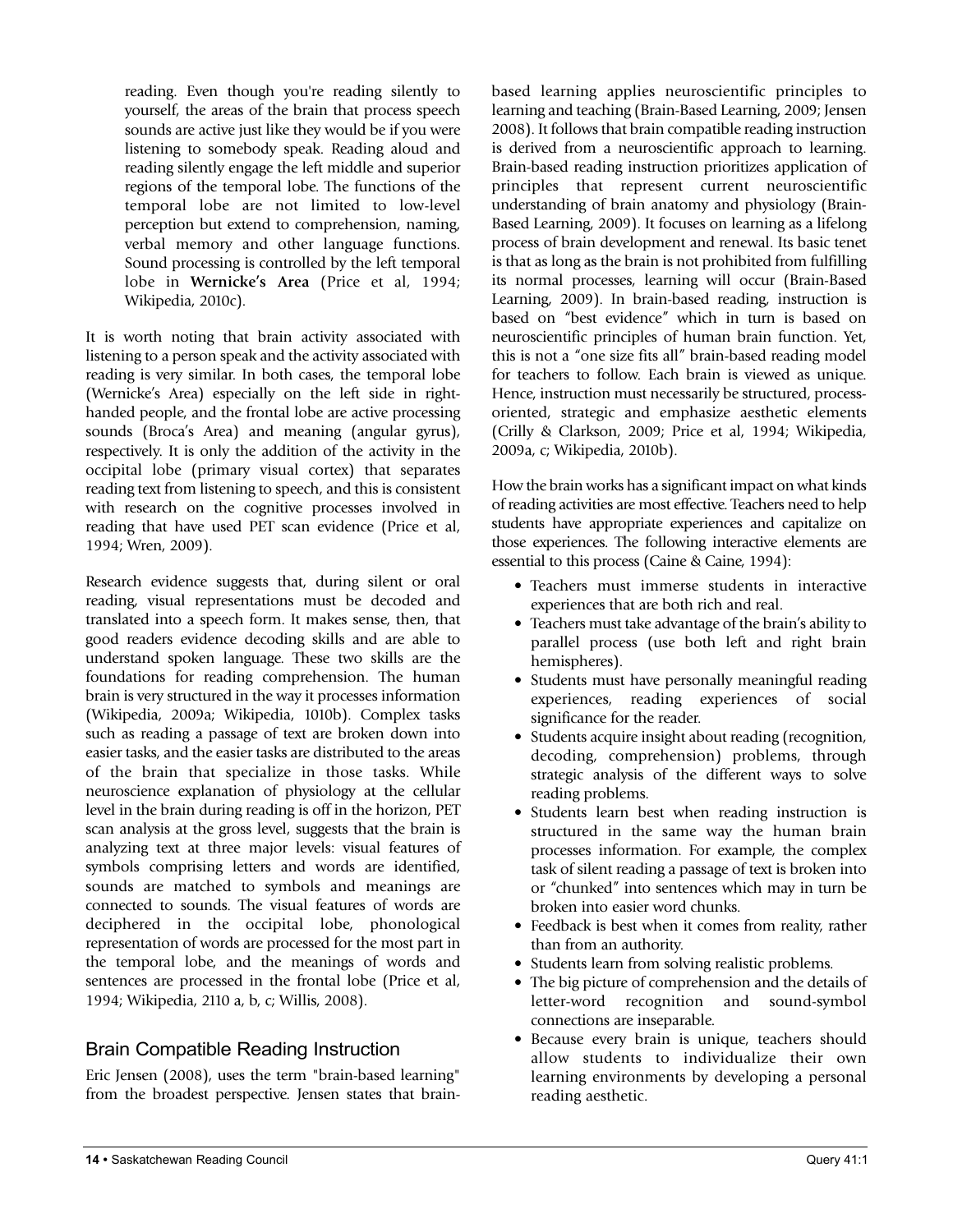Brain-based reading is strategic. Brain-based reading strategies apply neuroscientific principles to learning and teaching. In brain-based reading instruction, students are taught to use strategies in a purposeful way. They are taught to understand the reasoning behind their reading strategies. In a brain compatible model students are continuously focused on learning as a lifelong process of brain development and renewal and on reading skill development as structured and process-oriented (Brain-Based Learning, 2009)

### Brain-Based Reading Strategies

Brain-based reading strategies are not learning styles, although they may be matched to learning styles (Wikipedia, 2009c). They are not merely methods for teaching a particular student to read. They are actual reading strategies that support brain function. They are reading strategies that maximize brain function by applying neuroscientific principles to learning (Wagner, 2009a, b). They increase brain functioning for all kinds of different learners, all kinds of different brains, at various age levels. Brain-based reading strategies support optimal brain development and function. They include: nutrition that supports brain function, sleep/rest that supports brain function, mind-body connections, and activation of dominant and nondominant hemispheres of the brain (BrainReady.com, 2009). Brain-based reading strategies are strategies based on current brain research that enable students to maximize their own reading achievement. They are reading strategies modeled on cognitive processes used by capable readers – learners who have achieved a desired goal through reading and who are able to articulate their reading strategy authentically in great detail. In this sense, they are "good reader" strategies. But they are more than this, brain-based reading strategies are health-centered strategies that help students read easily and effectively without struggling (Willis, 2008; Wikipedia, 2009c).

Brain-based reading strategies are strategies typically used by good readers. Good readers who are characteristically fluent, comprehending, purposeful and critical. When asked, good readers are able to describe the strategies used during a reading task. They know why they are reading, what they are reading, how they are reading and how well they are reading. They consciously vary their reading rate, the number and type of strategies used during a reading task according to the purpose of reading. Good readers use strategies to increase fluency, expand vocabulary and achieve comprehension. Good reader strategies are brain-based, that is, they are firmly grounded in current brain research. They are reading strategies that stimulate brain

activity which in turn produces readers who are proficient, purposeful, fluent, comprehending, critical and creative (Brain-Based Learning, 2009; Willis, 2008; Wren, 2009).

Brain-based reading strategies are differentiated from reading skills in that they are defined as action plans aimed at achieving particular goals (Wikipedia, 2009c). Brain-based reading strategies are relevant to many curriculum areas, from the reading within the research required to write a biographical account in Social Studies to the reading of qualitative data within a problem requiring calculation of a quotient in Mathematics. Within the curriculum area of Language Arts, brain-based reading strategies may be used to develop skill in fluency, vocabulary development and comprehension. Brainbased reading strategies differ from reading skills in that reading skills, which are also called talents, are the learned capacity to achieve pre-determined outcomes with a minimal outlay of time, energy or both, whereas brainbased reading strategies are the action plans having reading skill development as the outcome (Wikipedia, 2009b, c). Reading skills may be divided into domaingeneral and domain-specific skills (Wikipedia, 2009b). Within the skill area of reading, domain-general skills include fluency, vocabulary development and comprehension. Domain-specific skills within the general domain of fluency include rate, rhythm and expression. Some domain-specific skills within the general domain of vocabulary development include decoding, syllabication, context cues and dictionary use. Among others, domainspecific skills within the general domain of comprehension include recalling details, making inferences and drawing conclusions. Reading skills usually require certain environmental stimuli to determine the level of skill being demonstrated and implemented. Brainbased reading strategies facilitate domain general and specific skill development. Brain-based reading strategies and reading skill development are both facilitated by use of graphic organizers which are visual representations of knowledge, concepts or ideas (Wikipedia, 2009c).

Brain-based reading recognizes the importance of aesthetics (Wagner, 2009a, b). It acknowledges the influence of text aesthetics by considering the context of reading achievement. The visual appearance of text is a critical determinant of successful student reading achievement. Judgements made on form, functionality and social significance of text are based largely on visual information. For students, these judgements relate to the perceived attributes of texts and centre on the satisfaction of their wants and desires in addition to their needs. For brain-based reading teachers, the focus of text aesthetics is on student reading achievement. In brain-based reading, aesthetic elements (form, function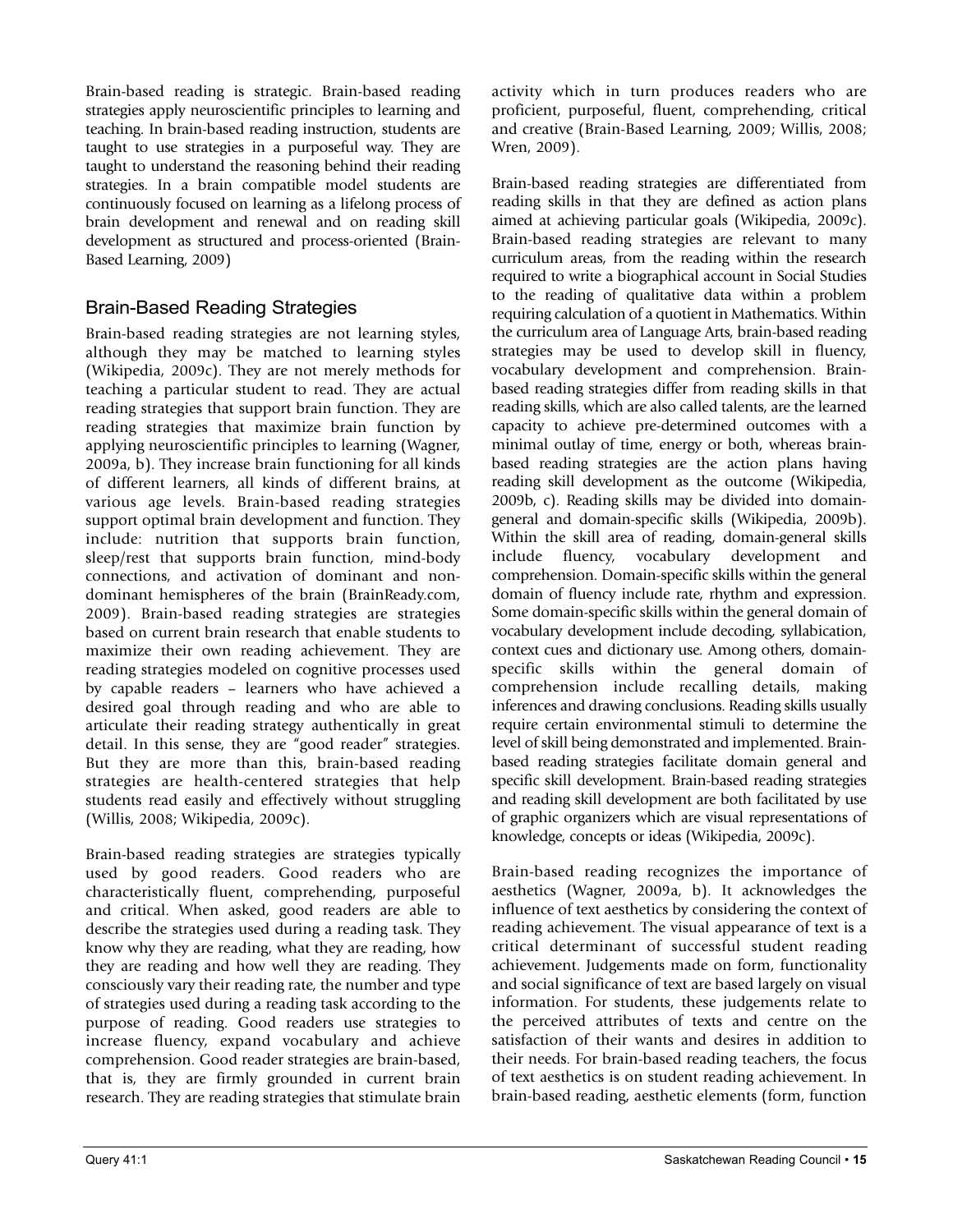and social relevance) are emphasized for optimal reading achievement (Crilly & Clarkson, 2009; Free Online Dictionary, 2010; Word Net, 2010)

### The Brain Compatible Reading Teacher

A brain compatible reading teacher is one who understands the principles of brain function and uses strategies in a purposeful way. It is a teacher who understands the reasoning behind their teaching. It is also one who stays constantly updated through continuous professional development. A brain compatible reading teacher facilitates purposeful engagement of strategies based on neuroscientific principles of brain function. Brain compatible teachers emphasize the art of teaching in their creation of brain-friendly environments. They are aware that they must go beyond science to realize that optimal learning occurs through active participation in real life environments – environments that encourage learners to try new things safely, environments that compel learners to develop a personal aesthetic. With brain compatible instruction, students use strategies in a purposeful way. They understand the reasoning behind their use of good reader strategies. In a brain compatible model of reading instruction, students are continuously focused on learning as a lifelong process of brain development and renewal.

### References

- *Aesthetics*. (2010). Retrieved February 3, 2010 from WordNet: http://wordnetweb.princeton.edu/perl /webwn?s=aesthetics
- *Aesthetics*. (2010). Retrieved February 5, 2010 from Free Online Dictionary: http:/www.thefreeonlinedictionary.com/aesthetic
- *Brain-Based Learning* (2009). Retrieved June 25, 2009 from Funderstanding: www.funderstanding.com /category/aboutus
- BrainReady.com (2009). *The top 5 brain health foods*. Retrieved from http://www.brainready.com/blog /the top5brainhealthfoods.html, June 25, 2009.
- Broca's Area (2010a). Retrieved February 8, 2010 from Wikipedia: http://enwikipedia.org/wiki/broca'sarea
- Caine, G. & Caine, R. (1994). rev. ed. *Teaching and the human brain*. NY: Dale Seymour.
- *Graphic Organizer* (2009a). Retrieved March 10, 2009, from Wikipedia: http://en.wikipedia.org/wki /GraphicOrganizer.
- *Human Brain* (2010) Retrieved January 18, 2010 from EnchantedLearning.com: http://www.enchantedlearning.com/subjects/anatomy /brain/Structure.shtml
- *Human Brain* (2010b) Retrieved February 8, 2010 from Wikipedia: http://enwikipedia.org/wiki/humanbrain
- Grey, H. 20th U.S. Ed. www.Bartleby.com. (originally published in 1918). *Principal fissures and lobes of the cerebrum viewed laterally*. Gray's Anatomy of the Human Body - File: 728.svg. From *Human Brain*, Wikipedia, the free encyclopedia. Retreived October 21, 2011, permission to reprint from Wikimedia Commons http://en.wikipedia.org/wiki /Human\_brain.
- Jensen, E. (2008) *Brain-based learning: The new paradigm for teaching*. CA: Corwin Press. Retrieved from http://books.google.ca June 25, 2009.
- Price, C.; Wise, R.; Watson, J.; Patterson K.; Howard, D.; & Frackowiak, J.. (1994). Brain Activity During Reading - The Effects of Exposure, Duration and Task, *Guarantors of Brain*. London: Oxford University Press, 117: 6, 1255-1269. (Retrieved Jan. 18, 2009 from http://brain.oxfrodjournals.org/cgi /content/abstract/117/6/1255)
- *Skill* (2009b). Retrieved March 10, 2009, from Wikipedia: http://en.wikipedia.org/wki/Skill.
- *Strategy* (2009c). Retrieved March 10, 2009, from Wikipedia: http://en.wikipedia.org/wki/Strategy
- *Temporal Lobe* (2010c). Retrieved February 8, 2010, from Wikipedia: http://en.wikipedia.org/wki /temporallobe
- Wagner, Mary Jo (2009a). *Brain-based learning-what is it?* Retrieved June 25, 2009 from www.classbrain.com /artteensm/publish/10\_brain\_based\_learining \_strategies.shtml
- Wagner, Mary Jo (2009b). *Ten Easy Ways to Help Kids Learn: A Brain-based Learning Strategy that Really Works*. Retrieved June 25, 2009 from www.classbrain.com /artteensm/publish/10\_brain\_based\_learining\_strategi es.shtml
- Willis, J. (2008). *Teaching the brain to read: Strategies for improving fluency, vocabulary and comprehension*. VA: Association for Curriculum and Development.
- Wren, S. (2009). *Understanding the brain and reading*. Retrieved March 11, 2009 from www.swedl.org /reading/topics/brainreading.html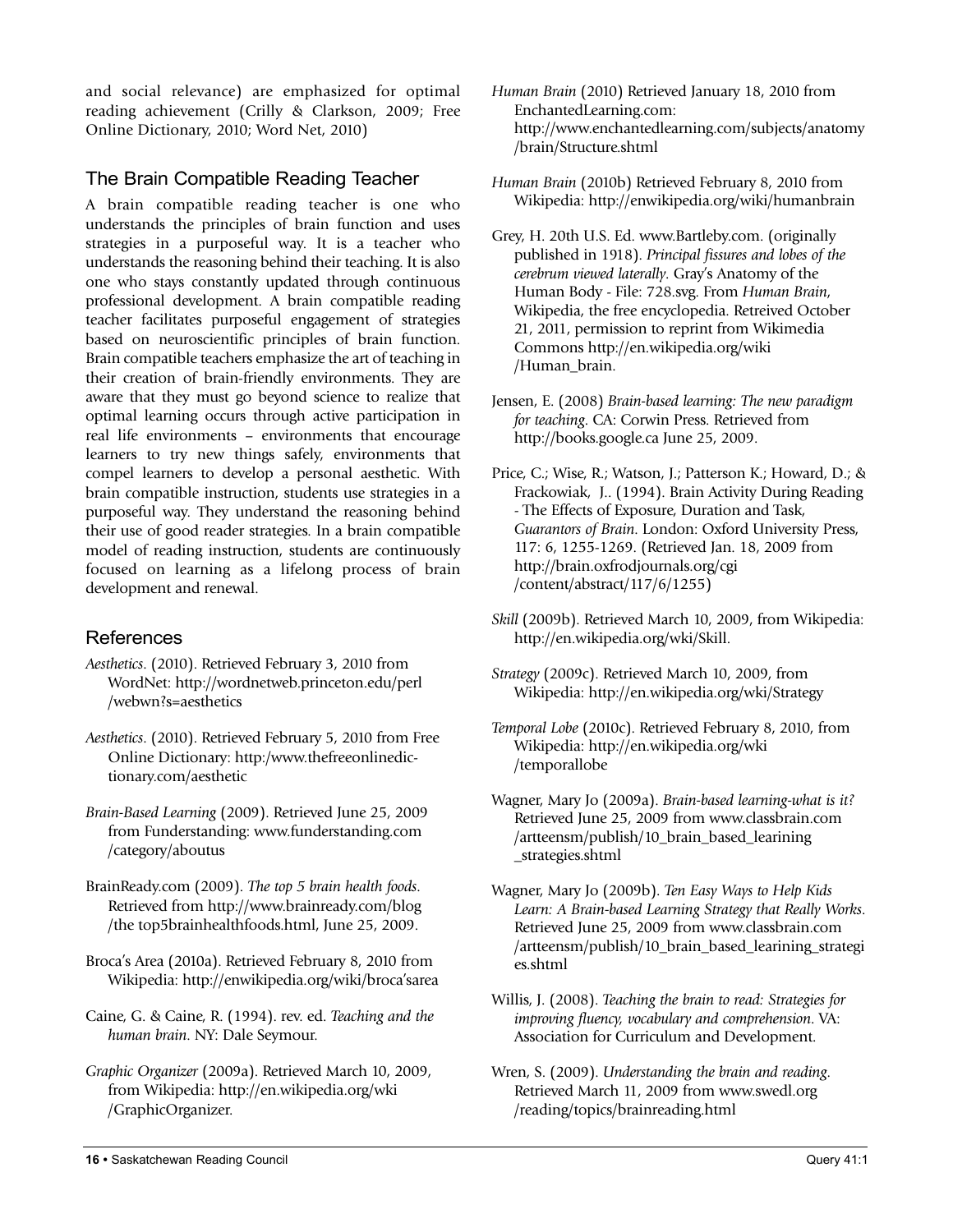# Revolving Role Play for Reading Comprehension: Hotseat for Intensifying Reading

# Steffany Kuhn

*Steffany Kuhn is a Literacy Numeracy Catalyst (LNC) teacher at La Loche Community School - Dene Building with Northern Lights School Division 113. Steffany has taught in Grade 7/8 and currently coaches and teaches guided reading and math in Grades 7 to 12. As you will see from this description of role play ideas for reading fiction, Steffany is committed to active learning. Through role play before, during and after reading, Steffany's students increase their comprehension of fiction and nonfiction through active participation in learning.*

### Revolving Role Play

The purpose of revolving role play is to have students actively listen to the story, talk, explore characters, infer, think about various perspectives, and make meaning of the story. This strategy is effective after reading a whole text e.g. short story or picture book or after reading a section of text such as a novel. Although used to increase comprehension of fiction, it is also useful for nonfiction reading in content areas.

#### Teacher Preparation for the Revolving Role Play

Read the chosen text carefully thinking about:

- The various perspectives in the story
- What will likely be the attitudes and perspectives the students present
- What strategies will be the focus of the reading
- How to divide up the reading
- Which character will the As portray and who will the Bs role play for Part 1
- What problem will be the focus of the interview for the Bs in Part 1
- What characters will be assigned for Part 2 and what will the Bs be trying to find out from the As, whose perspectives do they need to think about now
- What final characters will be assigned for the final part of the reading and what will the purpose of this final interview be

### **Before Reading**

- Count the students off as As and Bs
- As will take on the role of the main characters in the story
- Bs will take on the role of another charter e.g. friend

### **During Reading**

#### **Part 1**

- The teacher begins to read the story aloud
- At an appropriate spot in the first part of the story, each A will pair up with a B and start a conversation related to a problem the main character is experiencing e.g. the teacher may ask the Bs to talk with the main character to find out what is troubling him/her
- While the students are conversing, the teacher walks around in role and moves students along in conversation or throws in an idea or comment that complicates the issue and forces the students to think more deeply or ask better questions
- The Bs then report their findings to the whole class and the class discusses the information

#### **Part 2**

- The teacher continues reading the story aloud
- Students now role play different characters
- The purpose of this situation is to get students exploring the perspectives of others related to the story
- The As take on a role of someone related to the story such as a parent, the Bs take on the role of another related character e.g. the teacher (These characters can be related to the main character in the story or someone who would be in contact with the character in some way but does not necessarily have to be mentioned in the story)
- B students again report to the whole class and discuss the information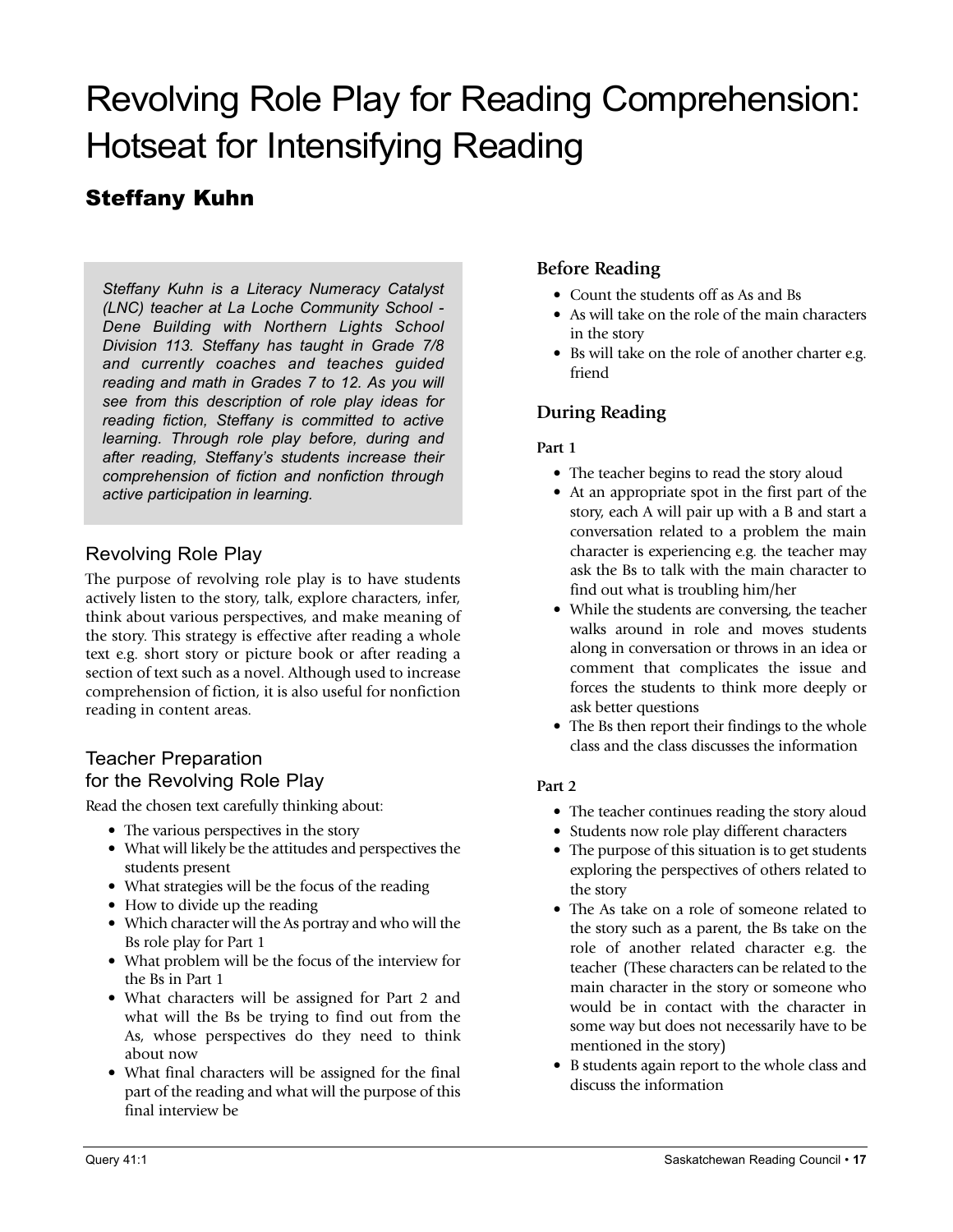#### **After Reading**

- Students reflect on the role play
- Students discuss the perspectives the discovered, which roles were more difficult to portray, what happened in the story and why
- A Hot Seat is held (See Hot Seat description below)
- Students reflect on the role play orally in small groups and record the discussion or they could write a response in the form of a letter, diary, news report, radio show, announcement, TV talk show, etc.

### Hotseat for Intensifying Revolving Role Playing

Hotseating is a cluster of enactment techniques that intensifies role playing by putting students "on the spot" so they can be addressed, questioned or advised. This role play strategy provides an opportunity for students to analyze characters, infer, elaborate and "think on their feet". The student in the hotseat assumes the role of a character and tells about that person, responds to questions and situations in that role. Students who are not in the hotseat can advise the character, connect situations to broader contexts or larger concerns and suggest social actions (Wilhelm, 2002).

#### **Benefits of Hotseating**

- Brings characters, text, ideas, forces and topics to life
- Promotes student exploration of sub-text e.g. characters unspoken thoughts, feelings, experiences in the past, present or future
- Engages students in the discussion of real issues and perspectives
- Builds oral communication skills

#### **Preparing Students for the Hotseat**

- Students fill out a planning guide based on a character from a text they have read or are reading
- Students prepare "off the page" questions for the key characters in the chosen text that will be used to interview the characters on the hotseats (Instruction on types of the questions e.g. "on the page-literal questions" and "off the page-inferential questions" is required before this activity.)

#### **The Hotseat**

• The teacher selects several students representing different characteristics to sit on the hotseats

- The hotseaters introduce themselves in role
- The rest of the class interviews the characters using the prepared questions and questions that arise during the interview

#### **Reflecting After the Hotseat**

• Discuss the questions: "What would relationships and communication be like if you always knew what a person was thinking?", "What if a person could only tell the truth?", and "How would your life change if all your thoughts were known?'

#### **Variations of Hotseat**

- Ego/Alter Ego: one student (ego) sits on a chair and answers questions as a character in the text but does not tell his/her real thoughts. A second student (alter ego) stands behind the ego character. After the ego answers a question the alter ego answers with the character's true thoughts and feelings
- Press Conference: hotseat characters are interviewed by the class who are acting as the press
- Trial: hotseat characters are questioned as if in court - some students can play characters on trial, others can be witnesses
- Talk Show: hotseat characters can be guests on a talk show being interviewed by a talk show host
- Advice Columnist: students give hotseat characters advice about how to handle problems and situations
- Mantle of the Stranger: the teacher plays the role of a stranger who does not know the story or the topic of study. The teacher puts everyone in the class on the hotseat, asking them questions related to the text
- Hotseat the Author: one student plays the role of the author as other students interview him/her or comment, advise or judge the author. Students can include questions or comments on word choice, the way the text is organized, the author's style, purpose and meaning or hidden meaning, character and plot development and agreement or argument with the author's meaning or perspective

#### References

Wilhelm, J. (2002). *Action strategies for deepening comprehension: Role plays, text-structure tableaux, talking statues, and other enactment techniques that engage students with text*, Toronto: Scholastic.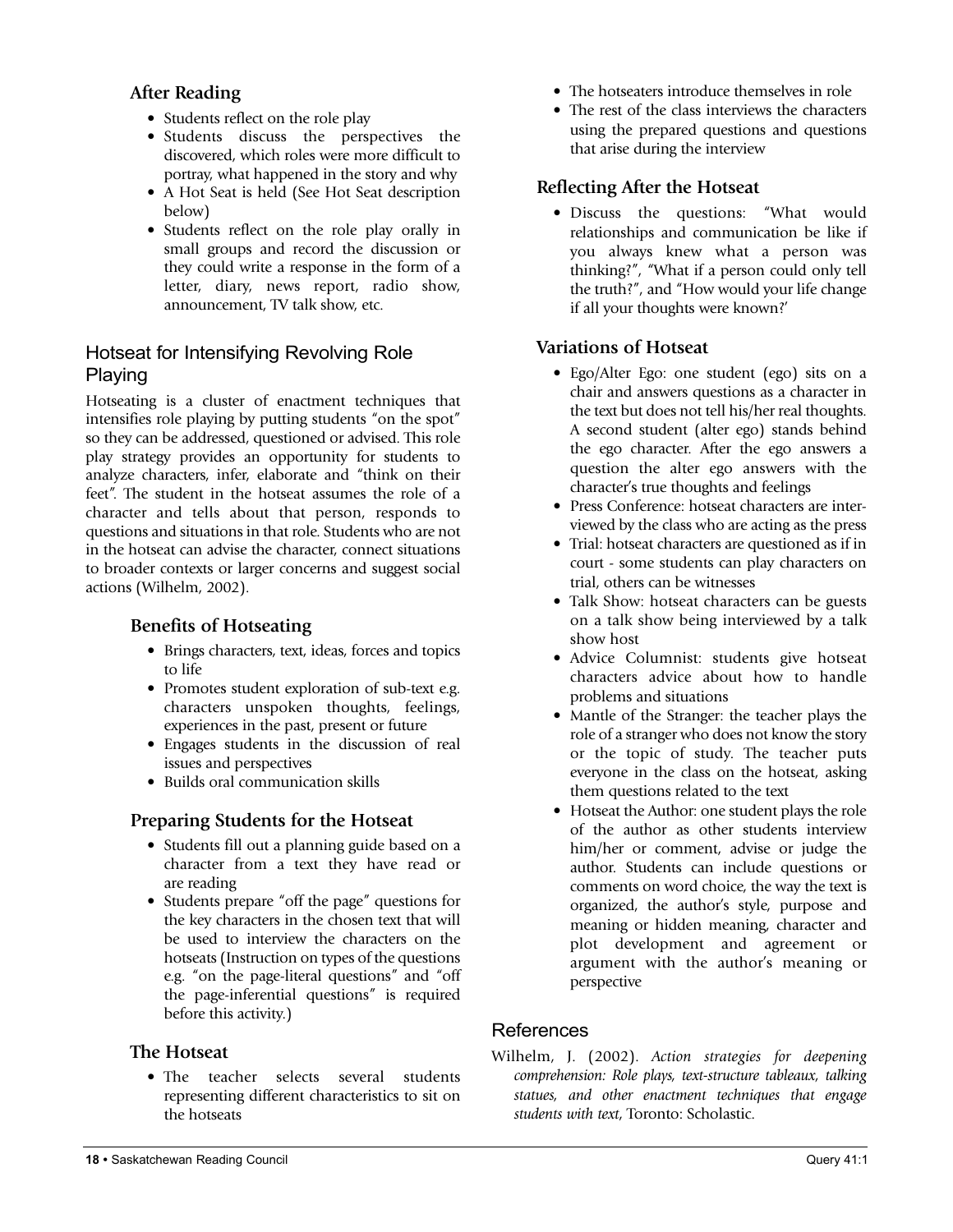# Technology and the Writing Process

# Lori Jamison Rog

*Lori Jamison (Rog) is a former teacher and Language Arts Consultant for Regina Public Schools and the author of several professional books, including "Marvellous Minilessons for Teaching Intermediate Writing Grades 4-6 and Marvellous Minilessons for Teaching Beginning Writing K-3. During her teaching career, Lori found time for active participation in the Saskatchewan Reading Council (SRC) and the Board of directors of the International Reading Association. In 2010, Lori Jamison Rog became the recipient of the Saskatchewan Reading Council's Honorary Lifetime Membership.*

Only a decade into the twenty-first century, we<br>
of technology on writing than in any previous<br>
of the MGE document Technology for the Net have probably seen more changes in the impact century. The NCTE document, Teaching for the 21st Century writes, "this 21st century writing marks the beginning of a new era in literacy, a period we might call the Age of Composition, a period where composers become composers not through direct and formal instruction alone (if at all), but rather through what we might call an extracurricular social co-apprenticeship" (p. 5). Texting, blogging and tweeting are here to stay – along with other forms of technology-supported writing – and writing is moving in directions not even imagined ten years ago. We can only guess what future decades will bring.

In the 1980s, the personal computer revolution brought to schools what was little more than a very expensive, very fancy and not always reliable typewriter. Admittedly, it was a typewriter that made composing quicker and revision easier, but limited access to computers made keyboarding cumbersome and word processing inconvenient. We struggled with early Macs that crashed, early PCs that always had to be rebooted, and word processing programs that sometimes only handled four pages of text.

Today, almost every student has access to computers in school, with a national average of one computer for every five students. Word processing programs allow students to make frequent revisions without tiresome recopying, to correct errors without messy erasures, and to produce printed work that looks practically professional. The Reading Next Report found that word processing was one of the instructional innovations to have a significant, impact on the quality of student writing. The report said that the use of computers for writing "appears to be an effective instructional support for students in Grades 4-12 and may be especially effective in enhancing the quality of text produced by low achieving writers" (p. 17).

But the impact of technology is much more than simply word processing. It has changed not just the way we do writing, but also the way we use writing. In some cases, writing has become as much visual as verbal. Some argue that the page as the dominant form of communication is giving way to the screen (Snyder, 1997). And with hypertext, we now have writing that is not just linear, but layered as well. "These new electronic texts – a Website that integrates words and images, blogs where multiple readers and writers contribute – challenge our basic notion of written texts as linear, verbal, single-authored texts" (Herrington & Moran, 2009, p. 2). Kress (2003), who coined the term "multimodal text," emphasized that we need to think of student writers not just as producers of print text, but designers and composers who are able to use a variety of media to construct and communicate information. What impact these skills will have in life beyond school is difficult to predict, but we deal with it every time a fifth-grader decides to spend a half hour selecting a typeface rather than revising a piece of writing for clarity.

The advent of the Internet has made mountains of information available to students with the click of a mouse. Twenty years ago, few schools had access to internet; today, only a few do not, and this is likely to be a deliberate choice on the part of individual schools for religious or other reasons. Suddenly, students have access to all the information they need to answer virtually any question without opening a book or even getting out of their seats. The challenge, then, is to help our students distinguish between factual resources and "the online collection of surface facts, misinformation and inexcusable lies that masquerade as the truth" (Kay, 2009, paragraph 9).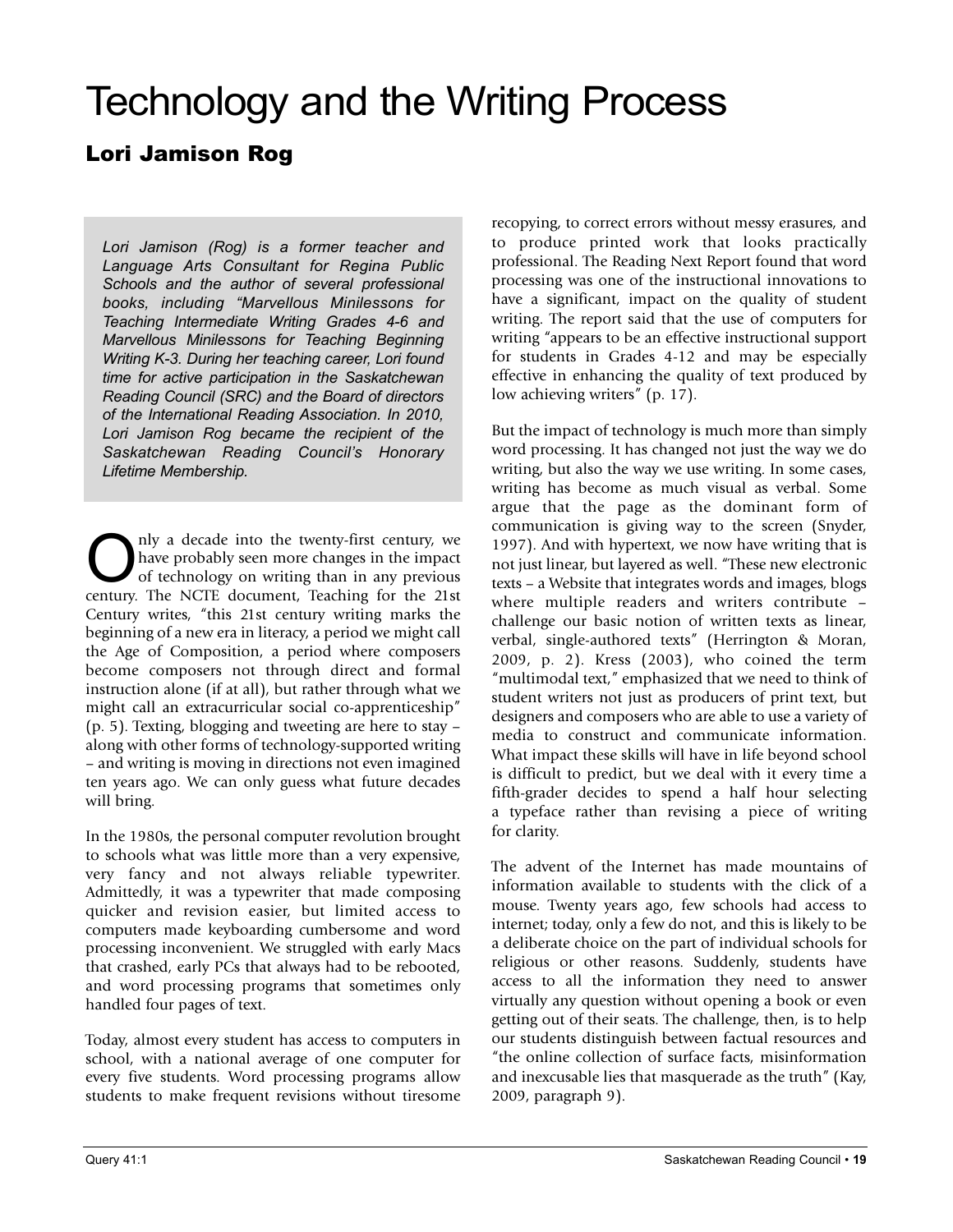For young people, literacy is no longer just a private world of a reader and a book; it has become a social world of e-mail, text messaging, blogging and tweeting. E-mail was the first phenomenon that led teachers to begin to take advantage of networks for student writers. However, this new genre of writing did not follow a standard process, was done "on the fly" and had a standard of grammar and conventions that made English purists cringe.

These new modes of communication have spawned a whole new set of conventions in spelling, punctuation and capitalization. "4getn u is hard 2 do, 4gtn me is up2 u, 4gt me not, 4gt me nevr, but don't 4get, we're gr8 2gether" is enough to make a teacher's head spin (especially those of us for whom typing "great" is much more efficient than searching for the number 8 on the top row) but it remains valid communication for a generation that "writes" more than any other in history.

We cannot anticipate how technology will move or what the grammatical and mechanical standards of the next forms of communication may be, but our students must learn to handle the requirements of a wide range of text – from casual text messages to formal business proposals to serious fiction and opinion essays. Thus books have emphasized more serious writing, but we will earn little "cred" with our students if we look askance at the chosen communication of their generation.

What can teachers do to provide a full range of writing experiences that take advantage of what technology has to offer, while balancing social networking communication and formal writing conventions?

- 1) Familiarize students with keyboarding as early as possible. This doesn't necessarily mean traditional touch typing; it does mean helping kids develop a system of automaticity with the keyboard. As long as students need to hunt and peck for every letter, simple typing will interfere with their thinking processes as they draft. The whole point of keyboarding is to allow the writer's fingers to move as quickly as his/her brain.
- 2) Require students to make a print copy of each draft. It's too easy for students to mislay files, lose revisions or fail to make changes at all. For instructional purposes, we need to see evidence of revision and proof of process, and, whether we like it or not, the hard copy is the most reliable.
- 3) Don't fight 'em; join 'em. There is no point in railing against emoticons and SMS abbreviations; instead, teach students when these typographic symbols are appropriate and when they're not.

An acronym that might make their friends rofl may very well be incomprehensible to Grandma and a symbol on an application is not likely to land them a job interview.

- 4) Teach students to publish writing in the form of multimodal texts. Not every type of writing requires a paper report with indented paragraphs and a title centered on the top. Could a podcast, Powerpoint or Wiki be equally effective? Encourage students to blend print and pictures, and teach them how to lay out a page efficiently so the urge for graphic design doesn't overwhelm the importance of crafting the text.
- 5) Be realistic about the internet and the cut-andpaste culture it generates. Require students to use a variety of print and web-based sources to gather information. Teach students how to be critical readers, to discern factual information from opinions and inconsistencies and to corroborate questionable facts from with support from other sources. Explain the effective use of quotations, how to cite references, and the pitfalls of plagiarism.

We want students to understand that different types and forms of writing are appropriate at different times and when to take advantage of each. Technology has changed the place of writing in the social and academic worlds and will continue to expand communication in ways not even imagined today. We owe it to our students to allow them to be part of that revolution.

## Short Writing Tasks for the Social Networking Generation

- 1. Write an Amazon book review and publish it online.
- 2. Dear blank, please blank (www.dearblankpleaseblank.com)
- 3. Write a thank you note to an inanimate object. (thxthxthx.com)
- 4. E-Bay or Craig's List: Write an ad to sell something you're wearing right now.
- 5. Groupon: Write a coupon ad for a service you might offer.
- 6. Write a comment for a Youtube video or online news story.
- 7. Write a tweet (maximum 140 characters, or about 25 words) about what you've learned today in class.
- 8. If (a person in history, e.g., Benjamin Franklin) had a Facebook page . . .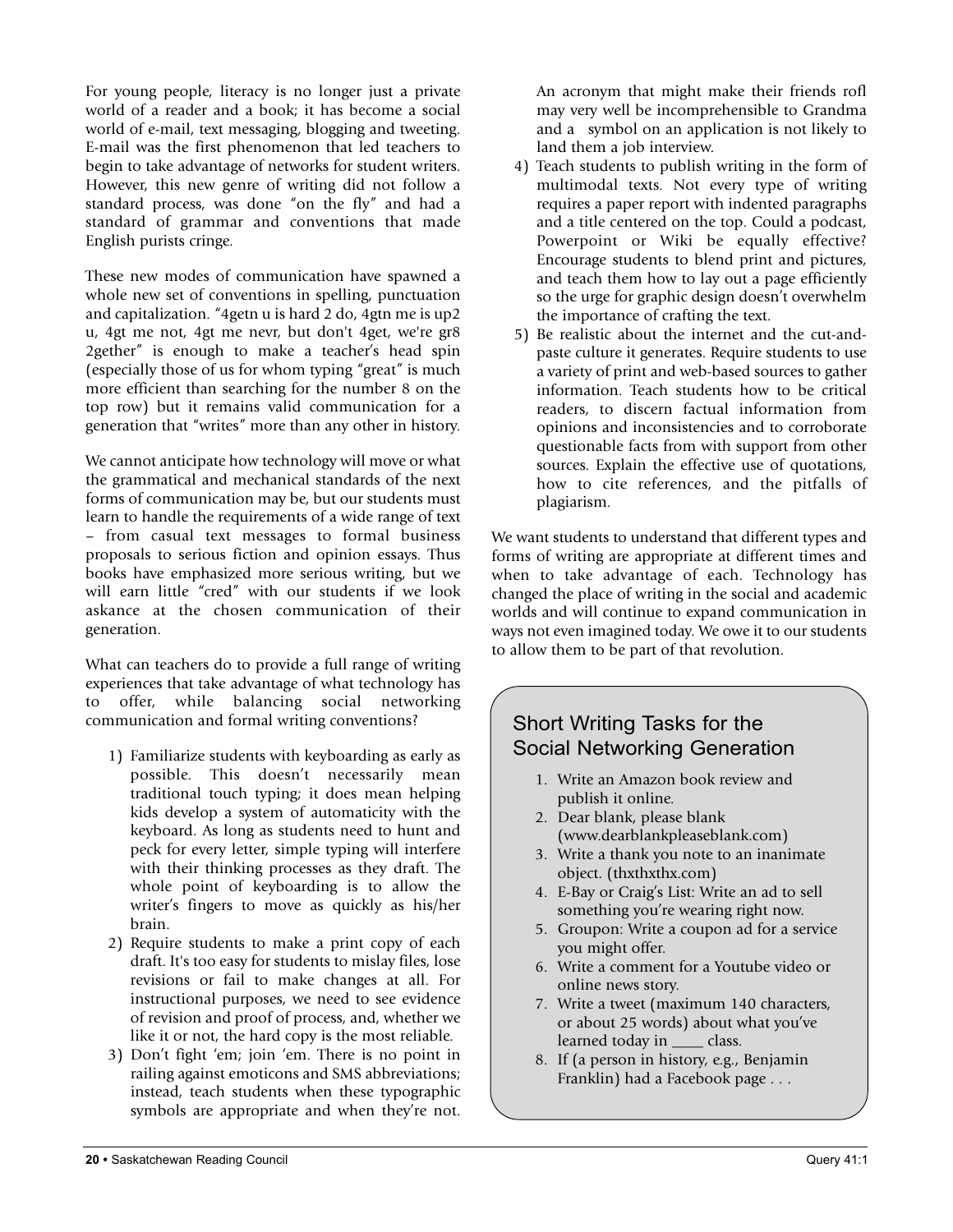### References

- Belden, Russonello & Stewart (2009). *Writing, a national pastime, takes new forms: A national survey for the national writing project*. Washington DC: Belden Russonello & Stewart Research.
- Dalton, B. & Grisham, D. (2011). eVoc Strategies: 10 Ways to use technology to build vocabulary. *The Reading Teacher*, February 2011.
- Fletcher, G. (2006). Using technology to maintain competitiveness: How to get our groove back. *T.H.E. Journal*, 33:13 pp. 18-21.
- Graham, S. & Perrin, D. (2007). *Writing next: Effective strategies to improve writing of adolescents in middle and high school*. New York: Carnegie Corporation of New York.
- Herrington, A., Hodgson, K. & Moran, C., Eds. (2009). *Teaching the new writing: Technology, change, and assessment in the 21st-century classroom* (National Writing Project and Teachers College Press, 2009).
- Kay, M. (2009). Putting technology in its place. *New York Times*, Oct. 11, 2008. lessonplans.logs.nytimes.com /2009/10/11/putting-technology-in-its-place/
- Lenhart, A., Hitlin, P. & Madden, M. (2005). *Teens and Technology: Youth are leading the transition to a fully wired and mobile nation*. Found at www.pewinternet.org /Reports/2005/Teens-and-Technology.aspx
- MacArthur, C. A. (1996). Using technology to enhance the writing processes of students with learning disabilities. *Journal of Learning Disabilities*, 29, 344- 354.
- National Council of Teachers of English. (2004). *NCTE Beliefs about the teaching of writing*. http://www.ncte.org /positions/statements/writingbeliefs?source=gs (downloaded April 15, 2010).
- Newkirk, T. (2009). *Holding on to good ideas in a time of bad ones: Six literacy principles worth fighting for*. Portsmouth NH: Heinemann.

# Local Council Grants

To receive a local council grant, each local council must present the following items to the provincial treasurer by October 1.

- a proposed budget for the upcoming year
- a program plan
- a reviewed financial statement from the previous year
- confirmation of 10 current IRA members which includes officers on the local council executive
- confirmation that all local council executive are SRC members in good standing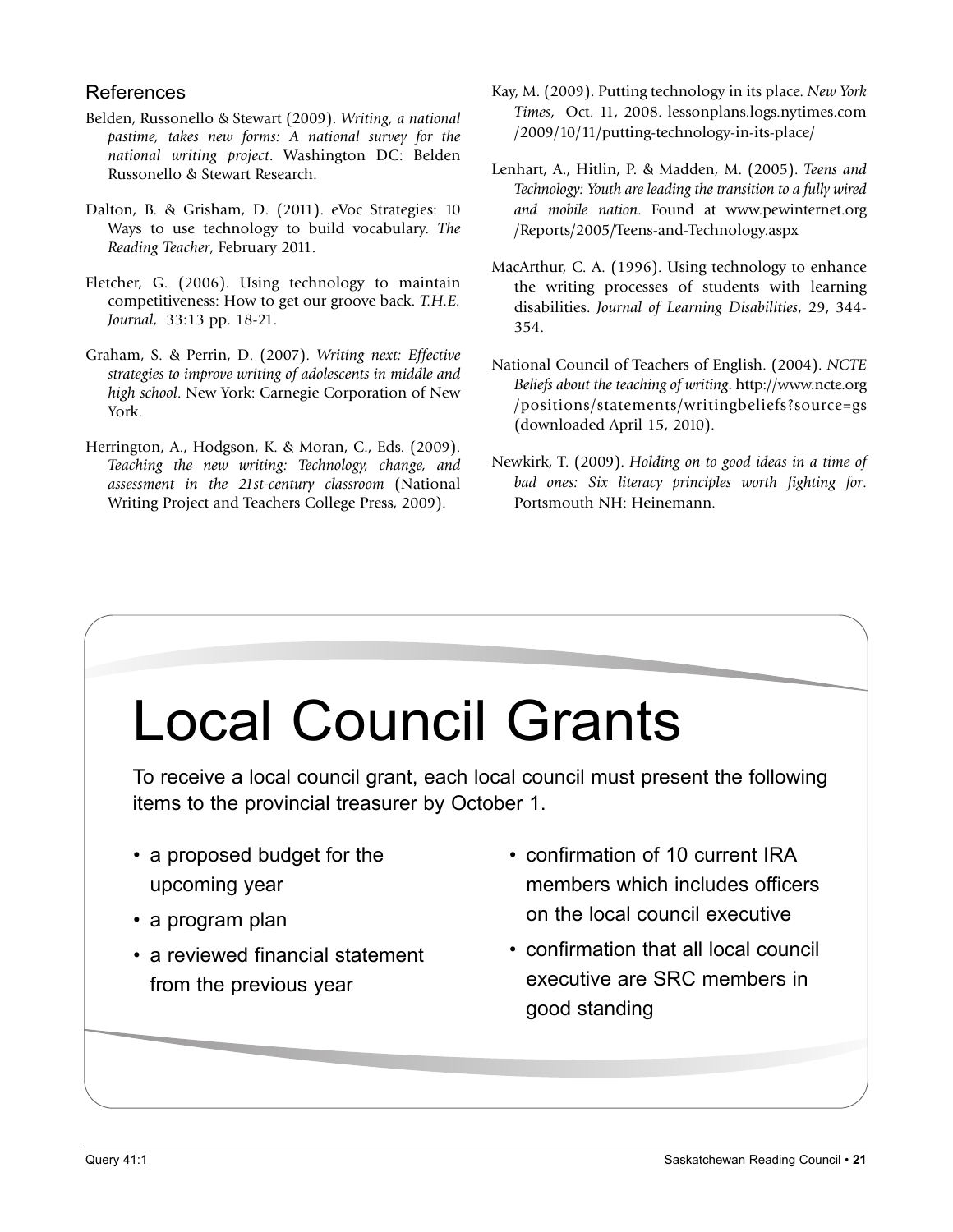# Adult Campus Student Now Published Young Saskatchewan Writer

# Kathy Bachiu

*Kathy Bachiu is an English Langauge Arts 30 teacher at the Regina Public School Adult Campus. Kathy's work with students ages 18-21 years centers on providing support for young adults to obtain their Grade 12 certificates. The Young Saskatchewan Writers initiative of the Saskatchewan Reading Council (SRC) publishes student writing in any language from Kindergarten to Grade 12 submitted for publication by teachers to their Local Reading Councils for ajudication by February each school year. The Young Saskatchewan Writers publication is mailed to schools in the province in June each school year. The published writers and their teachers receive a complimentary copy of the Young Saskatchewan Writers annual publication.*

The Regina Public Schools Adult Campus takes great pride in announcing that one of their students is now a published writer! Stat Buffalo-Robe's short story, "That Old Tire Swing", was one of 16 selected from 150 submissions of student writing. His short story now appears in The Young Saskatchewan Writers 2010-2011 publication.

The story focuses on a national leader who ponders the morality of his life and the ultimate decision he now makes. Short in length but powerful in depth, this story is a suspenseful, must read. The publication containing the story may be purchased from the Saskatchewan Reading Council by contacting Joan Bue, Young Saskatchewan Writers Coordinator, at joan.bue@cornerstonesd.ca.



Stat Buffalo-Robe

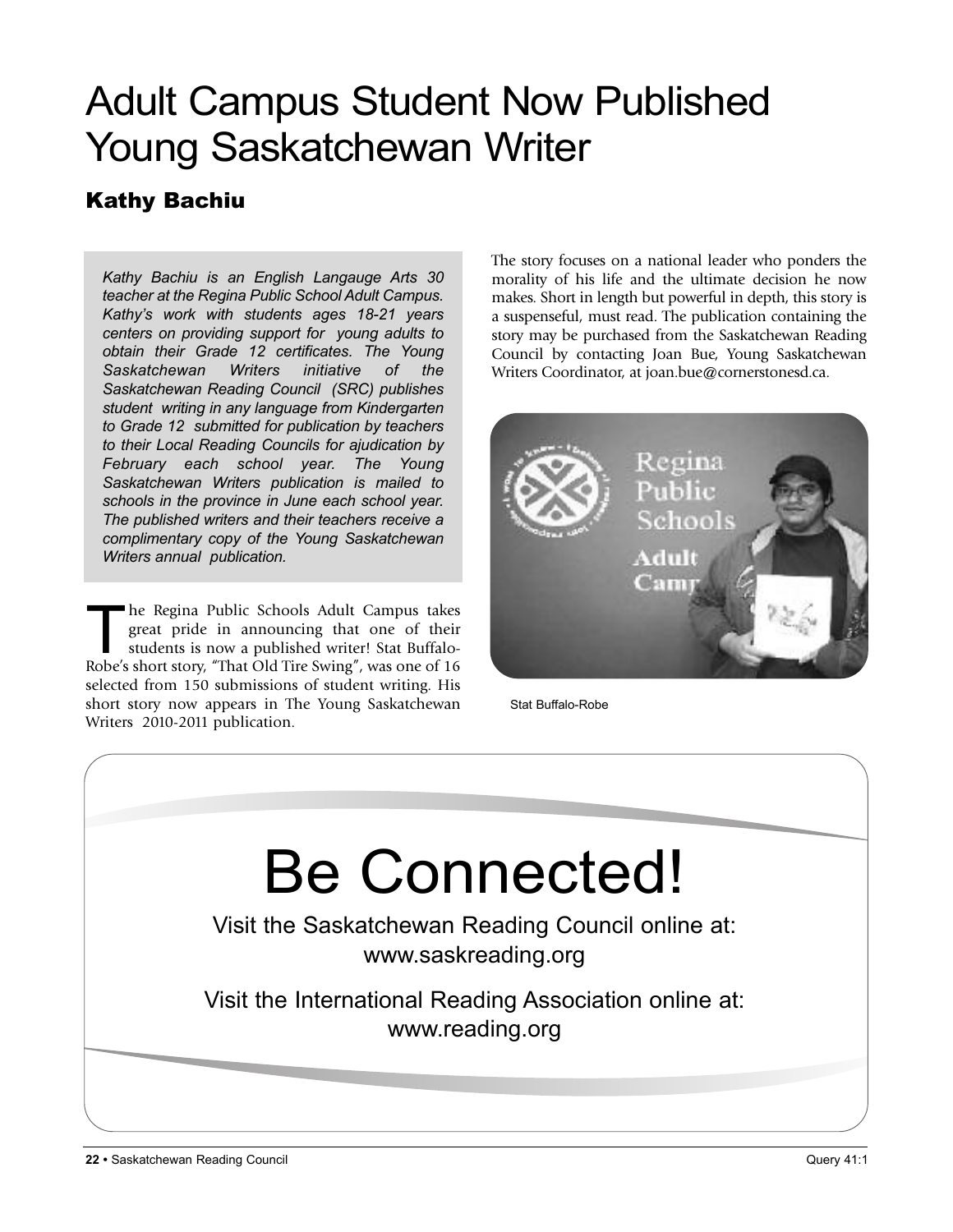# Willow Book Launch with Buddy the Book Clown

# Magi McFadden

*Magi McFadden is a resource teacher at Minahik Waskahigan School in Pinehouse Lake Saskatchewan with Northern Lights School Division 113 and a member of Kewatin Nene local council of the Saskatchewan Reading Council. Magi is editor of* Query*, the official publication of the Saskatchewan Reading Council.*

*The Saskatchewan Young Readers' Choice – The Willow Awards, Inc. is a volunteer-run non-profit, registered charity whose mission is to promote reading by granting an award to the Canadian and/or Saskatchewan book voted by Saskatchewan students to be the best of those nominated in three designated categories: Shining Willow, Diamond Willow and Snow Willow each year. The Saskatchewan Reading Council holds active membership in the SYRC. Minahik Waskahigan School is also an active member of SYRC. The Willow book launch at Minahik Waskahigan School has been accomplished by the following committee of dedicated teachers and librarians: Magi McFadden (Chairperson), Ashley Gillis, Leslie Johnson, Jane Laxdal, Leah Freitag, Jennifer Devries, Trevor Geiger, Peter Moreau, Diane Natomagan, Jennifer Smith and Sophie McCallum. Enjoy the summary of our school's Willow book launch and the delightful photojournalistic account of our students engaged in reading Willow books having oodles of fun reading with Buddy the book clown.*

The Saskatchewan Young Readers' Choice – The<br>Willow Awards, Inc. 2011 book launch at Minahik<br>Waskahigan School has been successfully Willow Awards, Inc. 2011 book launch at Minahik Waskahigan School has been successfully initiated but not without a lot of clowning around. Yes indeed Buddy, the book clown, has been exciting our students who are cheerfully clamouring to read the 2011 Willow nominees in all three award categories:

- The Shining Willow Award for books written for young readers in kindergarten to grade 3.
- The Diamond Willow Award for titles written for upper elementary readers in grades 4-6.
- The Snow Willow Award for books for young people in grades 7-9.



Buddy the Book Clown with Ballot Box

Students have been engaged in classroom read alouds, buddy reading, paired reading and independent reading of books nominated for the 2011 Saskatchewan Young Readers' Choice Awards actively practicing higher level thinking skills. Some students have been writing book reports in readiness to exercise their critical thinking skills by entering their vote by February 2012 in the Willow Awards website using ballots and voting procedures for the Willow Awards found in the website.

### Read Alouds

Read alouds are grrrrrrrrrreat fun! They build community and a sense of belonging. Read alouds are planned oral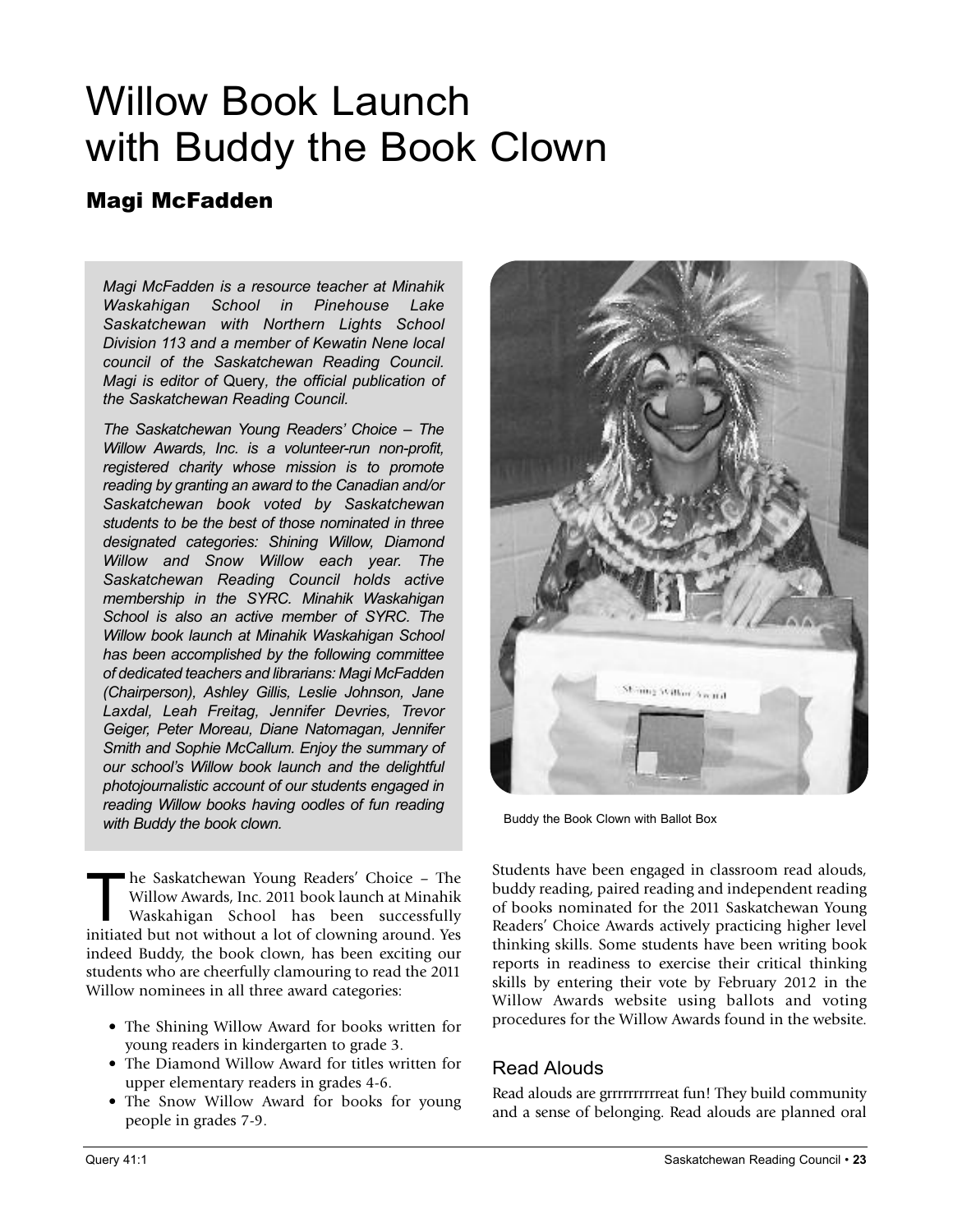reading of books by teachers that engage student listeners while expanding vocabulary, developing language increasing comprehension, providing a stimulus for writing, fostering critical thinking and creating life-long learners. Story read alouds and the feelings and knowledge they create often remain with our students at the edge of memory long into their adult lives (Santoro, Chard, Howard & Baker, 2008).



Teacher Leslie Johnson Add and Grade 1 students with Buddy the Book Clown.



Teacher Ashley Gillis and Grade 1 students with Buddy the Book Clown.

### Buddy Reading

Buddy reading is a great way to promote literacy. Buddy reading helps students learn to read by using cross grade pairings (E-How Family, 2011). Students in older grades paired with students in younger grades sit side by side

holding the book and turning the pages. There are a variety of ways to make buddy reading an enjoyable learning experience. Examples include: read aloud, where the older student does the reading and the younger student follows along; echo reading, where the older student reads a page and the younger student repeats it; choral reading, where both students read aloud in unison; and see saw reading, where the students take turns reading. Through buddy reading experiences, students also learn to care and share (Oracle Think Quest, 2011).



Buddy the Book Clown with Halle Marsh, Grade 2 student and Shawn Lariviere, Grade 9 student.

## Paired Reading

Paired reading personalizes instruction. Paired reading occurs when a student and a teacher orally read a text together (Topping, 1987; Intervention Central, 2011). They follow an established pattern to encourage the student to take over reading in sections where they feel confident. In a quiet, comfortable location within the classroom without distractions, the teacher reads orally with the student adjusting the pace so that it matches that of the student. Each misread word is repeated until the student reads it correctly. If the student makes an error, the teacher models correct reading helping the student to overcome the obstacle of unknown words, freeing the student from being overly concerned with sounds and symbols and helping him/her to read for meaning. The teacher praises the student frequently during paired reading. Paired reading sessions are kept short, usually 10-15 minutes. After reading a book, the teacher discusses the student's favorite parts of the story and finds more books to read on a favorite topic.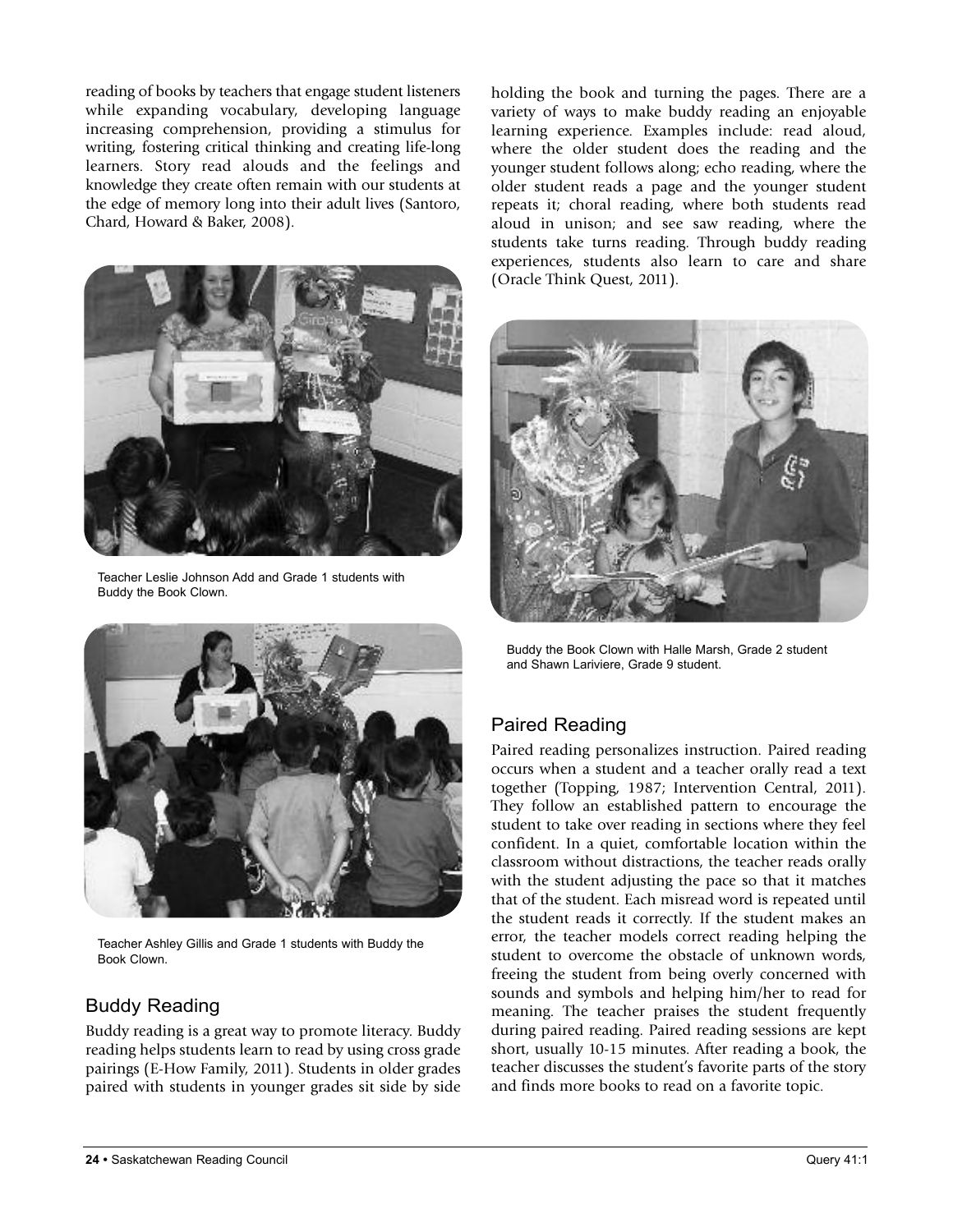### Independent Reading

Providing students with chunks of library time for independent reading of books of their choice motivates them to want to read (McKool, 2007). During independent reading students take full responsibility for their reading. Students self-select and silent read at their "just right' rate, navigate texts and practice good reader strategies that they have learned. By self-selecting books, students take control of what they read, and therefore, become confident, motivated and enthusiastic about reading. Independent reading that allows students to make their own book choices and gives them blocks of time for silent reading provides students with necessary skills to becoming independent life long readers.



Peayamechikee Librarian Sophie McCallum and Buddy the Book Clown



Minahik Waskahigan Librarian Dianne Natomagan

### Book Reports

Creating a book report provides students with a terrific opportunity of sharing information about literature, as well as selective criticism. A book report which includes a summary of the plot coupled with a recommendation and information about the author, the time period in which the book was set and any background necessary for appreciating the literary work compels students to become interactive with text, consider complicated plots and summarize key elements and pare them down to brief abstracts. It allows students to give an account of their personal reaction to the story. The readers of book reports benefit in that they receive an account describing what a book is about and an opinion as to its worthiness (ABC Teach, 2011).

### Higher Level Thinking Skills

Voting for a favorite book instills higher level thinking skills (Anderson, 2011; Bloom, 1956; Wilson, 2006). After reading a book and asking students for recall, comprehension and application of information to their own lived experiences, critical thinking skills are instilled in students by asking them to question what they have read. Through this critical analysis of books read, students look beyond the surface message of books to select their favorite book from among those analyzed. Brightly colored and cheerfully decorated ballot boxes placed in a convenient location within the classroom facilitate the democratic voting process. Voting for a favorite Willow book provides students with an opportunity to make judgements and anonymously declare their personal opinion.

### References

- ABC Teach: the educator's online resource (Retrieved September 7, 2011). *Book Reports*, http://www.abcteach.com/directory/basics/writing /book\_reports/
- Anderson, L. (Retrieved September 12, 2011). *Anderson's Revised Taxonomy*, http://www.nyoraps.vic.edu.au /anderson.htm
- Bloom, B. S., Engelhart, M. D., Furst, E. J., Hill, W. H., & Krathwohl, D. R. (1956). *Taxonomy of educational objectives: the classification of educational goals; Handbook I: Cognitive Domain* New York, Longmans, Green.
- E-How Family (Retrieved September 7, 2011). *How to Teach Buddy Reading*, Demand Media Inc, http://www.ehow.com/how\_4546646\_teach\_buddy -readinghtml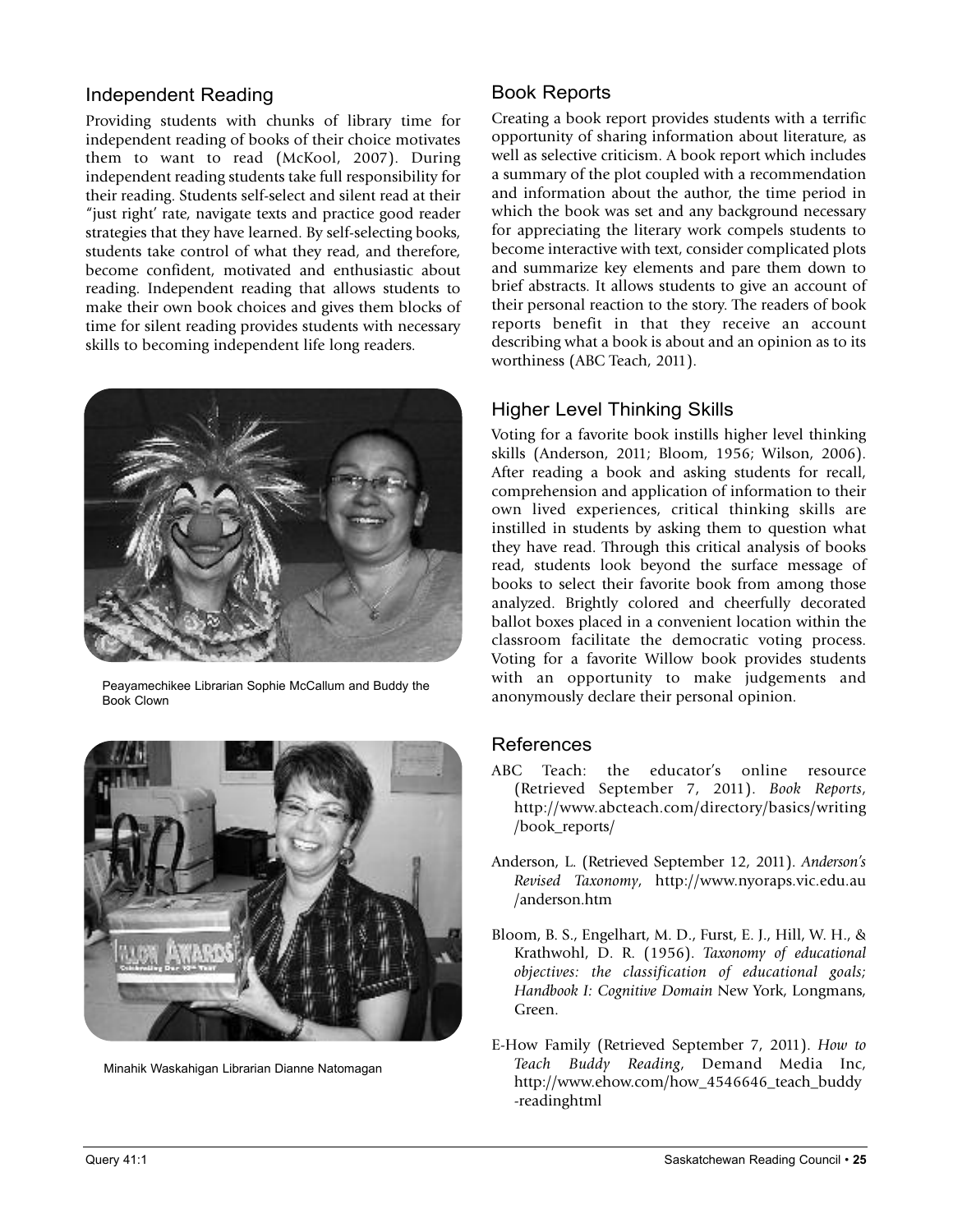- Intervention Central: Your source for RTI resources (Retrieved September 7, 2011). *Paired Reading*, http://www.interventioncentral.org/academicinterventions/reading-fluency/paired-reading
- McKool, S. S. (2007). Factors that influence the decision to read: An investigation of fifth grade students' outof-school reading habits. *Reading Improvement*, http://findarticles.com/p/articles/mi\_hb6516/is\_3\_4 4/ai\_n29383538/
- Oracle Think Quest (Retrieved September 7, 2011). *Projects by Students for Students: Buddy Reading*, http://library.thinkquest.org/J001156/helpothers/cp \_buddyreading.htm

# Read To Me

# Najla Akl

*Najla Akl is currently a teacher librarian at Vincent Massey Community School and Brunskill School with Saskatoon Public Schools. She is secretary of the Saskatoon and District Reading Council (SDRC) and has been leading the Read to Me project for more than eleven years.*

tart Reading to your child at birth, this is the message the Saskatoon & District Reading Council (SDRC) wants to spread when they hold their yearly Read To Me project at Royal University Hospital.

Part of the SDRC mission is to promote literacy in the community. The Read to Me project is one way the

- Santoro, L., Chard, D.J., Howard, L., & Baker, S.K. (2008). Making the very most of classroom readalouds to promote comprehension and vocabulary. *The Reading Teacher*, 61(5), 396–408.
- Topping, K. (1987). Paired reading: A powerful technique for parent use. *The Reading Teacher*, 40, 609-614.
- Wilson, L. O. (2006). Beyond Bloom: A new version of the cognitive taxonomy. *Curriculum Pages*, http://www4.uwsp.edu/education/lwilson/curric/ne wtaxonomy.html.

SDRC carries out this mandate and reaches parents and their young families. Each year, during the month of May, the SDRC packages around 100 gift bags. The bags contain at least one picture book, public library application forms, reading pamphlets etc… The packages are then dropped off at Royal University Hospital to be handed out to new mothers on Mother's Day.

This project is a success story in partnering. In 1966, the Provincial Reading Council with funding from the Saskatchewan Literacy Foundation provided the council with books. This has become a province wide project with District Reading Councils participating. The SDRC members have found the Read to Me project a great way to promote the importance of reading to young babies from birth.

Submit articles, lessons, units, in-services plans, book reviews, local council updates, pictures, and reviews of programs to *Query*, YOUR journal for the Saskatchewan Reading Council.

**mcfaddenm@hotmail.com**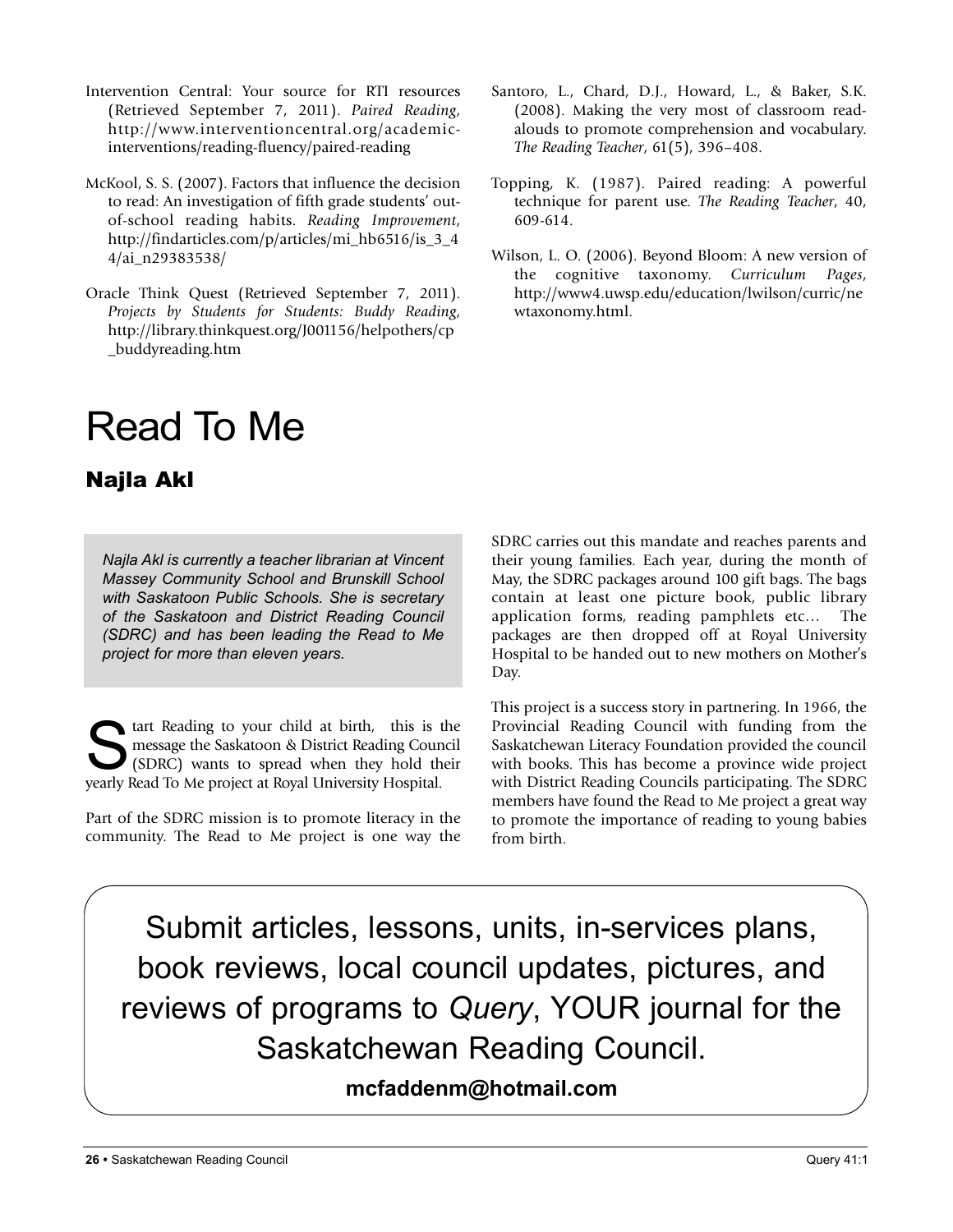# Project Love for Teachers

## Maureen Bezanson

*Maureen has enjoyed working with the Saskatoon Public School Division for 23 years. During the past seven years she has worked as a literacy teacher supporting the Literacy for Life Initiative. She currently works at Confederation Park School as a literacy coach, co-teaching in a grade 4-5 classroom. She also works at central office, planning and facilitating ongoing professional development for teachers who are new to the initiative. Teachers from the Horizon School Division and Saskatoon Tribal Council Schools also take part. The aim is to develop practice in the use of the Picture Word Inductive Model along with other effective research based instructional strategies to help our students move forward more quickly as they learn about their world through literacy. Maureen is president of the Saskatoon and District Reading Council. This is her third year.*

What a feeling we are left with after our work<br>teachers in Ethiopia. One of us commented,<br>"Mouldn't was just law to be there to see hout he items bee, packing items that will be shipped to teachers in Ethiopia. One of us commented, "Wouldn't you just love to be there to see how the items are divided and then to see the faces of the teachers as they open up their gifts!"

The three of us should not be the only people feeling good. Many, many teachers around Saskatchewan donated these fun, shiny new teacher items. At last April's Saskatchewan Reading Council's reading conference, delegates brought along with them a variety of teachers' items such as chalk and chalk brushes (remember those!), scissors, staplers with staples, notepads and sticky notes, loose leaf paper, notebooks, pencils, pens, erasers, and paper clips (the fancy kinds). We also added some Pearson cloth tote bags. And there are more.

Garth Brooks (sorry ladies, not the good looking singer), coordinator for CODE Canada was thrilled when we told him of our gift. He is arranging to have our boxes picked up by Canada Post and then shipped from Ontario to Ethiopia, Africa. Did you know that Canada Post and CODE have a partnership agreement? This makes it very easy for us to send gifts over seas.

It is a Saskatchewan Reading Council tradition to participate in Project Love. All 9 councils have done their part each year to contribute. We encourage each council to think about other ways that they can support our global community.

So, hundreds of "Thank You" to all of you! If we receive photographs and any kind of information back we will be sure to let you know.



From left to right: Lorraine Bentham - SDRC membership director and literacy coach with Saskatoon Public, Maureen Bezanson - SDRC president and literacy coach with Saskatoon Public and Mary Bishop - SDRC professional development coordinator and literacy coach with Saskatoon Public, as well as Sask. author



Mary Bishop and Lorraine Bentham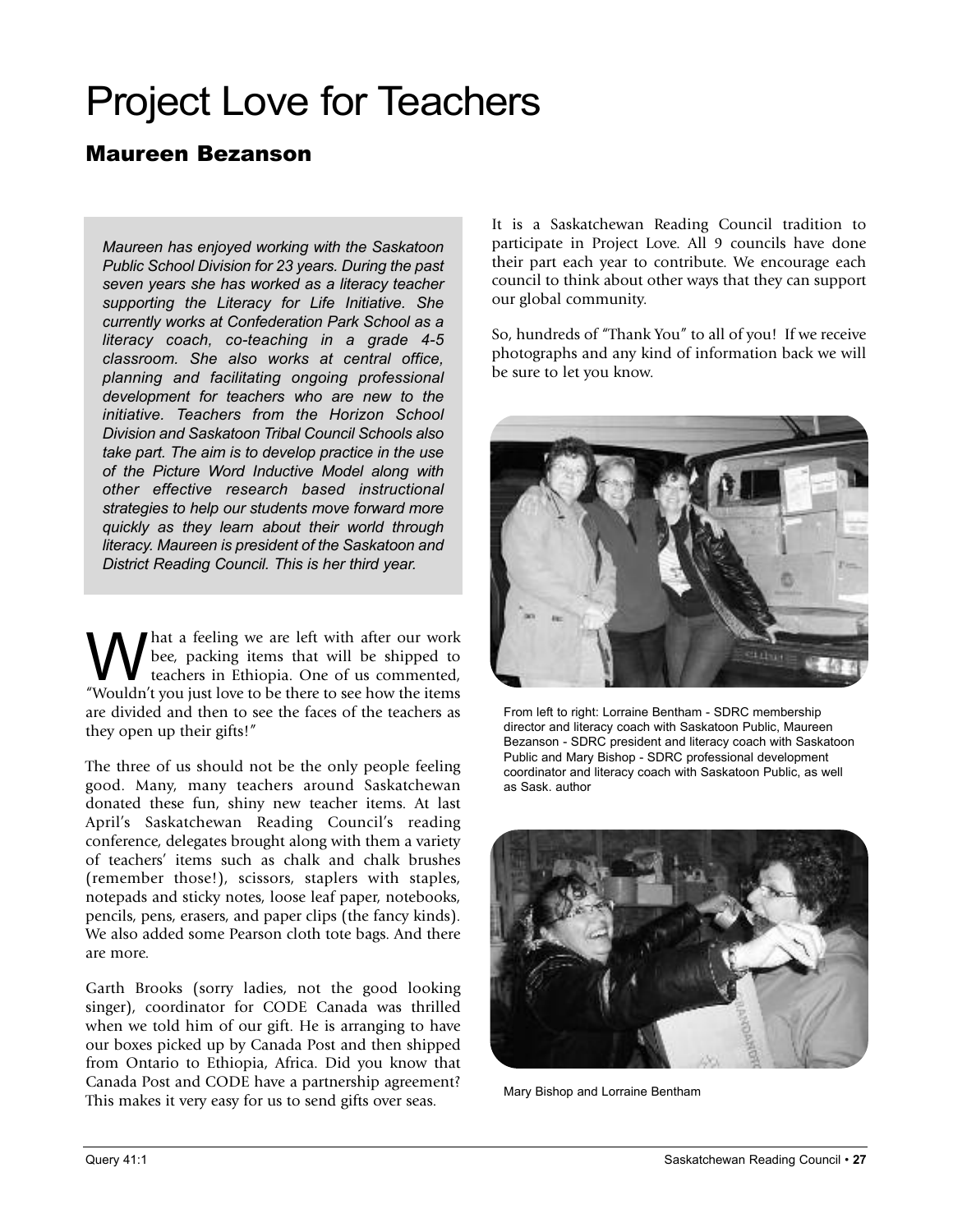# Wanted! Student Writing for the 2011-2012 *Young Saskatchewan Writers* Publication

## Joan Bue

*Joan Bue teaches Grade 2 in Carlyle Elementary Community School with Cornerstone School Division. Joan is president of the Southeast Reading Council and Coordinator of* Young Saskatchewan Writers*.*

You may have seen this poster around your school<br>and you may have sent in some writing in the<br>past. Thank you! I am sure you wondered what and you may have sent in some writing in the happens to the pieces of writing you send into Young Writers. Here is how it works.

We have nine local reading councils in our province. Each council is responsible for 8 pages in the Young Writers Publication each year. (8 pages=16 pieces of writing maximum). Each council has their own Young Writers Selection Committee. You send your writing to the selection committee and then they select up to 16 pieces of writing to be published. The pieces are then sent to me, the editor and I spend a bit of time editing and formatting the writing before it is sent into the STF for printing.

I have such a great job! I get to read all those great pieces of writing from students in K to 12 from all over our province. Thank you for sending in the student writing. Without teachers like you, we wouldn't have a Young Writers Publication each year. So keep up the great work! Don't forget pictures of the writers and student illustrations are welcome too. I look forward to reading the 2011-12 selections in March. Remember the date to send writing to the selection committees is earlier this year – February 1, 2012. Any writing done from February 2011-February 2012 is welcome.

Here is all the information you will need to send your writing in. Look to see what council area your school division is in and send your writing to the contact person for that reading council. All writing must be done in Microsoft Word and e-mailed to the contact person. They will contact you as to whether the writing will be published or not. Not all pieces submitted will be published. So that's it! Have your students write. Pick the best of the best and send it in to the selection committee for your council area. Happy writing!

Local Councils, Young Writers Rep and School Boards

**Kewetin Nene:** YSW Rep-Lynda Renaud lyndarenaud@nlsd113.net

Northern Lights School Division #113; Ile a la Crosse; Creighton; Black Lake

**North West:** YSW Rep-Nicole Lefebvre nbreh@telus.net

Lloydminster Public; Living Sky; Northwest; Lloyd Separate S.D.; Northwest Catholic Division; Biggar Separate S.D.

**Saskatoon:** YSW Rep-Maureen Bezanson mbezanson@sasktel.net

Saskatoon S.D.; Prairie Spirit; Greater Saskatoon Catholic Schools

**North Central:** YSW Rep-Sandra Quayle squayle@srsd.119.ca

Northeast S.D.; Saskatchewan Rivers; Prince Albert Separate School Division

**Southwest:** YSW Rep-Jenn Ackerman jennackerman@sasktel.net

Chinook S.D.; Sunwest S.D. ; St. Paul's; Shaunavan Separate; Swift Current Separate

**Moose Jaw:** YSW Rep-Jaime Ackerman ackerman.jaime@prairiesouth.ca

Prairie South S.D.; Holy Trinity

**East Central:** YSW Rep-Janine Newfeld-Ruetz jneufeld-ruetz@mail.gssd.ca

Englefeld Private; Good Spirit S.D.; Christ The Teacher; Horizon; Humbolt Separate S. D.

**South Saskatchewan:** YSW Rep- Lori Saigeon lori.saigeon@rbe.sk.ca

Regina Public S.D.; Prairie Valley S.D.; Regina Separate S.D.

**South East:** YSW Rep- Joan Bue joan.bue@cornerstonesd.ca

South East Cornerstone S.D.; Holy Family Separate S.D.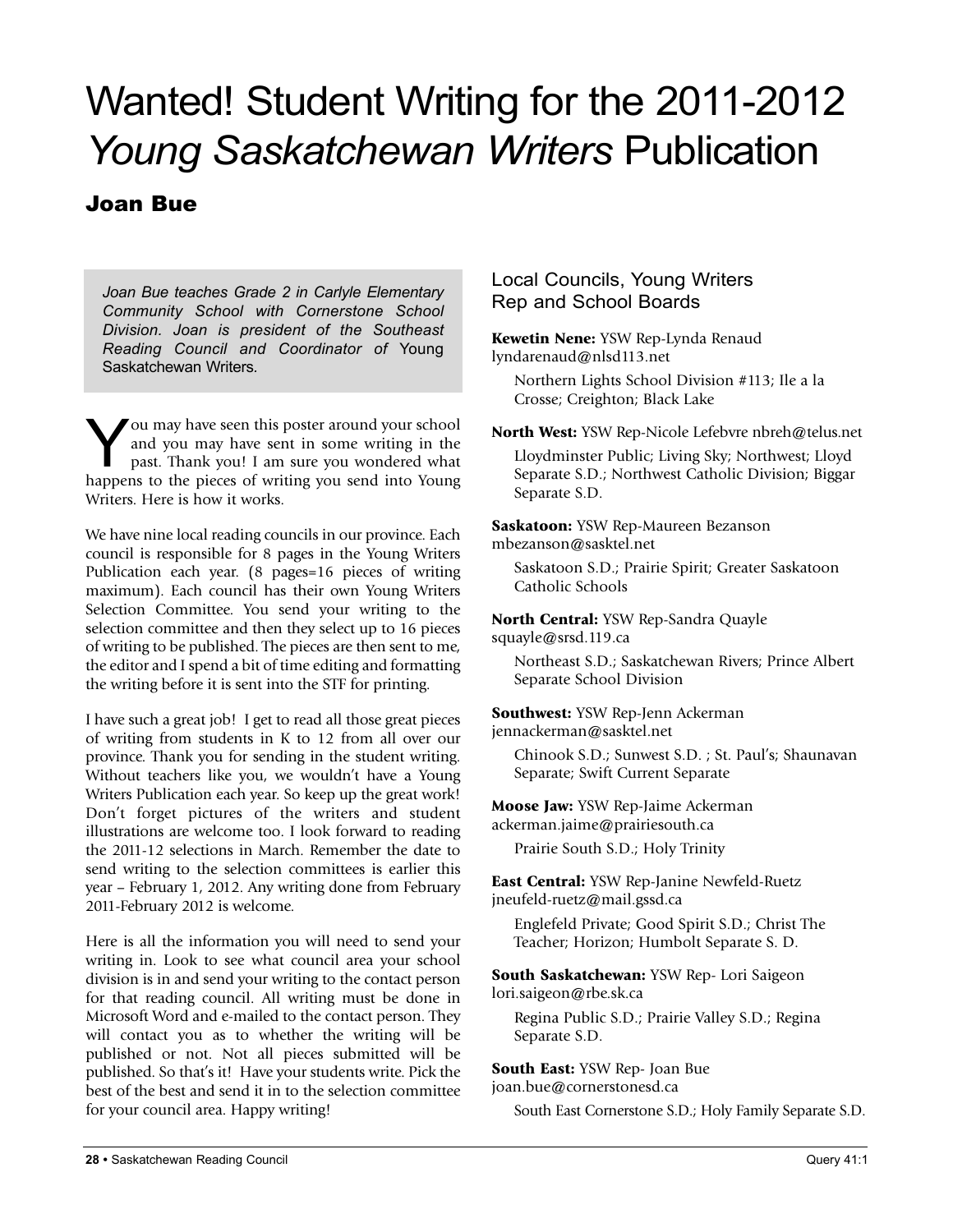#### **BOOK** R E V I E W S

# *Boo Hoo Bird*

#### **Reviewed by Shelly Galloway**

Author: Tankard, Jeremy. Format: Hardcover. Publisher: Scholastic, Inc.. Publisher Location: New York. Publication Date: 2009/04/01. ISBN-13: 9780545065702, 0545065704

Bird suffers a nasty bonk on the head while playing catch with his pal, Raccoon. When he starts to cry, Raccoon takes him to visit all their animal friends, one by one, hoping someone can mend his boo-boo. They try all the standard treatments (a kiss, a cookie, a Band-Aid) but nothing can make Bird stop crying – that is, until Bird realizes his injury is making his friends cry, too.

This book is written by Jeremy Tankard author of *Grumpy Bird* with was also a Willow award nominated book. Tankard's illustrations are part of the joy of reading his books. The combination of ink and digital photography is both sophisticated and playful.

The theme of friendship coupled with Tankard's illustrations makes *Boo Hoo Bird* an ideal book for storytime. Kids will be eagerly waiting to see what Bird does next.

# *Life on the Refrigerator Door*

#### **Reviewed by Shelly Galloway**

Author: Kuipers, Alice. Format: Hardcover. Publisher: HarperCollins. Publisher Location: New York. Publication Date: August 2007. ISBN: ISBN-13: 9780641892837, 0641892837

*Life on the Refrigerator Door* by Alice Kuipers is a poignant and deeply moving first novel about the bonds of love and frustration that tie mothers and daughters together. Told entirely in a series of notes left on the kitchen fridge – some casual, some intimate, some funny, some angry – it is the story of nine months in the life of 15–year-old Claire and her single mother. The mundane soon becomes extraordinary when a crisis overtakes their lives – a momentous change that will redefine their relationship and unfold in their exchanges on the refrigerator door.

Short, powerful and unforgettable, Kuiper's novel looks deep into the complex relationship between mothers and daughters, and the distances that can open up between people who live together but exist in their own worlds. This book is a wonderfully simple and intimate narrative, *Life on the Refrigerator Door* will appeal to readers across the generations, delivering universal lessons about love. I loved it and I am sure you will too.

*Shelly Galloway is a teacher-librarian and reading effects teacher at Davin School with Regina Public Schools. She has taught in kindergarten to Grade 4 classrooms and she has been a First Steps tutor. Shelly has held varied executive positions with the Saskatchewan Reading Council (SRC) including: treasurer, president and past president positions. Shelly is the 2011-2012 Read to Me Coordinator for the SRC.*

# *So What Do They Really Know? Assessment That Informs Teaching and Learning*

**Reviewed by lynda Gellner**

Author: Tovani, Cris. Format: Trade paperback. Publisher: Stenhouse. Publisher Location: Portland, Maine. Publication Date: 07/2011. ISBN: 1571107304, 9781571107305.

I had read Cris Tovani's *Do I Really Have to Teach Reading?* and I Read It , But I Don't Get It and was thoroughly impressed by her writing, so when I heard a new book was available, I quickly sought out a copy.

In *So What Do They Really Know?* Cris Tovani shares her thinking regarding the issues of assessment and grading. She shares her thoughts of following school system assessment mandates and her own understanding of what assessment is needed to help students move forward. Cris takes the research of formative assessment and describes how to make it practical, realistic and manageable.

Cris shares lessons from her classroom including a range of student work samples from struggling readers to college-bound seniors. She provides the reader with a snapshot of the key formative assessment tools she uses in the classroom. She provides her rationale for employing these tools as well as an analysis and interpretation of the student responses.

Cris describes how she uses a workshop model to structure her class time to include the appropriate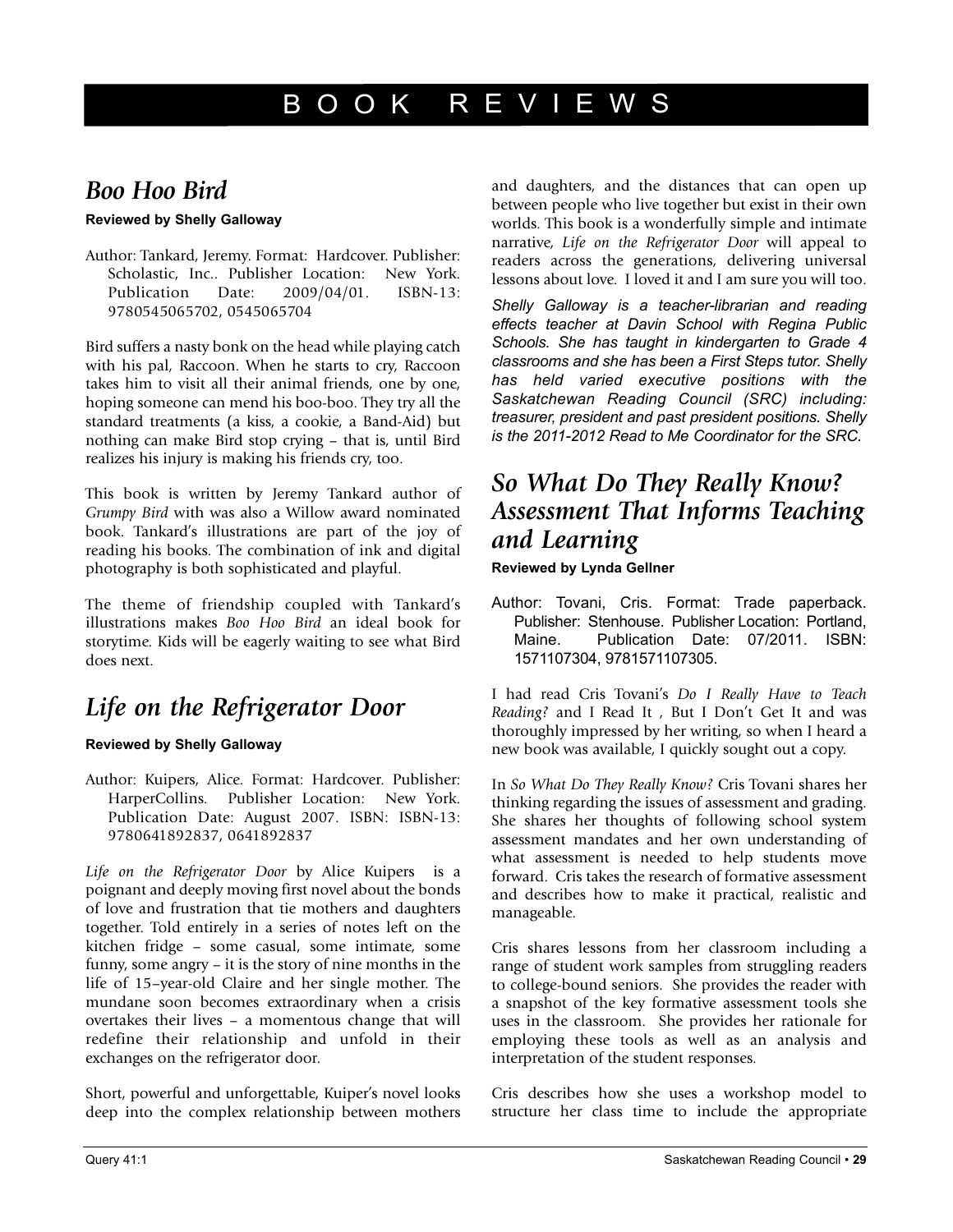balance of time for instruction and time for assessment. She intentionally makes the learning targets visible for her students and empowers her students to understand what they should be able to know and be able to do and more importantly, to reflect and set goals for achievement.

*Lynda Gellner is president of the Saskatchewan Reading Council (SRC). Currently, an Instructional Consultant with Regina Public Schools and primary teacher, Lynda has been a member of the South Saskatchewan Local Reading Council for the past 10 years. In her role as president of the SRC, Lynda has* *declared commitment to leadership that focuses on bringing energy and innovation to the position. Among her recent professional reading is a book by Cris Tovani, "So What Do They Really Know: Assessment that Informs Teaching and Learning?" which provides insight into current assessment practices. Lynda describes the book as practical, authentic and inspirational. Cris Tovani's most recent book is recommended professional reading for SRC members focusing on assessment that "helps students move forward".*

# What's Happening Around Saskatchewan

# Calendar of Events 2012

### September 2011

- September 8 International Literacy Day, Saskatchewan Literacy Day
- September 17 Special Subject Council Meeting at the STF Building in Saskatoon
- September 16-17 SRC Leadership and Fall Meeting at the Radisson, Saskatoon
- September 29-30 Beginning Teachers Conference in Saskatoon
- September 30 Deadline for Canadian Children's Book Week Applications (For information regarding author visits in Saskatchewan see www.bookweek.ca)
- September 30 SRC membership expire time for renewal of SRC membership

### October 2011

- October 1 Deadline for Local Council Grant Information – send to treasurer Pam Foy
- October 15 Deadline for Honor Council Intent Applications – NO longer a requirement
- October 27-28 Beginning Teachers Conference, Regina Inn, Regina
- October 31 Deadline for submissions to Fall/Winter issue of Query
- October 31 Deadline for Advocacy Award and Local Council Community Service Award Applications

#### November 2011

- November 13-19 Canadian Children's Book Week
- November 15 Deadline for Exemplary Reading Program Award Application
- November 30 Deadline for SRC Lifetime Achievement Nomination

### January 2012

- January 15 Deadline for Nomination of Administrator's Award
- January 27 Family Literacy Day
- January 27-28 SRC Provincial Executive Meeting at the Delta Hotel in Regina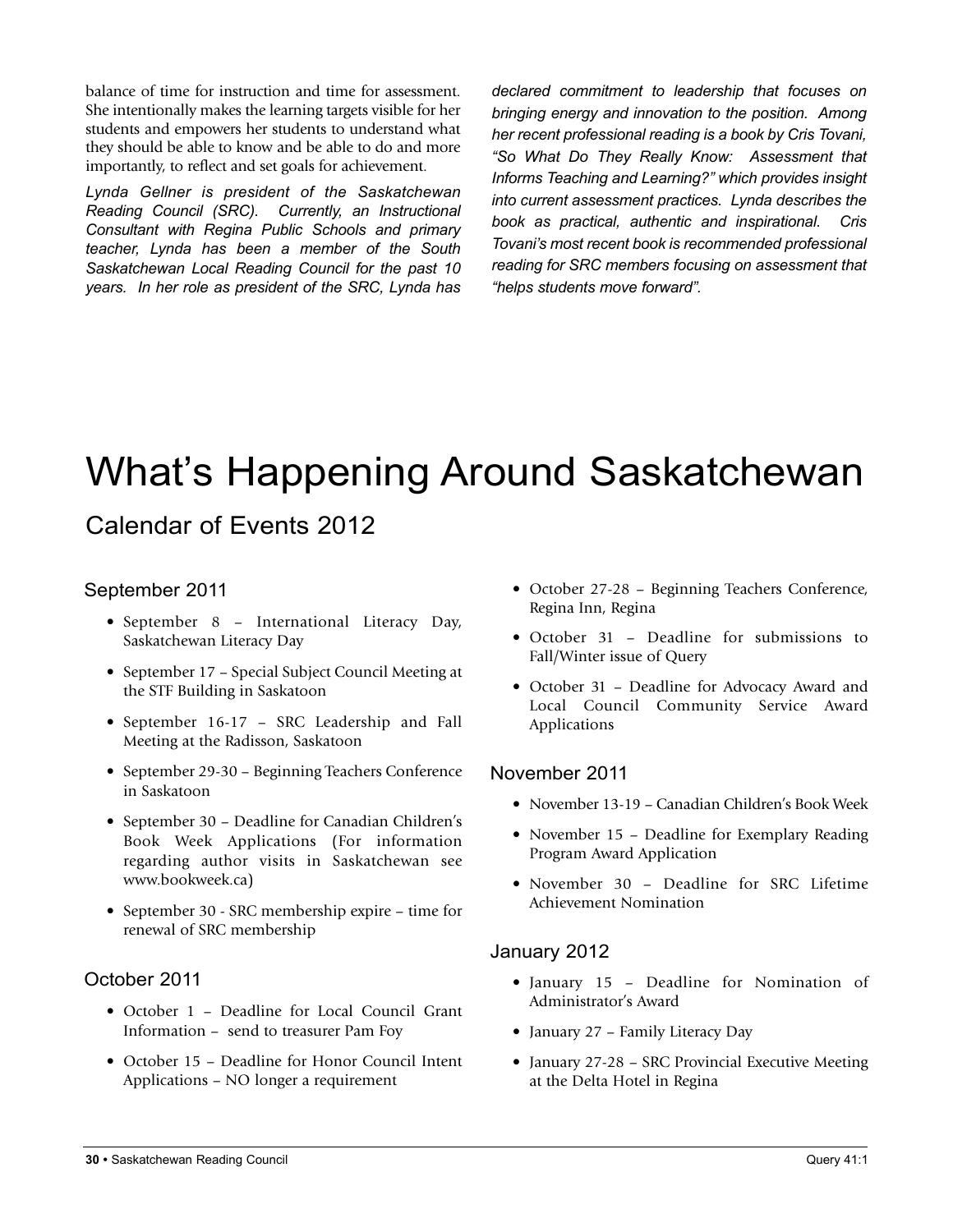### March 2012

- March 1 Deadline for Award of Excellence Application
- March 1 Deadline for Honor Council Application Forms to be Submitted
- March 1 Deadline for Prairie Lily Award Application
- March 1 Deadline for submissions to Young Saskatchewan Writers
- March 29-30 SRC Annual Conference at the Delta Hotel in Regina –"Relax. Rejuvenate. Read."
- March 30 SRC Annual General Meeting and Executive Meeting at the Delta Hotel in Regina

• March 30 - Deadline for Annual Reports from Executive and Local Council Presidents for the IRA

### April 2012

- April 29-May 3 IRA Annual Convention, Chicago, ILL, USA, Celebrating Teaching
- April 30 Deadline for submissions to Spring/Summer issue of *Query* including Local Council President and Provincial Executive member reports

### July 2012

• July 1 – Change of SRC Executive Officers



# DID YOU KNOW?

The Saskatchewan Reading Council has a professional library available to it's members.

Check out our selection at our website: www.saskreading.org

To borrow materials contact: Heather Hobbs at hobbs.heather@prairiesouth.ca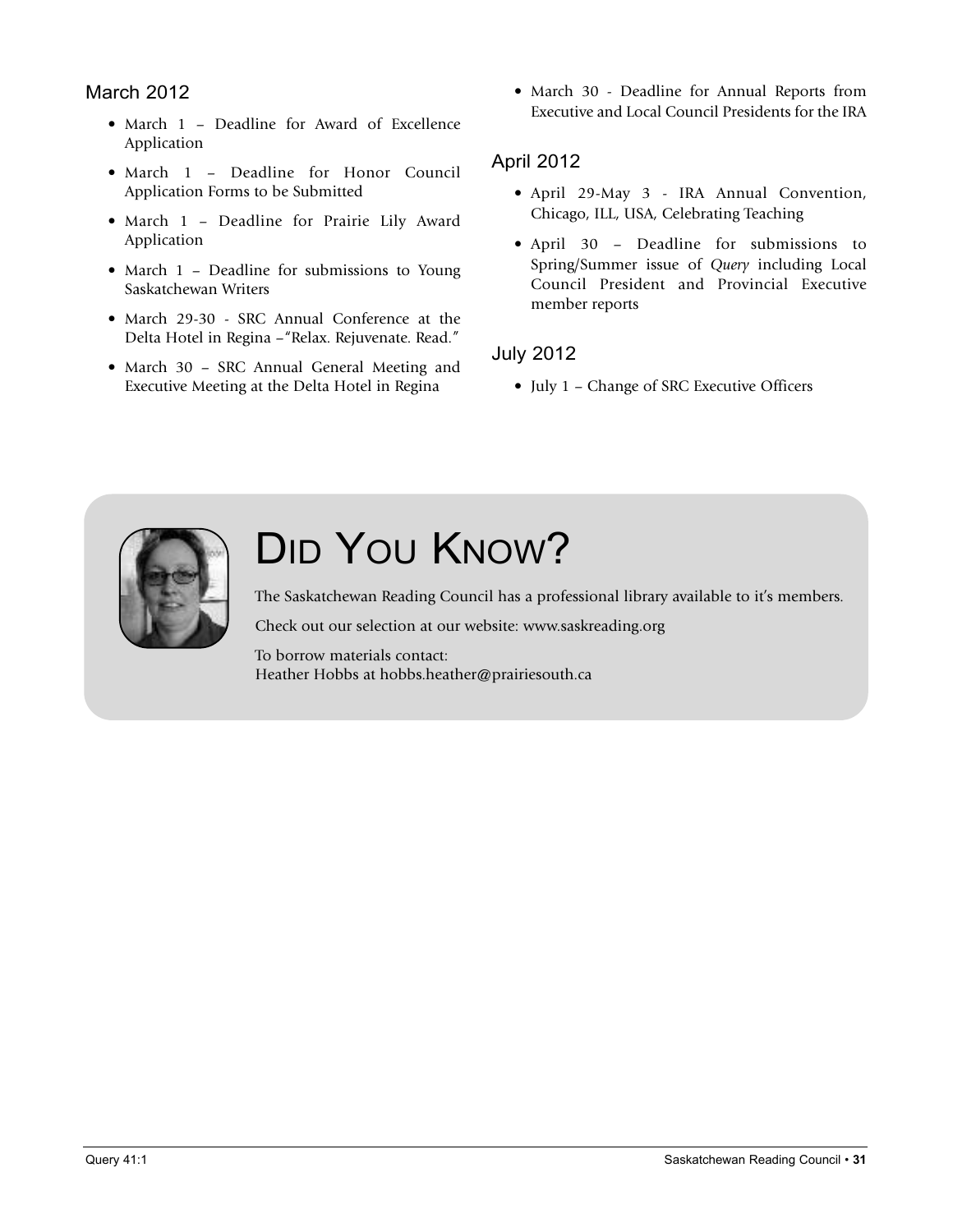

# **Short Stories** ✐ **Plays** ✐ **Essays** ✐ **Poetry** ✐ **Personal Narratives**

#### **Criteria for 2011-2012**

- 1. The Saskatchewan Reading Council accepts writing in any language, from **Kindergarten to Grade 12 students**. Genres include **poetry, short stories, plays, essays** and **personal narratives**. (Writing from February 2011-February 2012 may be submitted) Not all writing submitted will be published.
- 2. All selections should be **proofread** and **typed** when submitted.
- 3. Whole classroom submissions of the same title will not be accepted. Please select the best writing selections to be considered. Please consider the audience to which the book will be going out to **(K-12)** and select accordingly. Longer pieces may be excerpted (please try to keep writing to one page or less)
- 4. Please e-mail student writing to the YSW Rep for your Reading Council Area\*. (word documents only please) Make sure to include the information at the bottom of this poster.
- 5. **Illustrations and photos of the writers** may accompany written selections but should be placed on a separate sheet  $(8 \frac{1}{2} \times 11)$ .
- 6. Each **published author** and his/her resource center will receive a complimentary copy of the *Young Saskatchewan Writers* publication.
- 7. Each piece of writing **must be submitted to your local council by February 1, 2012**.
- 8. Please identify each piece of writing with the following information:

\*See related article in this issue of the *Query*

| Student Name: North Communication of the Communication of the Communication of the Communication of the Communication of the Communication of the Communication of the Communication of the Communication of the Communication |                                                                                                                                                                                                                                      |
|--------------------------------------------------------------------------------------------------------------------------------------------------------------------------------------------------------------------------------|--------------------------------------------------------------------------------------------------------------------------------------------------------------------------------------------------------------------------------------|
|                                                                                                                                                                                                                                | Title of Writing: <b>All and Street and Street and Street and Street and Street and Street and Street and Street and Street and Street and Street and Street and Street and Street and Street and Street and Street and Street a</b> |
|                                                                                                                                                                                                                                | Grade: School: School: School: School: Superintendent School: School: School: School: School: School: School: School: School: School: School: School: School: School: School: School: School: School: School: School: School:        |
| School Address: <u>Communication and Communication</u>                                                                                                                                                                         |                                                                                                                                                                                                                                      |
|                                                                                                                                                                                                                                |                                                                                                                                                                                                                                      |
|                                                                                                                                                                                                                                |                                                                                                                                                                                                                                      |
|                                                                                                                                                                                                                                |                                                                                                                                                                                                                                      |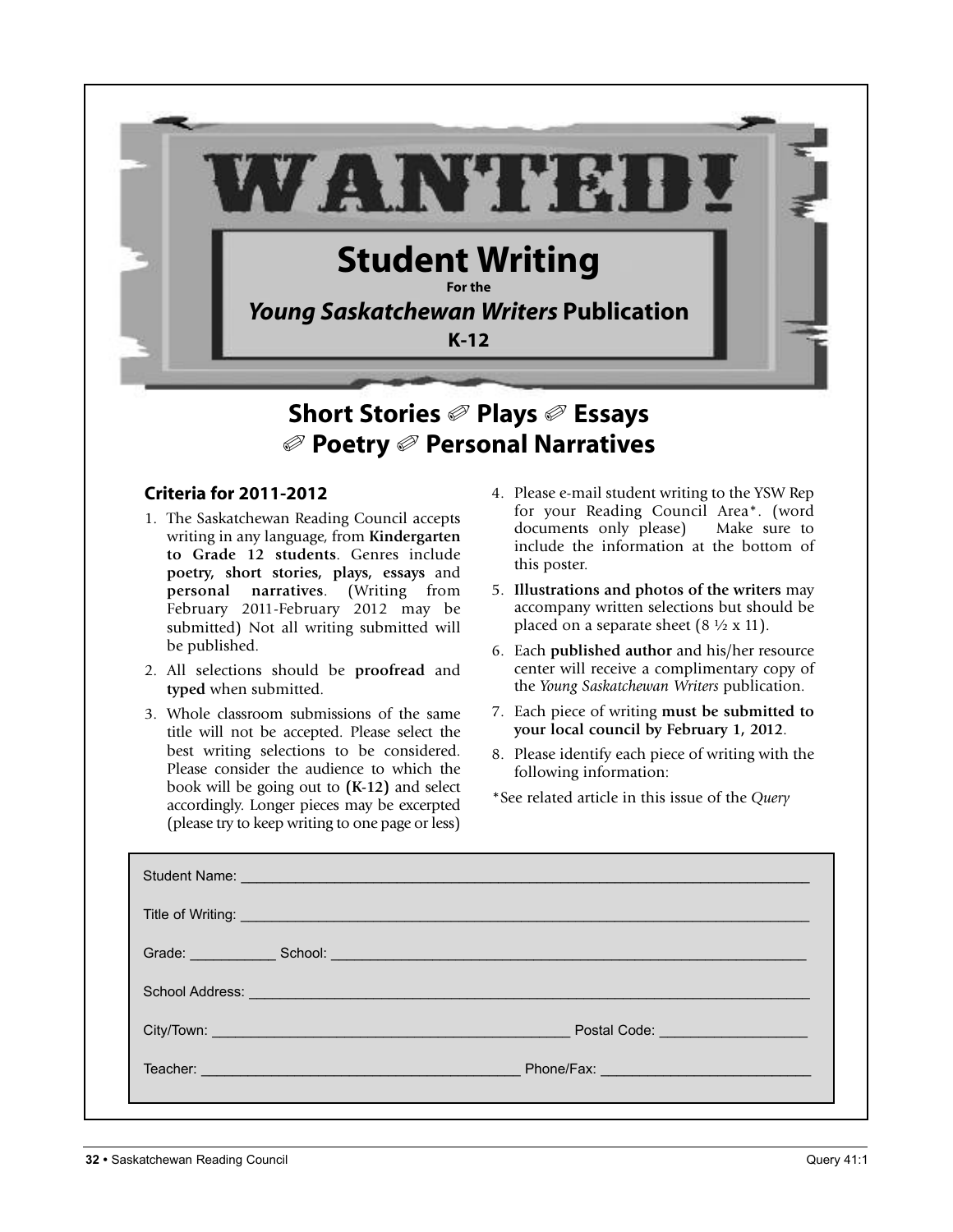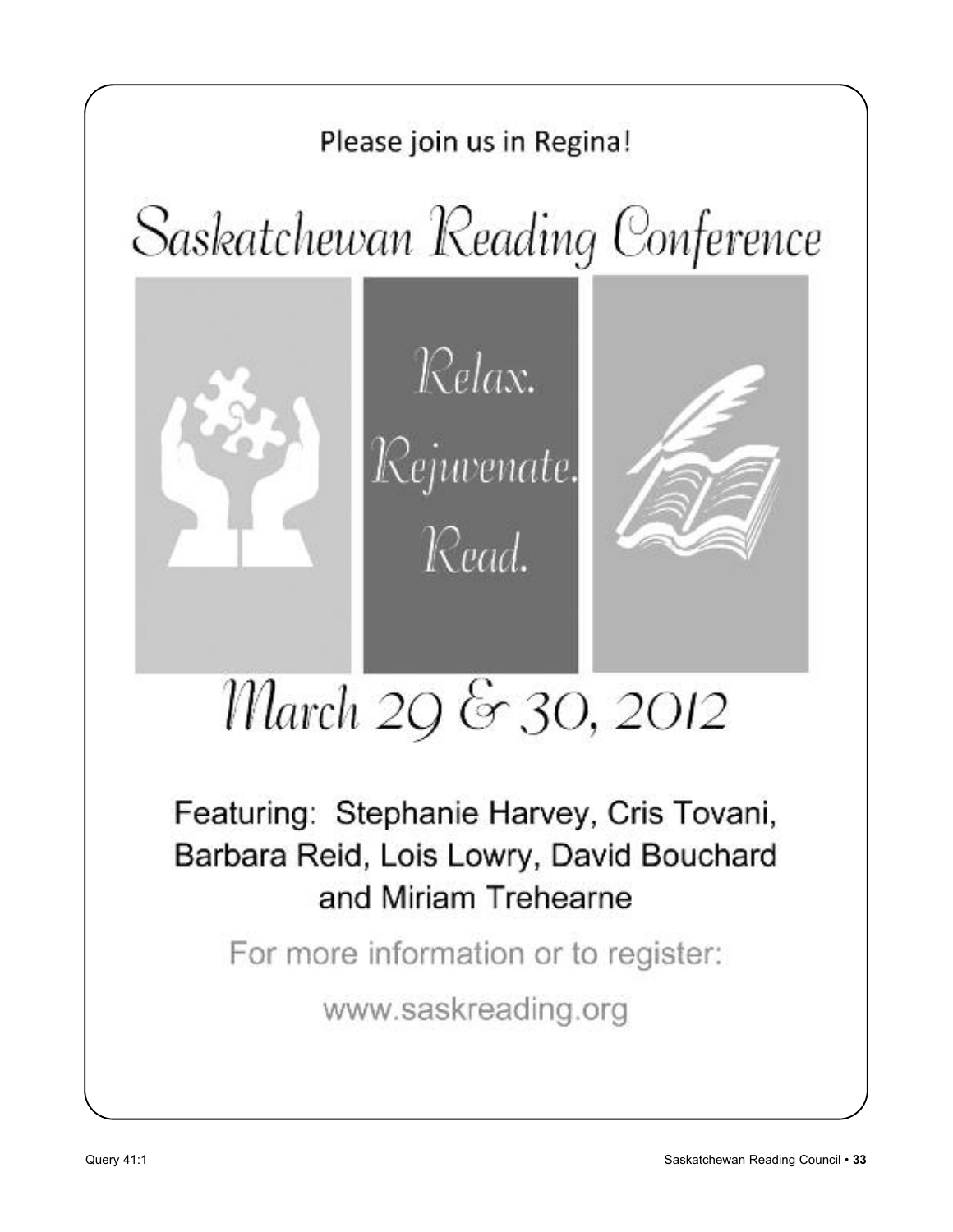| Saskatchewan Reading Conferenc |  |  |
|--------------------------------|--|--|
|                                |  |  |



March 29 & 30, 2012

Saskatchewan Reading Council Conference "Relax. Rejuvenate. Read." March 29-30, 2012 Delta Hotel, Regina, Sk.

# **Presentation Proposal**

|   | Name: $\frac{1}{2}$ Name: $\frac{1}{2}$ Name: $\frac{1}{2}$ Name: $\frac{1}{2}$ Name: $\frac{1}{2}$ Name: $\frac{1}{2}$ Name: $\frac{1}{2}$ Name: $\frac{1}{2}$ Name: $\frac{1}{2}$ Name: $\frac{1}{2}$ Name: $\frac{1}{2}$ Name: $\frac{1}{2}$ Name: $\frac{1}{2}$ Name: $\frac{1}{2$                                           |                      |  |  |
|---|----------------------------------------------------------------------------------------------------------------------------------------------------------------------------------------------------------------------------------------------------------------------------------------------------------------------------------|----------------------|--|--|
|   |                                                                                                                                                                                                                                                                                                                                  |                      |  |  |
|   |                                                                                                                                                                                                                                                                                                                                  |                      |  |  |
|   | Telephone: (h) $(w)$ (w) $\qquad \qquad$ (w)                                                                                                                                                                                                                                                                                     |                      |  |  |
|   | E-mail: $\qquad \qquad$<br>Fax: $\qquad \qquad$                                                                                                                                                                                                                                                                                  |                      |  |  |
|   | Title of Presentation:                                                                                                                                                                                                                                                                                                           |                      |  |  |
|   |                                                                                                                                                                                                                                                                                                                                  |                      |  |  |
|   |                                                                                                                                                                                                                                                                                                                                  |                      |  |  |
|   | AV Needs:                                                                                                                                                                                                                                                                                                                        |                      |  |  |
| ۰ | bring your own laptop)<br>Please attach presentation description and presenter's background.                                                                                                                                                                                                                                     | (If possible, please |  |  |
| ٠ | Presentations should be one hour in length and should be appropriate for an audience of $20 - 35$<br>people.                                                                                                                                                                                                                     |                      |  |  |
| ٠ | An honorarium of \$100.00 will be awarded to a maximum of 2 presenters per session. A<br>discounted rate of \$80 (student rate), if registering for the full conference, is also available.<br>Additional expenses shall be absorbed by the presenter, however out of province presenters will<br>have their hotel room covered. |                      |  |  |
| ٠ | Please provide an electronic copy of your presentation for publication in Query.                                                                                                                                                                                                                                                 |                      |  |  |
| ٠ | Deadline for proposals is November 30, 2011.                                                                                                                                                                                                                                                                                     |                      |  |  |
| ٠ | You will be notified of your acceptance no later than January 15, 2012.                                                                                                                                                                                                                                                          |                      |  |  |
| ٠ | Mail proposals to:<br><b>Carole Hutchinson</b><br>6 Darke Cres.<br>Regina. Sask. S4S 3X9                                                                                                                                                                                                                                         |                      |  |  |
|   | Phone: (306) 586-6296 (hm) or 529-6033 (cell)<br>Fax: (306) 791-8660McNeill School                                                                                                                                                                                                                                               |                      |  |  |
|   | E-mail: carole.hutchinson@rbc.sk.ca                                                                                                                                                                                                                                                                                              |                      |  |  |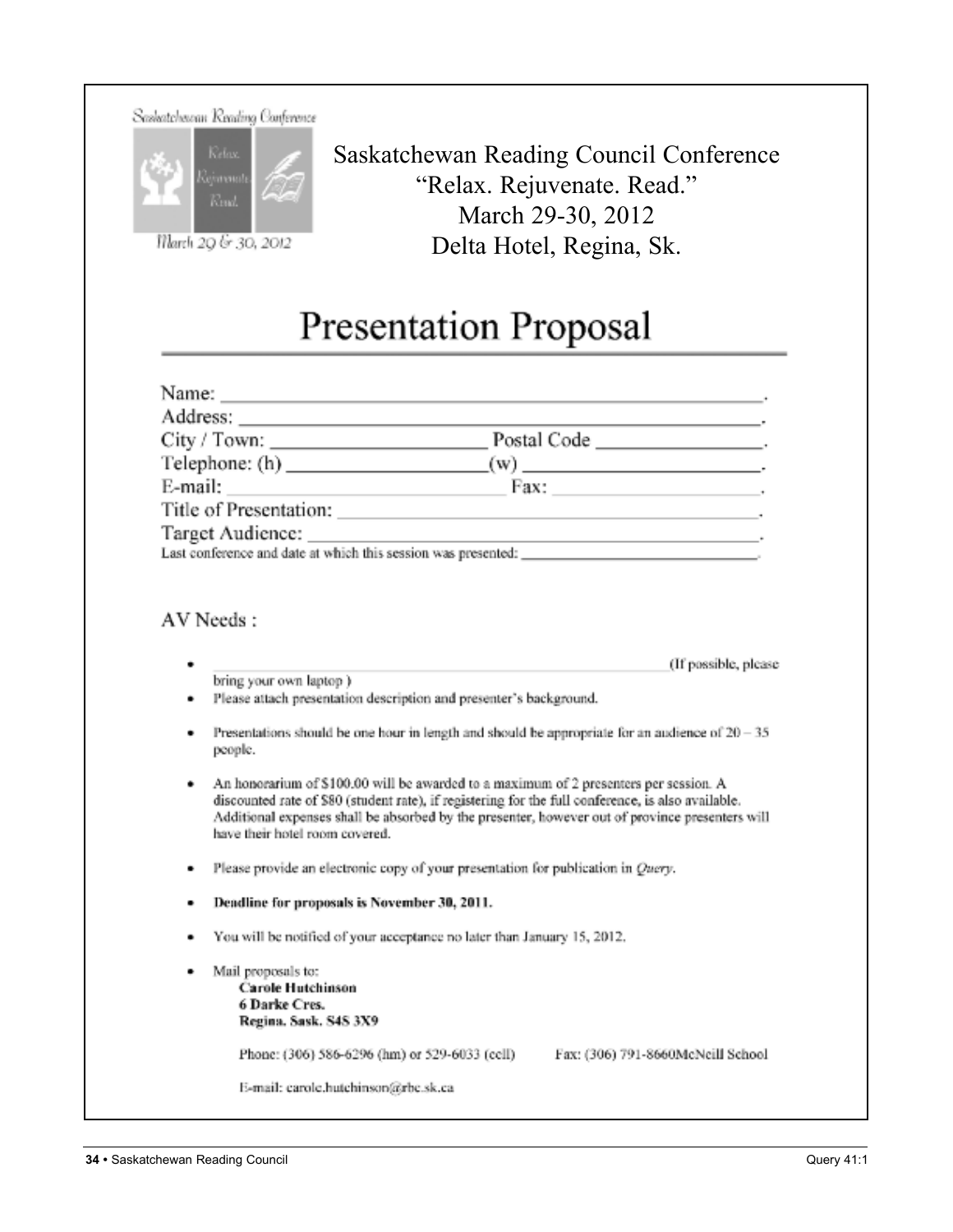| Suskatchewan Reading Conference<br><b>Geban</b><br>диний<br>KAM.<br>Harch 20 & 30, 2012                                                                                                                                             |                                                             |                                                                                                                                                                   |
|-------------------------------------------------------------------------------------------------------------------------------------------------------------------------------------------------------------------------------------|-------------------------------------------------------------|-------------------------------------------------------------------------------------------------------------------------------------------------------------------|
|                                                                                                                                                                                                                                     | <b>Saskatchewan Reading Conference 2012</b><br>Registration |                                                                                                                                                                   |
|                                                                                                                                                                                                                                     | www.saskreading.org                                         |                                                                                                                                                                   |
| <b>Personal Information</b>                                                                                                                                                                                                         |                                                             |                                                                                                                                                                   |
|                                                                                                                                                                                                                                     |                                                             |                                                                                                                                                                   |
|                                                                                                                                                                                                                                     |                                                             |                                                                                                                                                                   |
|                                                                                                                                                                                                                                     |                                                             |                                                                                                                                                                   |
| Address: <u>Address:</u> Address: Address: Address: Address: Address: Address: Address: Address: Address: Address: Address: Address: Address: Address: Address: Address: Address: Address: Address: Address: Address: Address: Addr |                                                             |                                                                                                                                                                   |
|                                                                                                                                                                                                                                     |                                                             |                                                                                                                                                                   |
| Attending Thursday Spa Night? □ Yes □ No                                                                                                                                                                                            |                                                             |                                                                                                                                                                   |
| Attending Author Luncheon? (included in your registration costs) □ Yes □ No                                                                                                                                                         |                                                             |                                                                                                                                                                   |
| Fee<br>Member: \$210.00 CAD<br>\$230.00 CAD after Monday March 19, 2012<br>Non Member: \$240.00 CAD<br>\$260.00 CAD after Monday March 19, 2012<br>Student: \$80.00 CAD<br>\$100.00 CAD after Monday March 19, 2012                 |                                                             |                                                                                                                                                                   |
| <b>Business Information</b>                                                                                                                                                                                                         |                                                             | Conference Registration<br>Fees include Thursday Spa                                                                                                              |
|                                                                                                                                                                                                                                     |                                                             | Reception, Friday Breakfast<br>and Author Luncheon.                                                                                                               |
|                                                                                                                                                                                                                                     |                                                             | Room Registration: Delta<br>Hotel 1919 Saskatchewan                                                                                                               |
| <b>Badge Information</b>                                                                                                                                                                                                            |                                                             | Drive 1-800-209-3555 (ask<br>for the Sask. Reading                                                                                                                |
|                                                                                                                                                                                                                                     |                                                             | Conference room rate)                                                                                                                                             |
|                                                                                                                                                                                                                                     |                                                             | *This information is<br>required for registration at                                                                                                              |
| For more information please contact:<br>Angela Hutton and Carole Hutchinson<br>Saskatchewan Reading Council<br>readingconference2012@gmail.com<br>306-586-8854                                                                      |                                                             | the Saskatchewan Reading<br>Conference 2012. The<br>information will be used to<br>confirm attendance and<br>will be retained 3 years for<br>membership purposes. |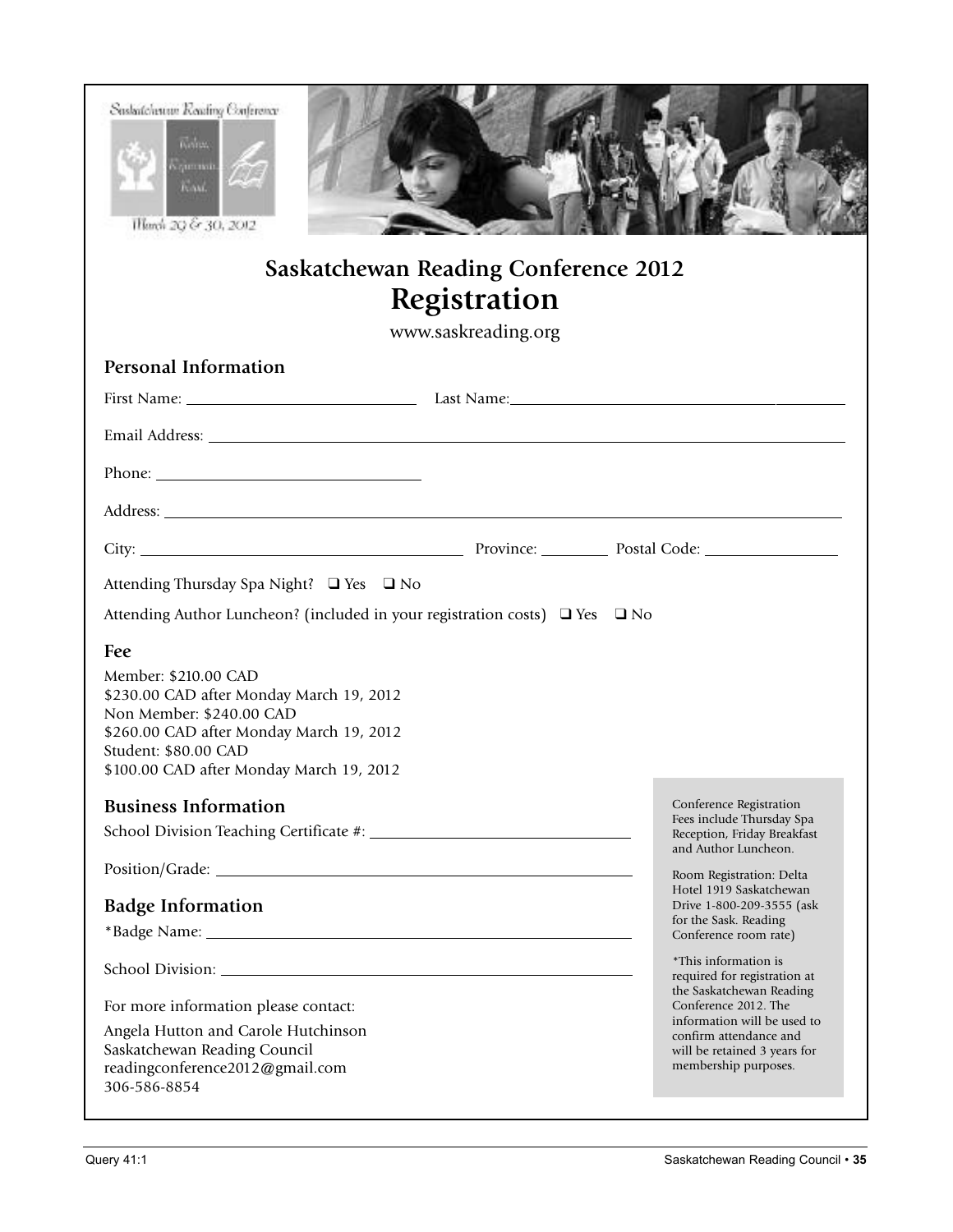| <b>Grant Application for</b> |  |
|------------------------------|--|
| Registration                 |  |

# to the

Saskatchewan Reading Conference 2012

|            | Name: <u>experience</u> and the second contract of the second contract of the second contract of the second contract of the second contract of the second contract of the second contract of the second contract of the second cont  |
|------------|--------------------------------------------------------------------------------------------------------------------------------------------------------------------------------------------------------------------------------------|
|            |                                                                                                                                                                                                                                      |
|            |                                                                                                                                                                                                                                      |
|            |                                                                                                                                                                                                                                      |
|            |                                                                                                                                                                                                                                      |
|            |                                                                                                                                                                                                                                      |
|            |                                                                                                                                                                                                                                      |
|            |                                                                                                                                                                                                                                      |
|            | School Division: <u>Contract of the Contract of the Contract of the Contract of the Contract of the Contract of the Contract of the Contract of the Contract of the Contract of the Contract of the Contract of the Contract of </u> |
|            |                                                                                                                                                                                                                                      |
| Signature: |                                                                                                                                                                                                                                      |

This grant is available to beginning teachers in their first two years of teaching. The SRC will pay the cost of your SRC registration for the 2012 Conference. One person from each local council will receive the grant by random draw. If a council has no submissions all remaining entries will go into a pool for selection.

To be eligible for the grant you must:

- 1. Be a current member of the Saskatchewan Reading Council.
- 2. A first or second year teacher.
- 3. Write an article for the SRC's publication *Query* by October 31.

Submit your applications to:

Nicole Lefebvre nbreh@telus.net

**Applications must be received by January 15, 2012.**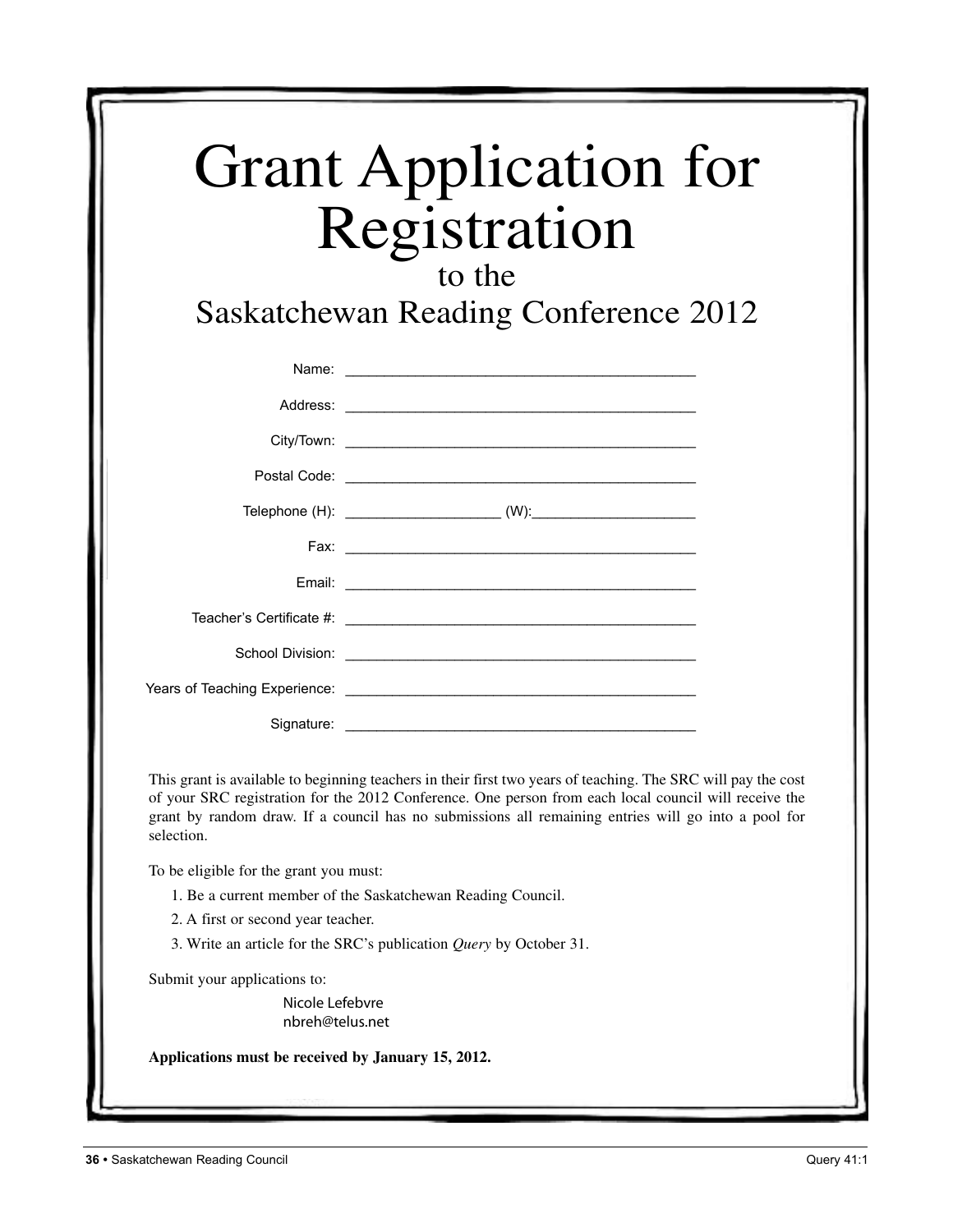| Saskatchewan Young Readers Choice -<br>The Willow Awards<br>Support SYRCA with your membership<br>donation. Choose your level of support!<br>Make cheques payable to:<br>SYRCA – Saskatchewan Young Readers' Choice – The Willow Awards, Inc<br>Mail to: 2832 WASCANA ST., REGINA, S4S 2G8 |  |
|--------------------------------------------------------------------------------------------------------------------------------------------------------------------------------------------------------------------------------------------------------------------------------------------|--|
| Please indicate amount enclosed. A tax receipt will be issued.                                                                                                                                                                                                                             |  |
| $\Box$ \$20 $\Box$ \$30 $\Box$ \$40 $\Box$ \$50 $\Box$ \$100 $\Box$ other: \$                                                                                                                                                                                                              |  |
|                                                                                                                                                                                                                                                                                            |  |
|                                                                                                                                                                                                                                                                                            |  |
|                                                                                                                                                                                                                                                                                            |  |
|                                                                                                                                                                                                                                                                                            |  |
|                                                                                                                                                                                                                                                                                            |  |

# Prairie Lily Award

The Prairie Lily Award will be presented annually to local councils who choose to participate, and fulfill all requirements of the award prior to the Annual General Meeting.

A certificate and a monetary award, to be determined by the yearly budget, will be presented to all eligible councils at the year-end meeting or the Fall Leadership meeting.

#### **Requirements:**

- Maintain 60 per cent of membership or increase membership by 20 per cent
- Fulfill Conference Committee responsibilities
- Provide representation at all Executive Meetings
- Participate in the "Read to Me" Program
- Contribution of Local Council news in *Query*
- Report of local council officers to the IRA coordinator by AGM

### **AND at least 5 of the following:**

- A professional development event
- A community service event
- A special event for students
- Participation in an international project
- An Image Brochure (please attach)
- Honor Council Participation
- International Literacy Day Project
- Submit contributions to *Young Saskatchewan Writers* Publication

*Please note that these are now a requirement of the Prairie Lily Award*

**Submit this form to SRC President before the Annual General Meeting.**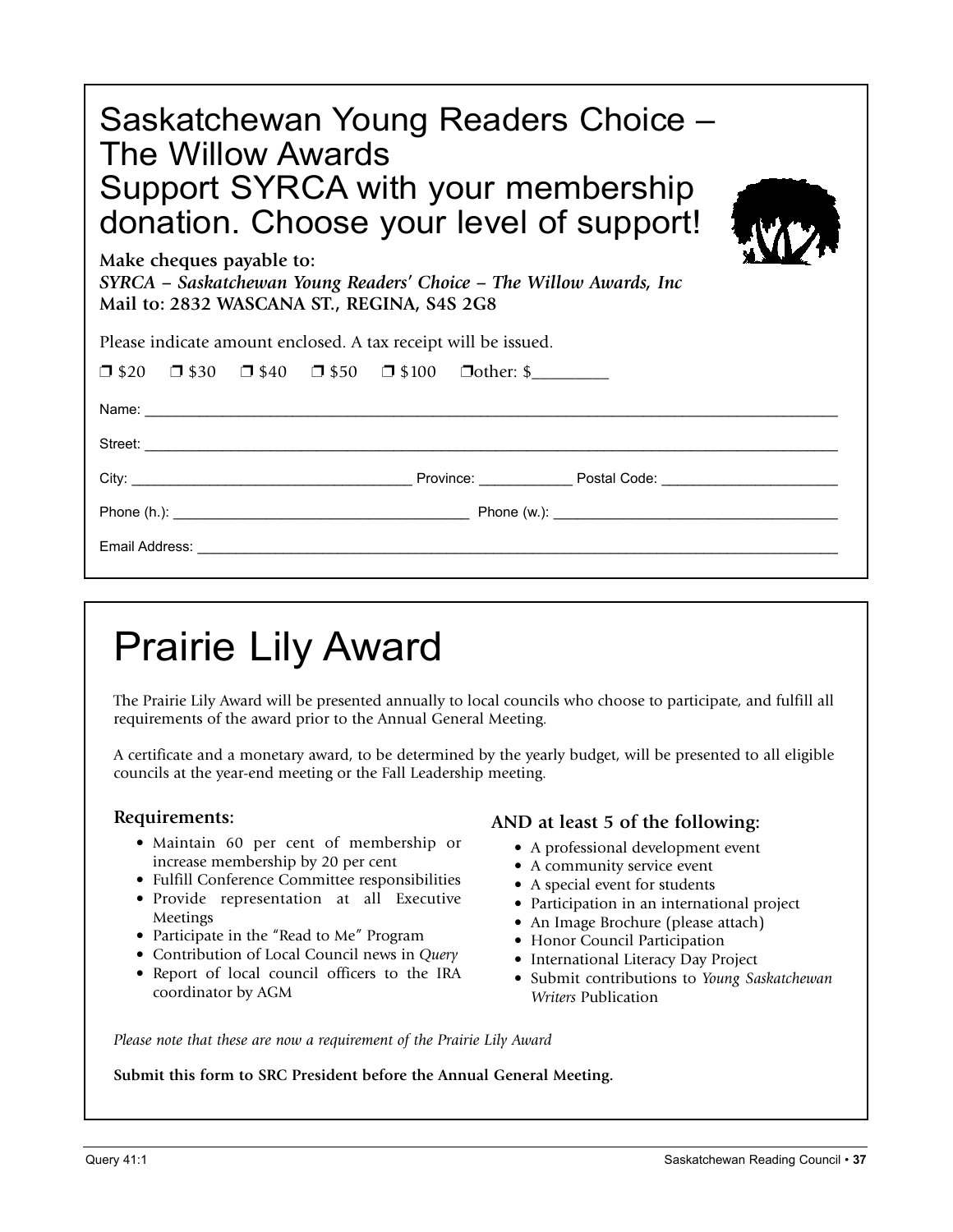# Membership Application

### Saskatchewan Reading Council

Invites you to renew before October 1, 2011 (To receive a full year of benefits!)

Benefits of SRC membership includes:

- Professional journal *Query*, featuring many literacy articles and bonuses
- Opportunities for Professional Development
- *Young Saskatchewan Writers* publication of K-12 writings
- Literacy programs such as "Read to Me" and other local programs
- Informative speakers and exciting author visits
- Additional savings in SRC conference fees

Please check your choice

- $\Box$  Regular \$25.00  $\Box$  Student \$10.00
- **q** Institution \$20.00

#### **Send Your Membership Application/Renewal Form Today**

The following information is required to register as a member of the Saskatchewan Reading Council. The information will be used to contact members for renewal and membership drive purposes, to send out journals or newsletters and to forward conference and professional development opportunities information. The information will be kept on file for a period of two years past expiration date.

| Name: <u>example and a series of the series of the series of the series of the series of the series of the series of the series of the series of the series of the series of the series of the series of the series of the serie</u> |  |
|--------------------------------------------------------------------------------------------------------------------------------------------------------------------------------------------------------------------------------------|--|
| Address: <u>Address:</u> Address: Address: Address: Address: Address: Address: Address: Address: Address: Address: Address: Address: Address: Address: Address: Address: Address: Address: Address: Address: Address: Address: Addr  |  |
|                                                                                                                                                                                                                                      |  |
|                                                                                                                                                                                                                                      |  |
|                                                                                                                                                                                                                                      |  |
|                                                                                                                                                                                                                                      |  |
|                                                                                                                                                                                                                                      |  |
|                                                                                                                                                                                                                                      |  |
|                                                                                                                                                                                                                                      |  |
| Make cheques payable to: Saskatchewan Reading Council (SRC) Please return your form along with payment to:<br><b>SRC Membership</b><br>c/o Sherri Sieffert<br>Box 682<br>Melville, SK S0A 2P0                                        |  |

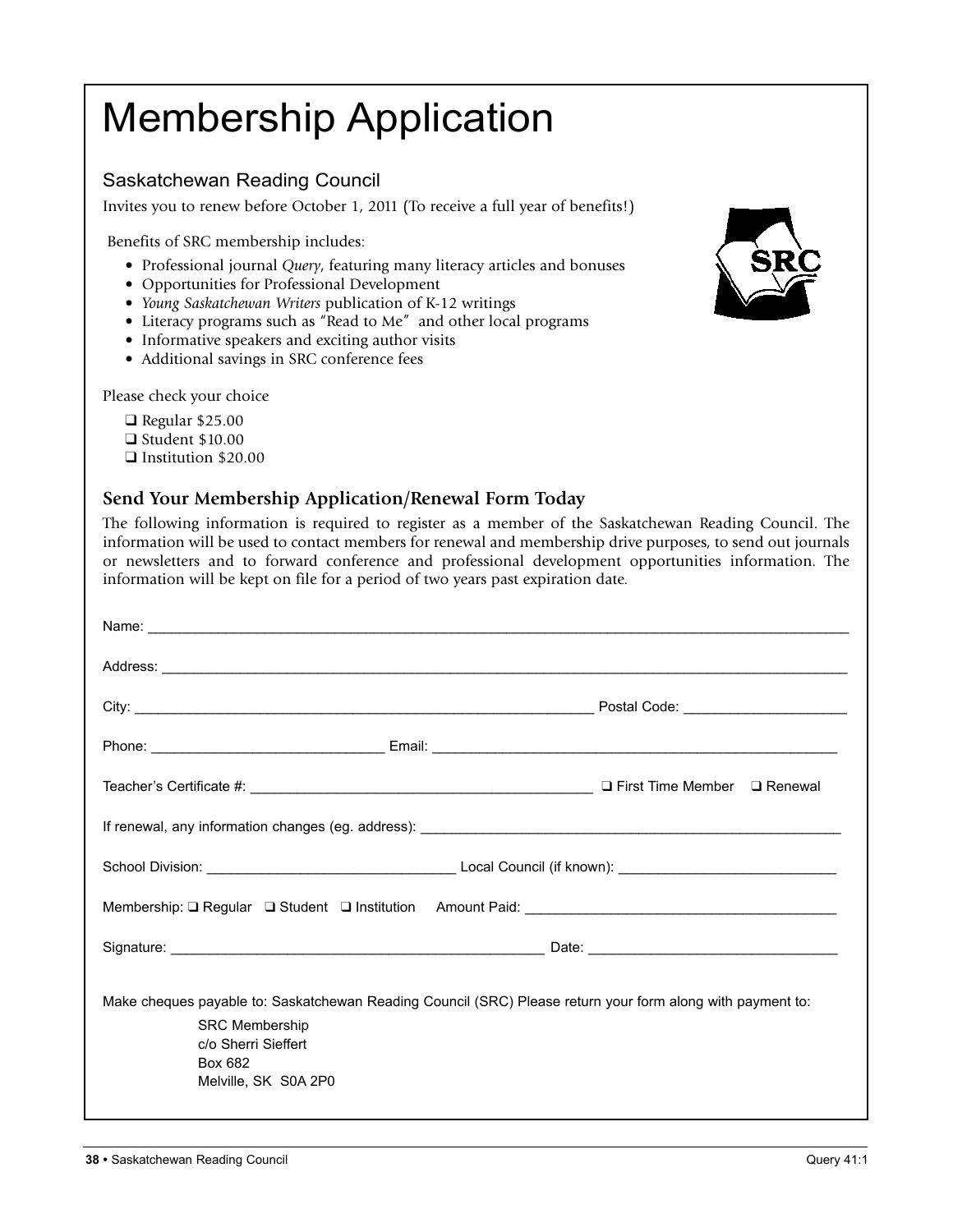# International Reading Association Application Deadlines for Awards & Programs

Information about these awards is carried each year in an issue of *Journal of Adolescent & Adult Literacy, Lectura y vida, Reading Research Quarterly, The Reading Teacher*, and/or *Reading Today*. Also, see the IRA website at www.reading.org for further information.

| *Advocacy Award                                           | October 15   |
|-----------------------------------------------------------|--------------|
| Albert J. Harris Award                                    | September 15 |
| Arbuthnot Award                                           | October 15   |
| *Award of Excellence                                      | March 1      |
| <b>Broadcast Media Awards</b><br>for Television           | January 7    |
| Constance McCullough Award                                | October 1    |
| Developing Country Literacy<br>Project Support Fund Grant | October 1    |
| Dina Feitelson Research Award                             | September 15 |
| Eleanor M. Johnson Award                                  | November 15  |
| Elva Knight Research Grant                                | January 15   |
| *Exemplary Reading<br>Program Award                       | November 15  |
| *Exemplary Reading Program<br>Intent to Participate Form  | June 1       |
| Gertrude Whipple Professional<br>Development Program      | Open         |
| Helen M. Robinson Grant                                   | January 15   |
| Honour Council Award                                      | March 1      |
| Honour Council Intent to<br>Participate Form              | October 15   |
| International Citation of<br>Merit Award                  | October 15   |
| IRA Children's Book Awards                                | November 1   |
| IRA John Chorlton Manning<br>Public Service Award         | December 15  |

| IRA Presidential Award for<br>Reading & Technology               | November 15 |
|------------------------------------------------------------------|-------------|
| Jeanne S.Chall Research Fellowship                               | January 15  |
| Leen Bennett Hopkins Promising<br>Poet Award                     | December 1  |
| Local Council Community<br>Service Award                         | October 31  |
| Nila Banton Smith Award                                          | November 15 |
| Nila Banton Smith Research<br><b>Dissemination Support Grant</b> | January 15  |
| Officer Report Form for Councils                                 | April 15    |
| Outstanding Dissertation of the<br>Year Award                    | October 1   |
| Outstanding Teacher Educator<br>in Reading Award                 | October 15  |
| Paul A. Witty Short Story Award                                  | December 1  |
| Print Media Award                                                | January 15  |
| Reading/Literacy<br>Research Fellowship                          | January 15  |
| Regie Routman Teacher<br>Recognition Award                       | November 1  |
| Special Institutes, Seminars<br>and Conference Proposals         | Open        |
| Special Service Award                                            | October 15  |
| Teacher as Researcher Grant                                      | January 15  |
| William S. Gray Citation of Merit                                | October 15  |
| *Provincial Council Only                                         |             |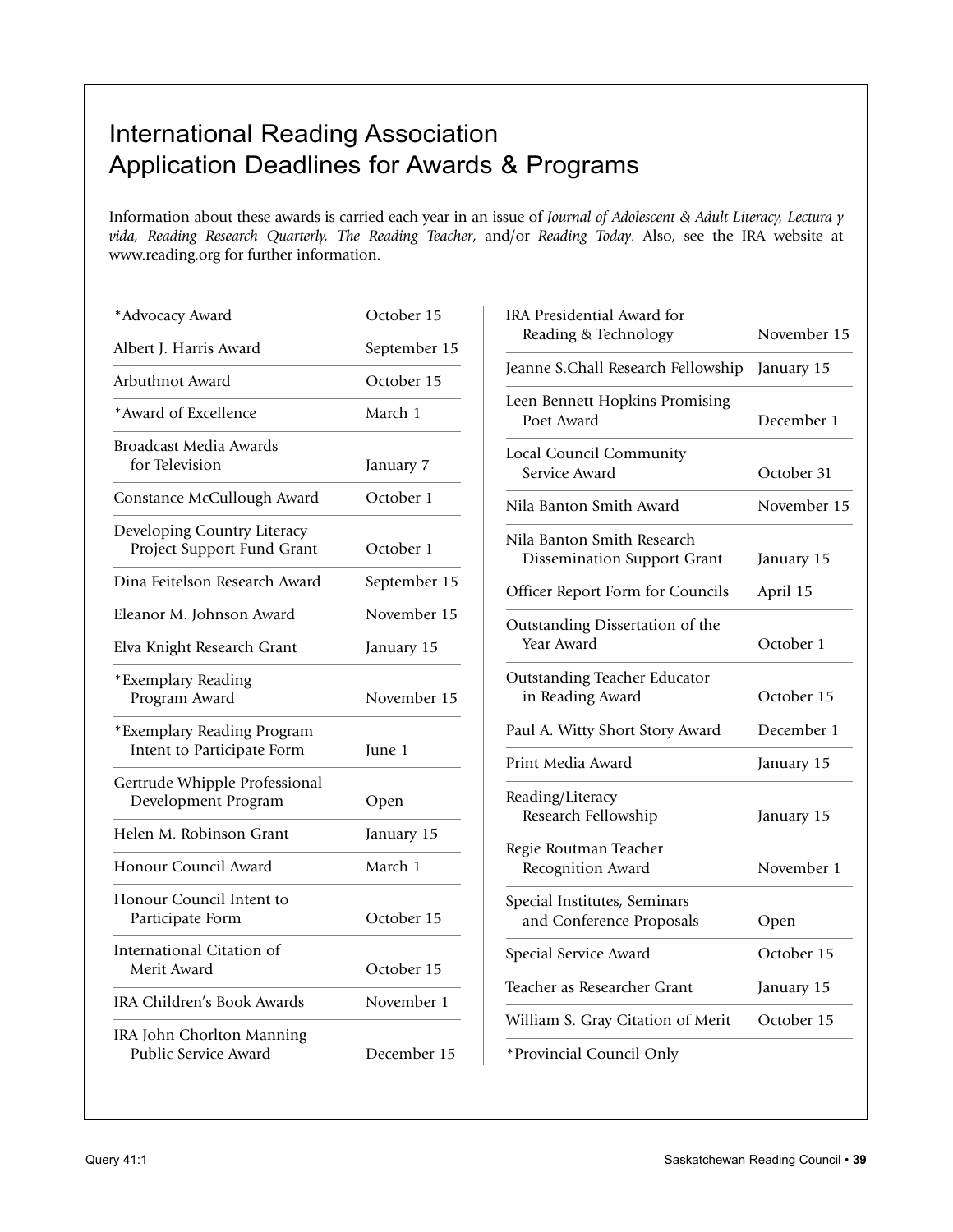# Saskatchewan Reading Council Lifetime Achievement Award

**Purpose: The purpose of this award is to honor an individual who has made a significant contribution to the growth and development of the Saskatchewan Reading Council.**

#### **1. Qualifications**

- Nominee must have been an active member of the Saskatchewan Reading Council.
- Nominee must have made a significant contribution to the growth and development of the Saskatchewan Reading Council and/or literacy development in Saskatchewan and/or Canada through active participation or innovative ideas and/or directive organization.

#### **2. Nominations**

- Nominations will be received until November 30.
- Nominations from local councils or the provincial executive will be accepted.
- Two Saskatchewan Reading Council members must support nominations.
- A concise written presentation about the nominee will accompany the nomination form.
- A committee, chaired by the past president, will be formed to examine the nominations.
- Nominations will be brought before the provincial executive at the January meeting and be voted on only by the provincial executive board.

#### **3. Presentation of Award**

- The recipient of the lifetime achievement award will publicly receive a plaque and corsage as well as a free lifetime membership to the SRC. All arrangements are to be made by the past president.
- The award will be presented at the annual reading conference at a time and place to be decided upon by the conference chairperson and past president.
- The recipient's family will be invited to attend.

#### **4. Follow-Up**

- The name of the recipient, picture and a short biography will be published in *Query*, the *Saskatchewan Bulletin* and the SRC website.
- The past president will confirm with the membership director that the STF maintains an up-to-date membership list of lifetime achievement award recipients.

#### **5. General Considerations**

- The entire management and presentation of the award will be the responsibility of the past president.
- There is no obligation to present the award each year.
- The past president will invite lifetime members to the conference each year. They will receive a free conference registration.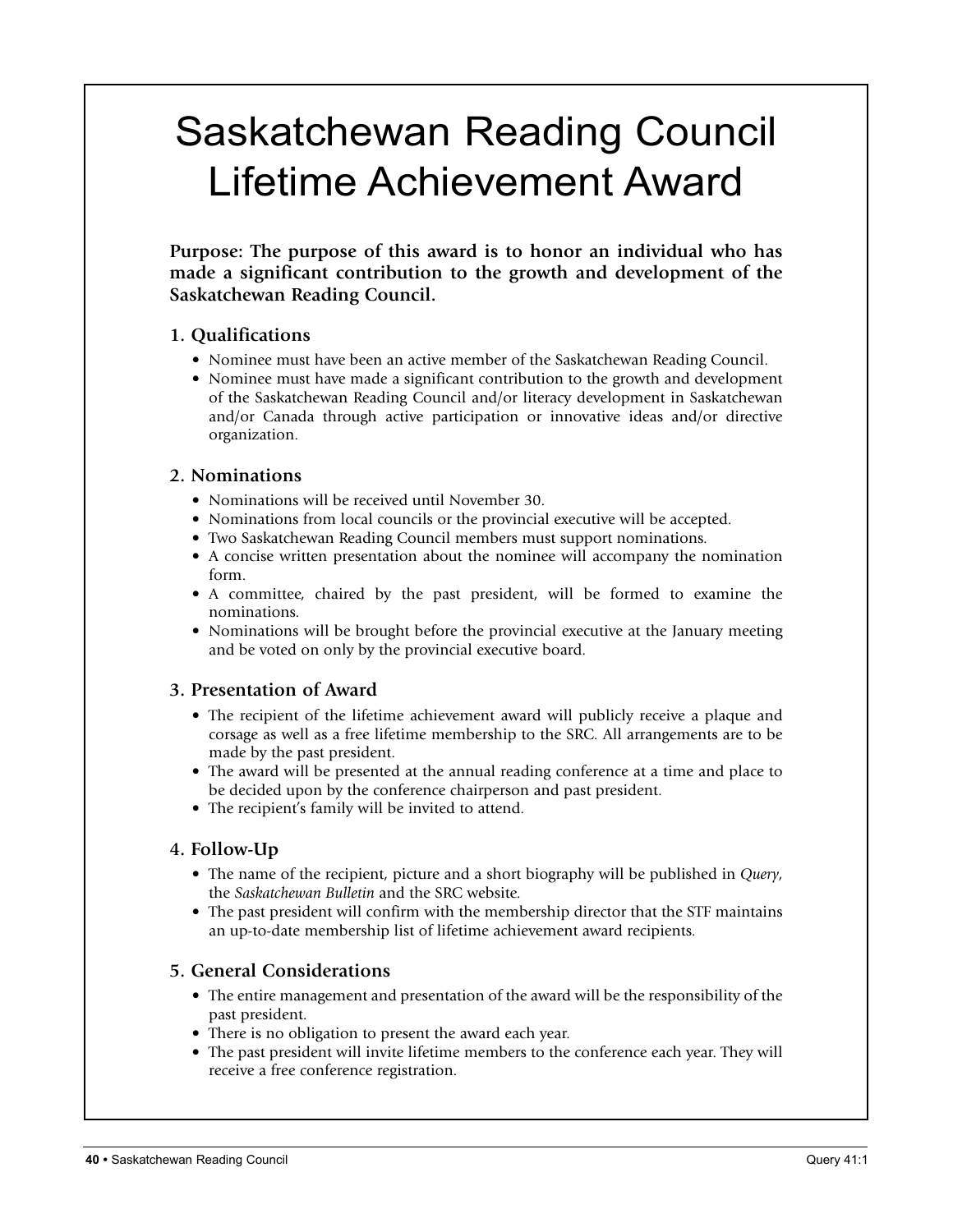# Saskatchewan Reading Council Lifetime Achievement Award Nomination Form

| Name of Nominee:    | <u> 1989 - Johann Stein, marwolaethau (b. 1989)</u>                            |  |
|---------------------|--------------------------------------------------------------------------------|--|
| Address of Nominee: | <u> Andrew Maria (1989)</u>                                                    |  |
|                     |                                                                                |  |
|                     |                                                                                |  |
| Phone:              |                                                                                |  |
| Fax:                | and the control of the control of the control of the control of the control of |  |

**Please provide a written rationale as to why the above stated person should be considered for the Saskatchewan Reading Council's Administrator's Award. Rationale should not exceed one page in length.**

| Name of Nominators: | <u> 1980 - Jan Barnett, fransk politiker (d. 1980)</u>                                                                |  |
|---------------------|-----------------------------------------------------------------------------------------------------------------------|--|
|                     |                                                                                                                       |  |
| Address:            | <u> 1989 - Johann Stone, mars et al. (</u> † 1920)                                                                    |  |
|                     |                                                                                                                       |  |
|                     |                                                                                                                       |  |
|                     |                                                                                                                       |  |
|                     |                                                                                                                       |  |
| Phone:              | <u> 1999 - Johann Harry Harry Harry Harry Harry Harry Harry Harry Harry Harry Harry Harry Harry Harry Harry Harry</u> |  |
|                     |                                                                                                                       |  |
| Fax:                | <u> 1990 - Jan Barnett, fransk politiker (d. 1980)</u>                                                                |  |
|                     |                                                                                                                       |  |
|                     |                                                                                                                       |  |
|                     | Applications must be received on or before November 30, 2011 and should be sent to:                                   |  |

Shelly Galloway 3022 Birch Crescent Regina SK S4S 7J3

The above information will only be used for the stated purposes of the Saskatchewan Reading Council and will follow the guidelines of the Saskatchewan Reading Council's Privacy Policy as stated on our website (www.saskreading.org).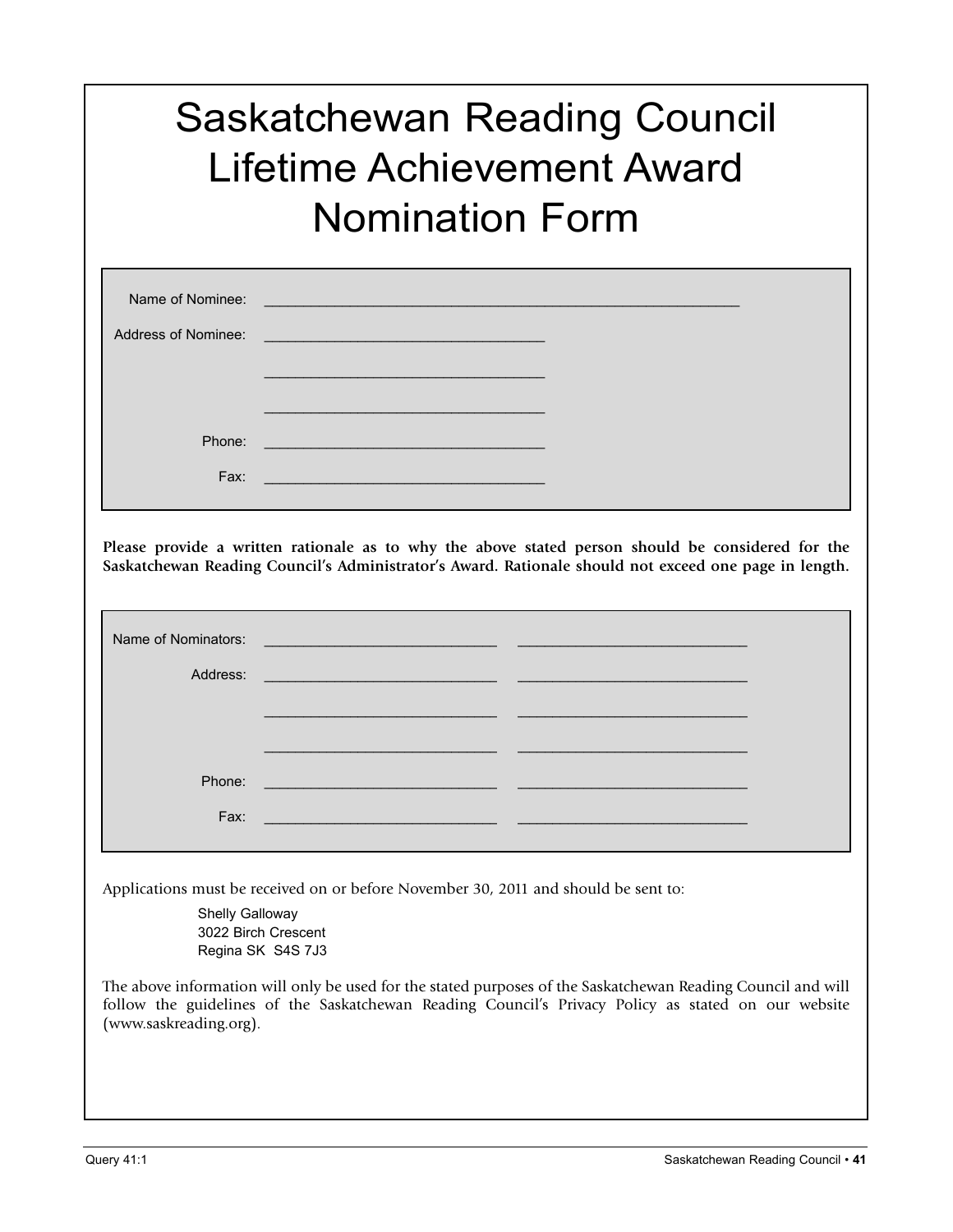# Saskatchewan Reading Council Administrator's Award

**Purpose: The purpose of this award is to recognize and foster school based, professional and academic literacy support given by a Saskatchewan educational administrator.**

#### **1. Qualifications**

• Nominee must have made a significant contribution to the growth, support and development of school-based literacy in Saskatchewan through active participation or innovative ideas and/or directive organization in an administrative role.

#### **2. Nominations**

- Nominations will be received until January 15.
- Two nominators must be current SRC members and the nomination must be supported by the local reading council.
- A concise written presentation about the nominee will accompany the nomination form.
- Nominations will be brought before the provincial executive at the January meeting and be voted on only by the provincial executive board.
- A nomination form will be displayed in *Query*, and will be available on the SRC website. Forms are also available by contacting a Local Council President or an Executive Member of the SRC.
- All those nominated will receive recognition of their nomination.

### **3. Presentation of Award**

• The recipient of the Administrator's Award will be awarded a plaque at the annual SRC conference. They will also receive a free conference registration and one year SRC membership.

### **4. Follow-Up**

• The name of the recipient, a picture and a short biography will be published in *Query*, the *Saskatchewan Bulletin* and the SRC website.

### **5. General Considerations**

- The entire management and presentation of the award will be the responsibility of the president.
- The Award recipient will be notified by the President of the SRC.
- There is no obligation to present the award each year.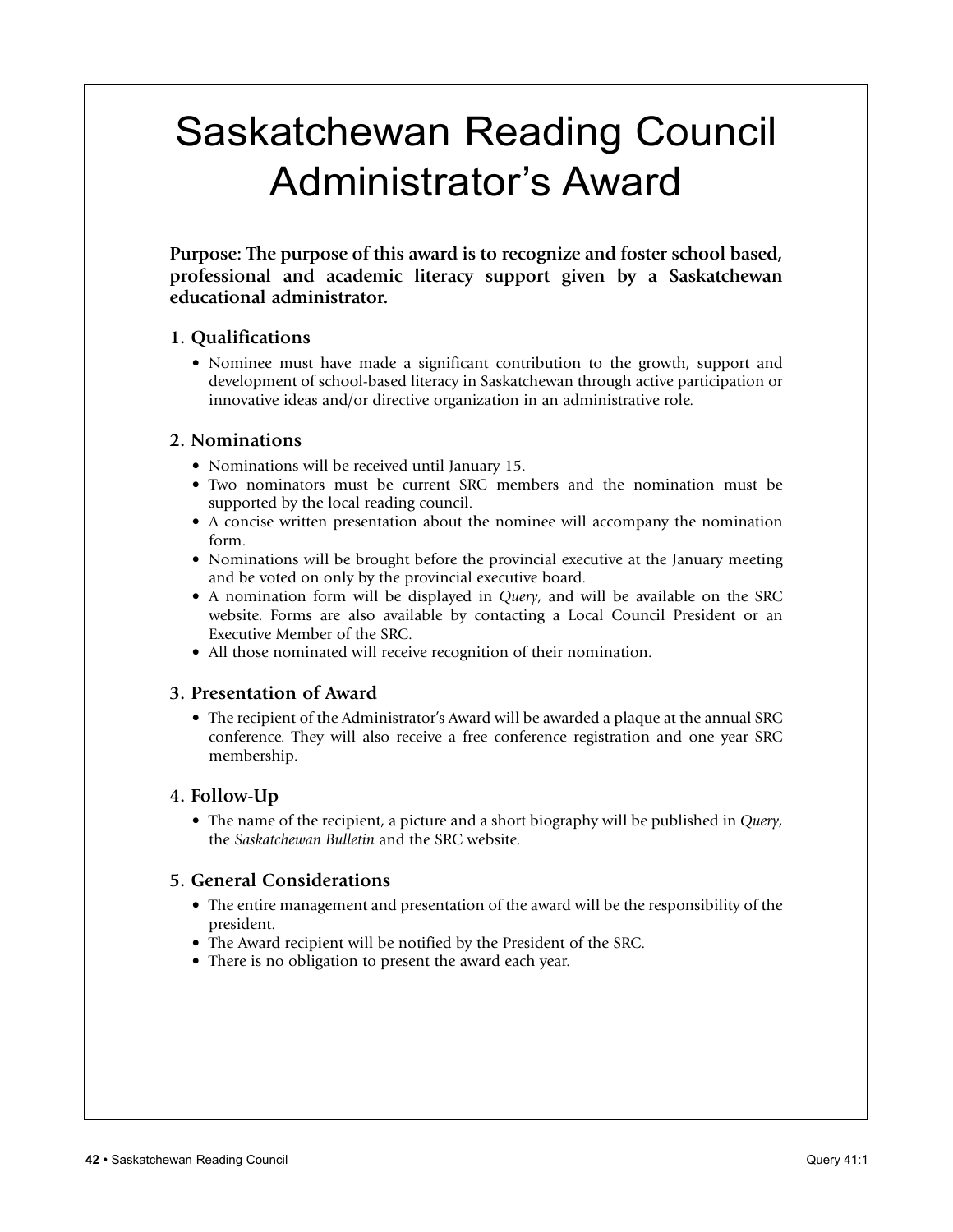|                                         | <b>Saskatchewan Reading Council</b><br><b>Administrator's Award</b><br><b>Nomination Form</b>                                                                                                              |
|-----------------------------------------|------------------------------------------------------------------------------------------------------------------------------------------------------------------------------------------------------------|
|                                         |                                                                                                                                                                                                            |
| <b>Academic Institution Information</b> |                                                                                                                                                                                                            |
| Name of Institution:                    |                                                                                                                                                                                                            |
| Address:                                |                                                                                                                                                                                                            |
|                                         |                                                                                                                                                                                                            |
| Phone:                                  |                                                                                                                                                                                                            |
| Fax:                                    |                                                                                                                                                                                                            |
|                                         | Please provide a written rationale as to why the above stated person should be considered for the Saskatchewan<br>Reading Council's Administrator's Award. Rationale should not exceed one page in length. |
| Nominator Information (2 persons)       |                                                                                                                                                                                                            |
| Name:                                   |                                                                                                                                                                                                            |
| Address:                                |                                                                                                                                                                                                            |

Applications must be received on or before January 15 and should be sent to:

Nicole Lefebvre 510 – 27th Street Lloydminster AB T9V 126 nbreh@telus.net

The above information will only be used for the stated purposes of the Saskatchewan Reading Council and will follow the guidelines of the Saskatchewan Reading Council's Privacy Policy as stated on our website (www.saskreading.org).

 $\_$  , and the state of the state of the state of the state of the state of the state of the state of the state of the state of the state of the state of the state of the state of the state of the state of the state of the

 $\_$  , and the state of the state of the state of the state of the state of the state of the state of the state of the state of the state of the state of the state of the state of the state of the state of the state of the

Phone: \_\_\_\_\_\_\_\_\_\_\_\_\_\_\_\_\_\_\_\_\_\_\_\_\_\_\_\_\_\_\_\_\_\_\_\_\_\_\_\_\_\_\_\_\_\_\_\_\_\_\_\_\_\_\_\_\_\_\_\_\_\_\_\_\_\_\_\_\_\_\_\_

Fax: \_\_\_\_\_\_\_\_\_\_\_\_\_\_\_\_\_\_\_\_\_\_\_\_\_\_\_\_\_\_\_\_\_\_\_\_\_\_\_\_\_\_\_\_\_\_\_\_\_\_\_\_\_\_\_\_\_\_\_\_\_\_\_\_\_\_\_\_\_\_\_\_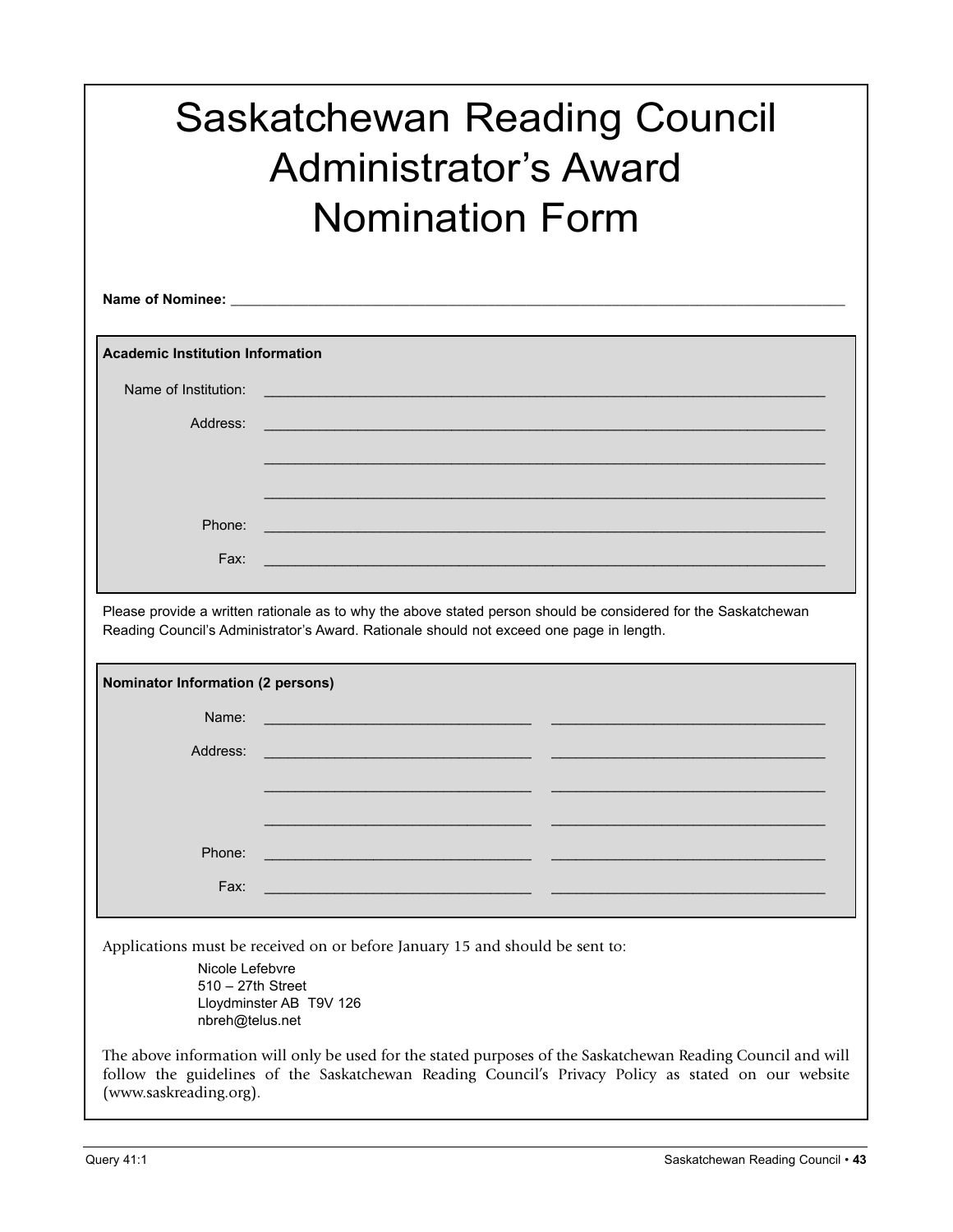# Does Your School Receive the Recognition It Deserves?

Do These Statements Describe Your School and Its Reading/Language Arts Program?

# Exemplary Reading Program Award

- The reading program is consistent with sound theory, research, and practice
- The reading program facilitates student learning.
- Students have access to a wide variety of reading materials.
- Students demonstrate success in reading.
- Comprehension strategies are taught and applied across the curriculum.
- Listening, speaking, viewing, and writing are being integrated into the reading program.
- Administrators provide leadership and vision for the building and/or district reading program.
- The school and/or district offers support services to the program.
- Literacy activities occur outside of school.
- The community is involved in the reading program.

Through its Exemplary Reading Program Award, in cooperation with state/provincial councils, the INTERNATIONAL READING ASSOCIATION honours schools for outstanding service to reading and literacy education.

**Call 302-731-1600, extension 236, for more information.**

*Recognizing Excellence in Education*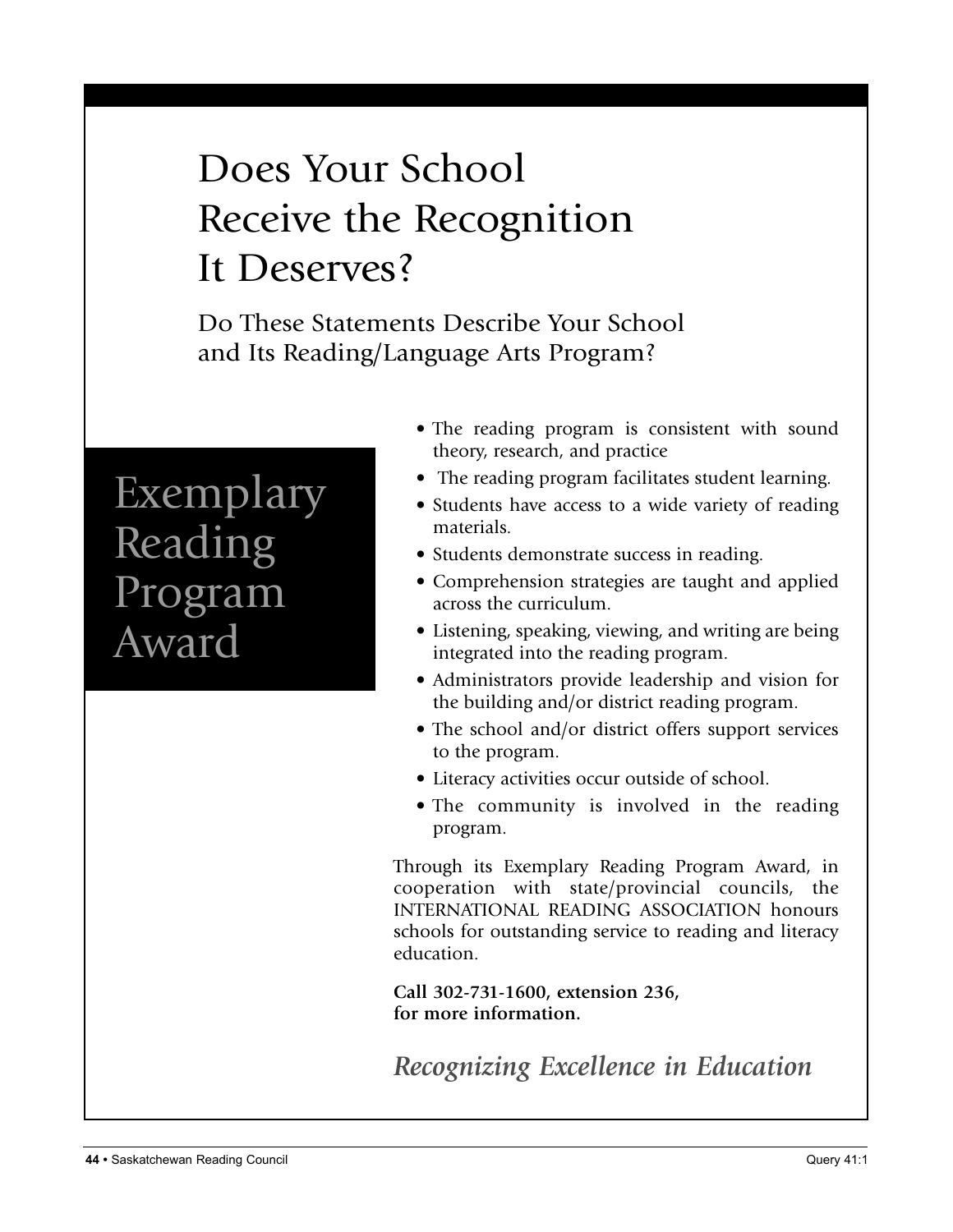# Have you applied for the Local Council Community Service Award?

You should if you can say "yes" to these questions about your community service project.

Local Council Community Service Award

- Is it unique and creative?
- Does it have impact on your community?
- Are your council members involved?
- Could it be replicated by others?

# Help Your Council Receive the Recognition It Deserves

The INTERNATIONAL READING ASSOCIATION, through its Local Council Community Service Award program, will honour councils for outstanding service to their communities and to literacy. Monetary prizes are sponsored by SCHOLASTIC, INC.

**Call 302-731-1600, extension 236, for more information.**

*Recognizing Excellence in Education*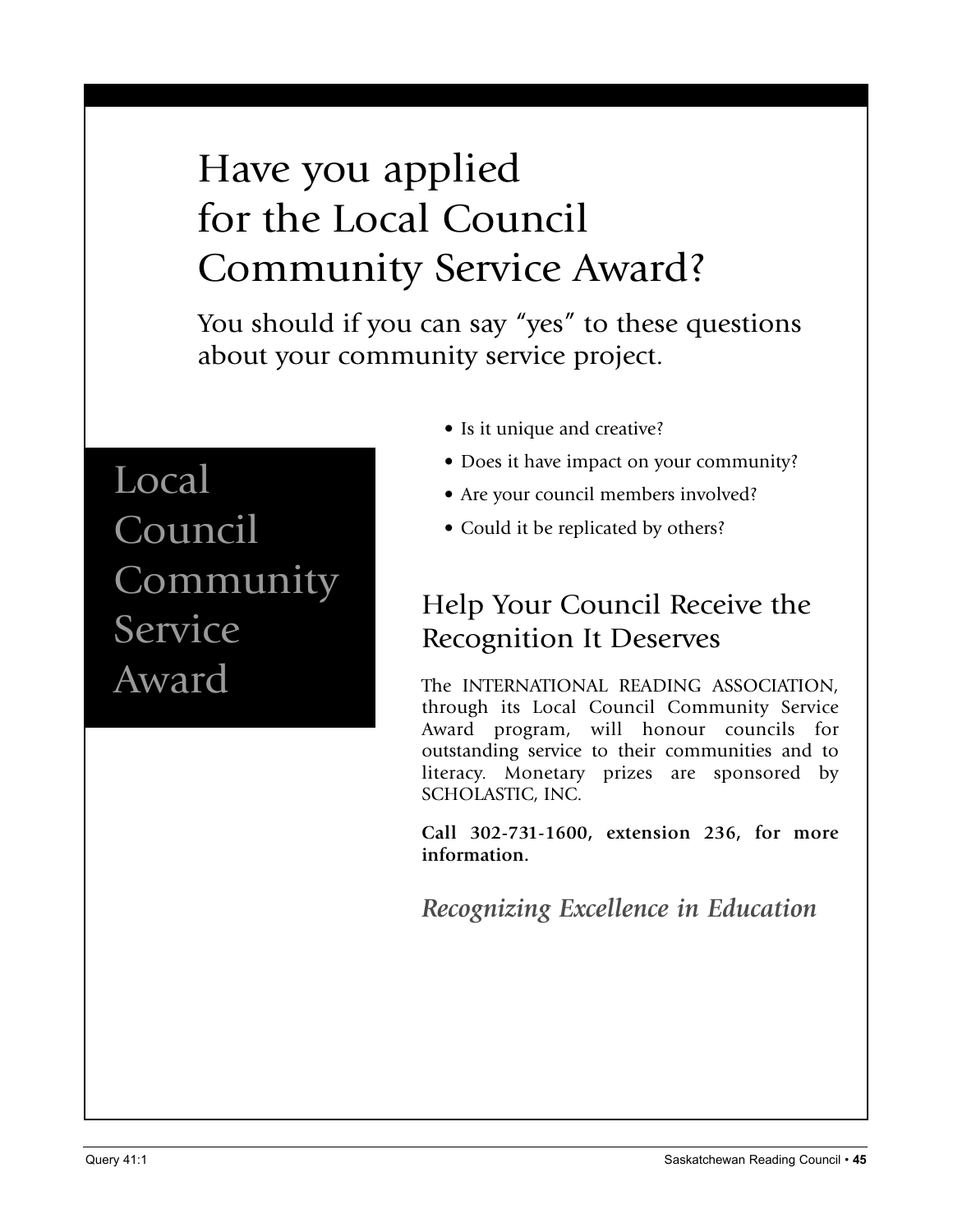# Past Presidents of the Saskatchewan Reading Council

- David Lockerbie 1992 Leona Burkhart Karen Holm 1993 Marilyn Keerak Sr. Juliana Heisler 1994 Connie Tenaski Marie B. Spate 1995 Ramona Stillar Howard Klein 1996 Connie Watson Carol Caswell 1997 Dianne McLeod Ron Gruending 1998 Gloria Antifaiff Dennis Strauss 2000 Adele Oway Bill Prentice 2001 Kim Stewart Ken Holliday 2002 Donna Humbert Lee Warkentin 2003 Andrea Hnatiuk Lynn Taylor 2004 Karen Lind Louisa Kozey 2005 Pat Selvig Shirley Magdalin 2006 Pam Foy Joanne McCabe 2007 Sharon Conner Agnes Rolheiser 2008 Tammie Latimer 1987 Eleanor Vogeli 2009 Shelly Galloway<br>1988 Neville Hosking 2010 Nicole Lefebvre 1988 Neville Hosking 2010 Amber McLeod
- R.E. Stephenson 1991 Norm Waters Joan Ball 1999 Leslie Widdifield-Konkin